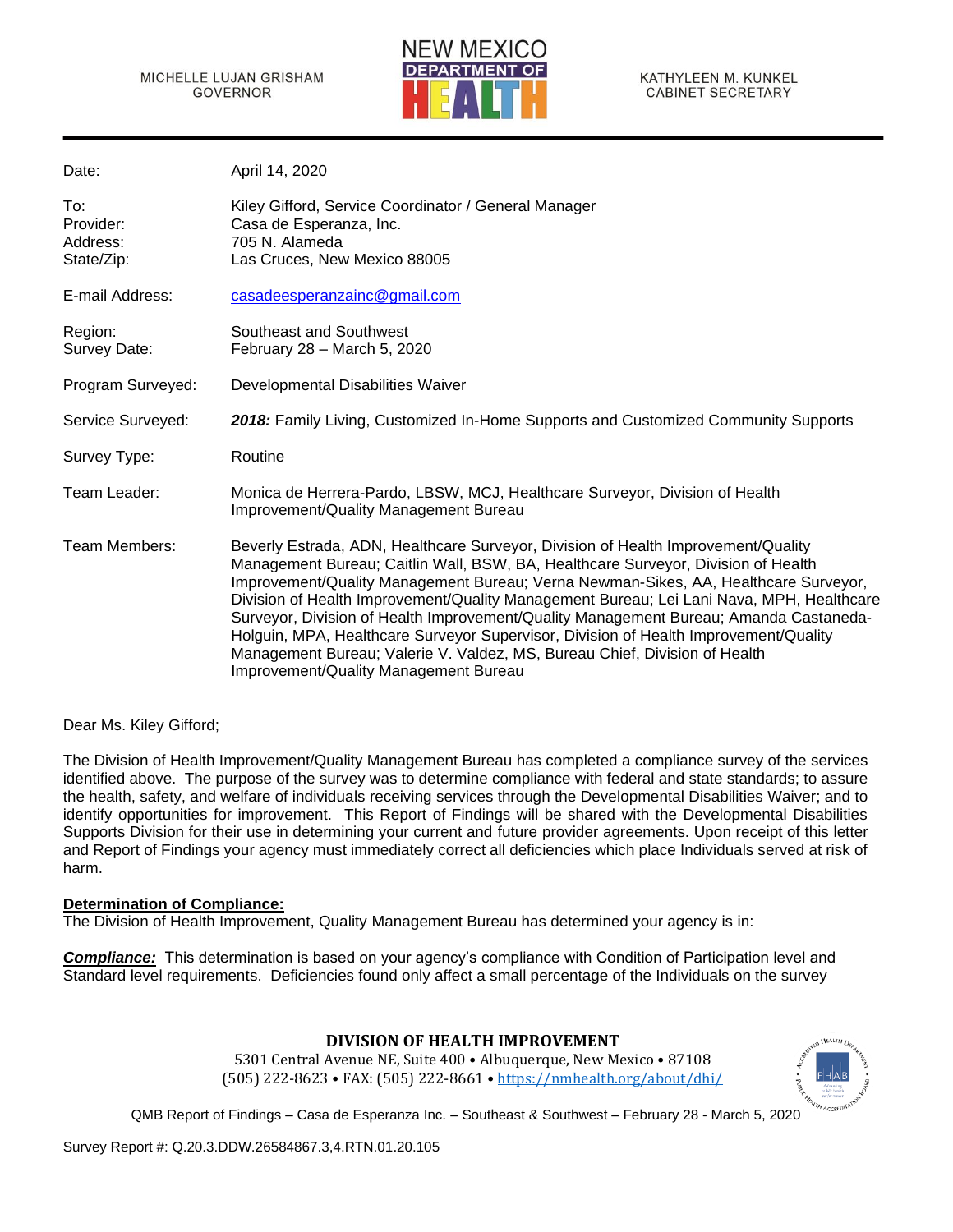sample *(refer to Attachment D for details)*. The attached QMB Report of Findings indicates Standard Level deficiencies identified and requires implementation of a Plan of Correction.

The following tags are identified as Standard Level:

- Tag # 1A08.1 Administrative and Residential Case File: Progress Notes
- Tag # 1A32.2 Individual Service Plan Implementation (Residential Implementation)
- Tag # IS04 Community Life Engagement
- Tag # 1A38 Living Care Arrangement / Community Inclusion Reporting Requirements
- Tag # LS14 Residential Service Delivery Site Case File (ISP and Healthcare Requirements)
- Tag # 1A22 Agency Personnel Competency
- Tag # 1A43.1 General Events Reporting: Individual Reporting
- Tag # 1A39 Assistive Technology and Adaptive Equipment
- Tag # LS25 Residential Health & Safety (Supported Living / Family Living / Intensive Medical Living)
- Tag # IS30 Customized Community Supports Reimbursement
- Tag # IH32 Customized In-Home Supports Reimbursement

**Plan of Correction:** The attached Report of Findings identifies the deficiencies found during your agency's on-site compliance review. You are required to complete and implement a Plan of Correction. Your agency has a total of 45 business days (10 business days to submit your POC for approval and 35 days to implement your *approved* Plan of Correction) from the receipt of this letter.

You were provided information during the exit meeting portion of your on-site survey. Please refer to this information (Attachment A) for specific instruction on completing your Plan of Correction. At a minimum your Plan of Correction should address the following for each Tag cited:

## **Corrective Action for Current Citation**:

• How is the deficiency going to be corrected? (i.e. obtained documents, retrain staff, individuals and/or staff no longer in service, void/adjusts completed, etc.) This can be specific to each deficiency cited or if possible an overall correction, i.e. all documents will be requested and filed as appropriate.

#### **On-going Quality Assurance/Quality Improvement Processes:**

- What is going to be done on an ongoing basis? (i.e. file reviews, etc.)
- How many individuals is this going to effect? (i.e. percentage of individuals reviewed, number of files reviewed, etc.)
- How often will this be completed? (i.e. weekly, monthly, quarterly, etc.)
- Who is responsible? (responsible position within your agency)
- What steps will be taken if issues are found? (i.e. retraining, requesting documents, filing RORA, etc.)
- How is this integrated in your agency's QIS, QI Committee reviews and annual report?

## **Submission of your Plan of Correction:**

Please submit your agency's Plan of Correction in the available space on the two right-hand columns of the Report of Findings. *(See attachment "A" for additional guidance in completing the Plan of Correction)*.

Within 10 business days of receipt of this letter your agency Plan of Correction must be submitted to the parties below:

#### **1. Quality Management Bureau, Attention: Monica Valdez, Plan of Correction Coordinator 5301 Central Ave NE Suite 400, Albuquerque, New Mexico 87108**

# **2. Developmental Disabilities Supports Division Regional Office for region of service surveyed**

Upon notification from QMB that your *Plan of Correction has been approved*, you must implement all remedies and corrective actions to come into compliance. If your Plan of Correction is denied, you must resubmit a revised plan as soon as possible for approval, as your POC approval and all remedies must be completed within 45 business days of the receipt of this letter.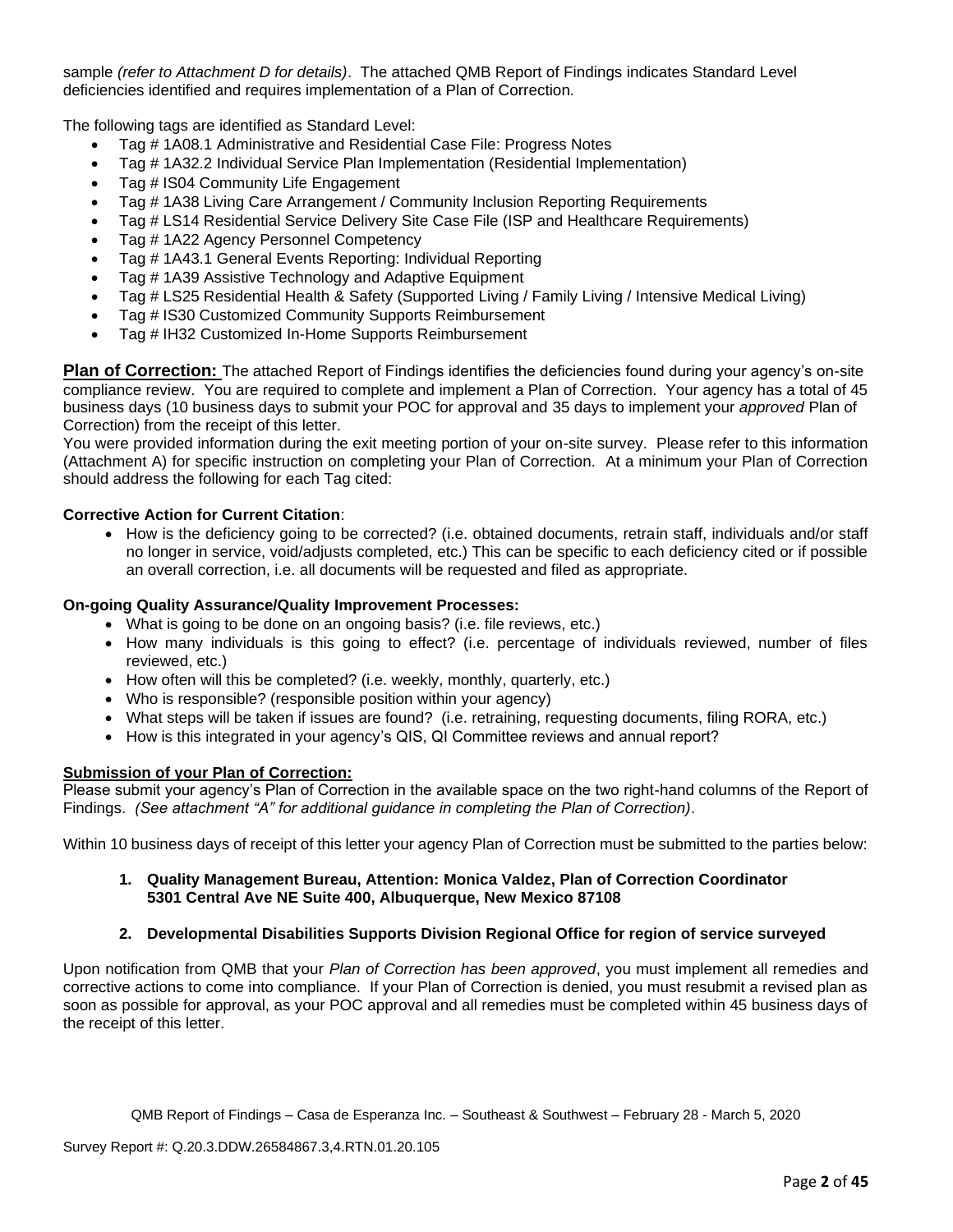Failure to submit your POC within the allotted 10 business days or complete and implement your Plan of Correction within the total 45 business days allowed may result in the imposition of a \$200 per day Civil Monetary Penalty until it is received, completed and/or implemented.

#### **Billing Deficiencies:**

If you have deficiencies noted in this report of findings under the *Service Domain: Medicaid Billing/Reimbursement*, you must complete a "Void/Adjust" claim or remit the identified overpayment via a check within 30 calendar days of the date of this letter to HSD/OIG/PIU, *though this is not the preferred method of payment*. If you choose to pay via check, please include a copy of this letter with the payment. Make the check payable to the New Mexico Human Services Department and mail to:

> Attention: *Lisa Medina-Lujan* HSD/OIG/Program Integrity Unit 1474 Rodeo Road Santa Fe, New Mexico 87505

If you have questions and would like to speak with someone at HSD/OIG/PIU, please contact:

*Lisa Medina-Lujan [\(Lisa.medina-lujan@state.nm.us\)](mailto:Lisa.medina-lujan@state.nm.us) OR Jennifer Goble [\(Jennifer.goble2@state.nm.us\)](mailto:Jennifer.goble2@state.nm.us)*

Please be advised that there is a one-week lag period for applying payments received by check to Void/Adjust claims. During this lag period, your other claim payments may be applied to the amount you owe even though you have sent a refund, reducing your payment amount. For this reason, we recommend that you allow the system to recover the overpayment instead of sending in a check.

## **Request for Informal Reconsideration of Findings (IRF):**

If you disagree with a finding of deficient practice, you have 10 business days upon receipt of this notice to request an IRF. Submit your request for an IRF in writing to:

> ATTN: QMB Bureau Chief Request for Informal Reconsideration of Findings 5301 Central Ave NE Suite #400 Albuquerque, NM 87108 Attention: IRF request/QMB

See Attachment "C" for additional guidance in completing the request for Informal Reconsideration of Findings. The request for an IRF will not delay the implementation of your Plan of Correction which must be completed within 45 total business days (10 business days to submit your POC for approval and 35 days to implement your *approved* Plan of Correction). Providers may not appeal the nature or interpretation of the standard or regulation, the team composition or sampling methodology. If the IRF approves the modification or removal of a finding, you will be advised of any changes.

Please call the Plan of Correction Coordinator, Monica Valdez at 505-273-1930 if you have questions about the Report of Findings or Plan of Correction. Thank you for your cooperation and for the work you perform.

Sincerely,

Amanda Castaneda-Holguin, MPA

Amanda Castaneda-Holguin, MPA Healthcare Surveyor Supervisor Division of Health Improvement Quality Management Bureau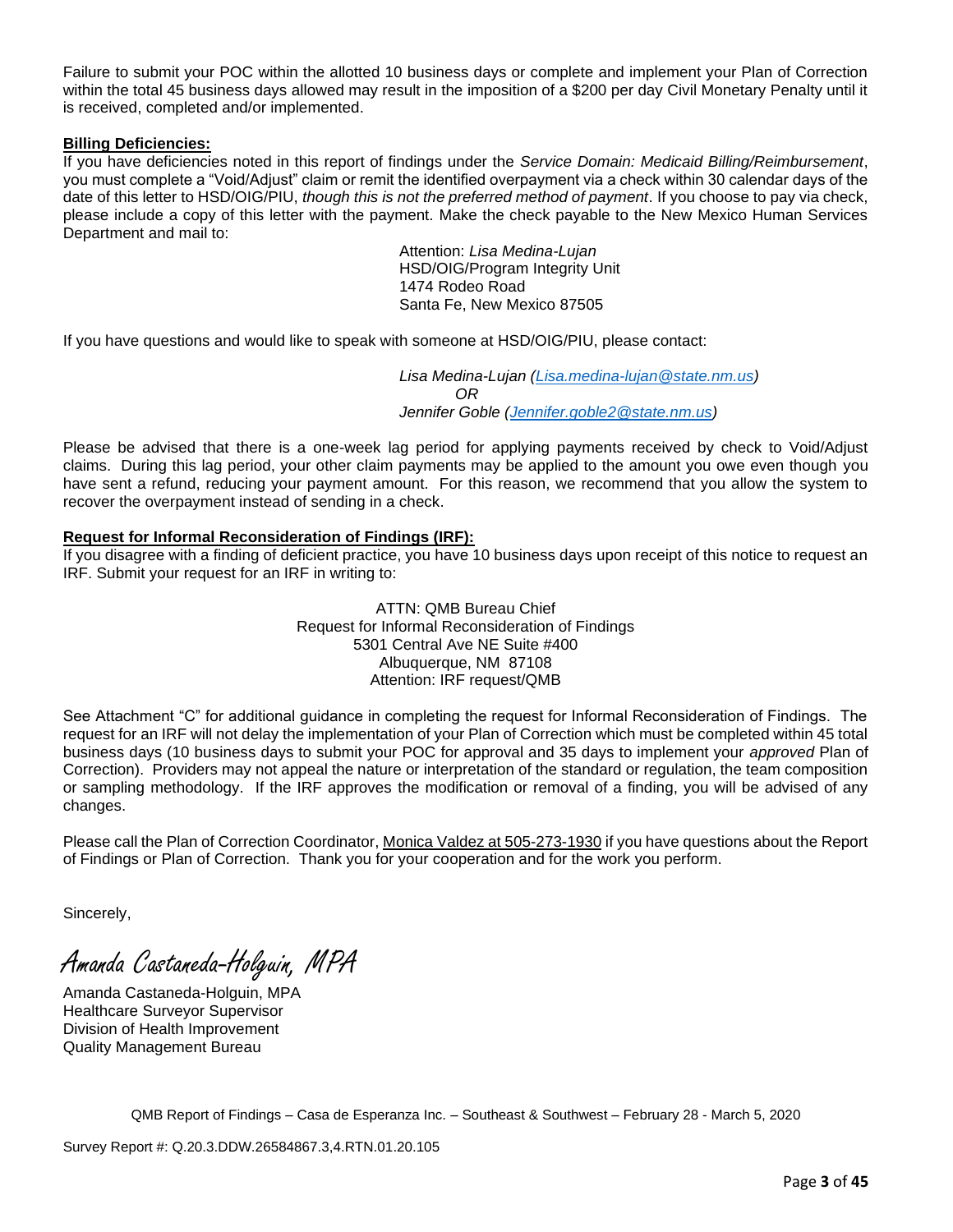#### **Survey Process Employed:**

| <b>Survey Process Employed:</b>                                       |                                                                                                                                                                                                                                                                                                                                                                                    |
|-----------------------------------------------------------------------|------------------------------------------------------------------------------------------------------------------------------------------------------------------------------------------------------------------------------------------------------------------------------------------------------------------------------------------------------------------------------------|
| <b>Administrative Review Start Date:</b>                              | February 28, 2020                                                                                                                                                                                                                                                                                                                                                                  |
| Contact:                                                              | Casa de Esperanza, Inc.<br>Kiley Gifford, Service Coordinator / General Manager                                                                                                                                                                                                                                                                                                    |
|                                                                       | DOH/DHI/QMB<br>Monica deHerrera-Pardo, LSW, MCJ, Team Lead/Healthcare Surveyor                                                                                                                                                                                                                                                                                                     |
| On-site Entrance Conference Date:                                     | March 2, 2020                                                                                                                                                                                                                                                                                                                                                                      |
| Present:                                                              | Casa de Esperanza, Inc.<br>Kiley Gifford, Service Coordinator / General Manager                                                                                                                                                                                                                                                                                                    |
|                                                                       | <b>DOH/DHI/QMB</b><br>Monica deHerrera-Pardo, LSW, MCJ, Team Lead/Healthcare Surveyor<br>Beverly Estrada, ADN, Healthcare Surveyor<br>Valerie V. Valdez, MS, Bureau Chief<br>Caitlin Wall, BSW, BA, Healthcare Surveyor<br>Verna Newman-Sikes, AA, Healthcare Surveyor<br>Lei Lani Nava, MPH, Healthcare Surveyor<br>Amanda Castaneda-Holguin, MPA, Healthcare Surveyor Supervisor |
| Exit Conference Date:                                                 | March 5, 2020                                                                                                                                                                                                                                                                                                                                                                      |
| Present:                                                              | Casa de Esperanza, Inc.<br>CeCe Hunter, DSP / Board of Director - Secretary<br>Ken Hunter, Board of Director President - President<br>Kiley Gifford, Service Coordinator / General Manager                                                                                                                                                                                         |
|                                                                       | <b>DOH/DHI/QMB</b><br>Monica deHerrera-Pardo, LSW, MCJ, Team Lead/Healthcare Surveyor<br>Beverly Estrada, ADN, Healthcare Surveyor<br>Amanda Castaneda-Holguin, MPA, Healthcare Surveyor Supervisor<br>(via phone)<br>Verna Newman-Sikes, AA, Healthcare Surveyor (via phone)<br>Caitlin Wall, BSW, BA, Healthcare Surveyor (via phone)                                            |
|                                                                       | <b>DDSD - SW Regional Office</b><br>Angie Brooks, DDSD Regional Director                                                                                                                                                                                                                                                                                                           |
| Administrative Locations Visited:                                     | 1                                                                                                                                                                                                                                                                                                                                                                                  |
| <b>Total Sample Size:</b>                                             | 13                                                                                                                                                                                                                                                                                                                                                                                 |
|                                                                       | 0 - Jackson Class Members<br>13 - Non-Jackson Class Members                                                                                                                                                                                                                                                                                                                        |
|                                                                       | 9 - Family Living<br>4 - Customized In-Home Supports<br>8 - Customized Community Supports                                                                                                                                                                                                                                                                                          |
| <b>Total Homes Visited</b><br><b>Family Living Homes Visited</b><br>❖ | 9<br>9                                                                                                                                                                                                                                                                                                                                                                             |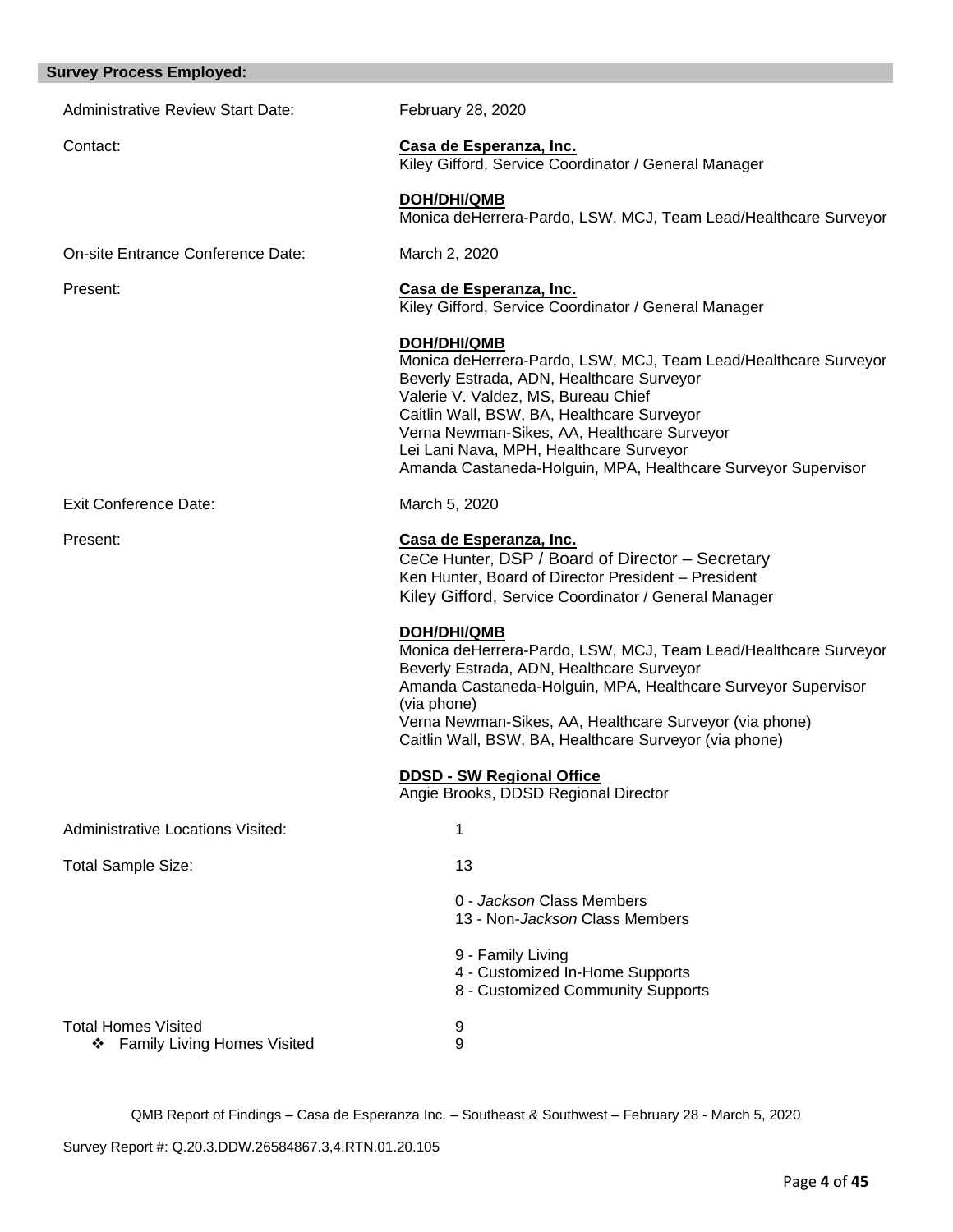| Persons Served Records Reviewed                       | 13                                                                     |
|-------------------------------------------------------|------------------------------------------------------------------------|
| Persons Served Interviewed                            | 4                                                                      |
| Persons Served Observed                               | 2 (2 Individuals chose not to participate in the interview<br>process) |
| Persons Served Not Seen and/or Not Available          | 7                                                                      |
| Direct Support Personnel Records Reviewed             | 71                                                                     |
| Direct Support Personnel Interviewed                  | 19                                                                     |
| Substitute Care/Respite Personnel<br>Records Reviewed | 28                                                                     |
| Service Coordinator Records Reviewed                  | 5                                                                      |
| Nurse Interview                                       | 1                                                                      |

Administrative Processes and Records Reviewed:

- Medicaid Billing/Reimbursement Records for all Services Provided
- Accreditation Records
- Oversight of Individual Funds
- Individual Medical and Program Case Files, including, but not limited to: <sup>o</sup>Individual Service Plans
	- Progress on Identified Outcomes
	- *<sup>o</sup>Healthcare Plans*
	- Medication Administration Records
	- Medical Emergency Response Plans
	- *C***Therapy Evaluations and Plans**
	- Healthcare Documentation Regarding Appointments and Required Follow-Up Other Required Health Information
- Internal Incident Management Reports and System Process / General Events Reports
- Personnel Files, including nursing and subcontracted staff
- Staff Training Records, Including Competency Interviews with Staff
- Agency Policy and Procedure Manual
- Caregiver Criminal History Screening Records
- Consolidated Online Registry/Employee Abuse Registry
- Human Rights Committee Notes and Meeting Minutes
- Evacuation Drills of Residences and Service Locations
- Quality Assurance / Improvement Plan

CC: Distribution List: DOH - Division of Health Improvement

- DOH Developmental Disabilities Supports Division
- DOH Office of Internal Audit

HSD - Medical Assistance Division

NM Attorney General's Office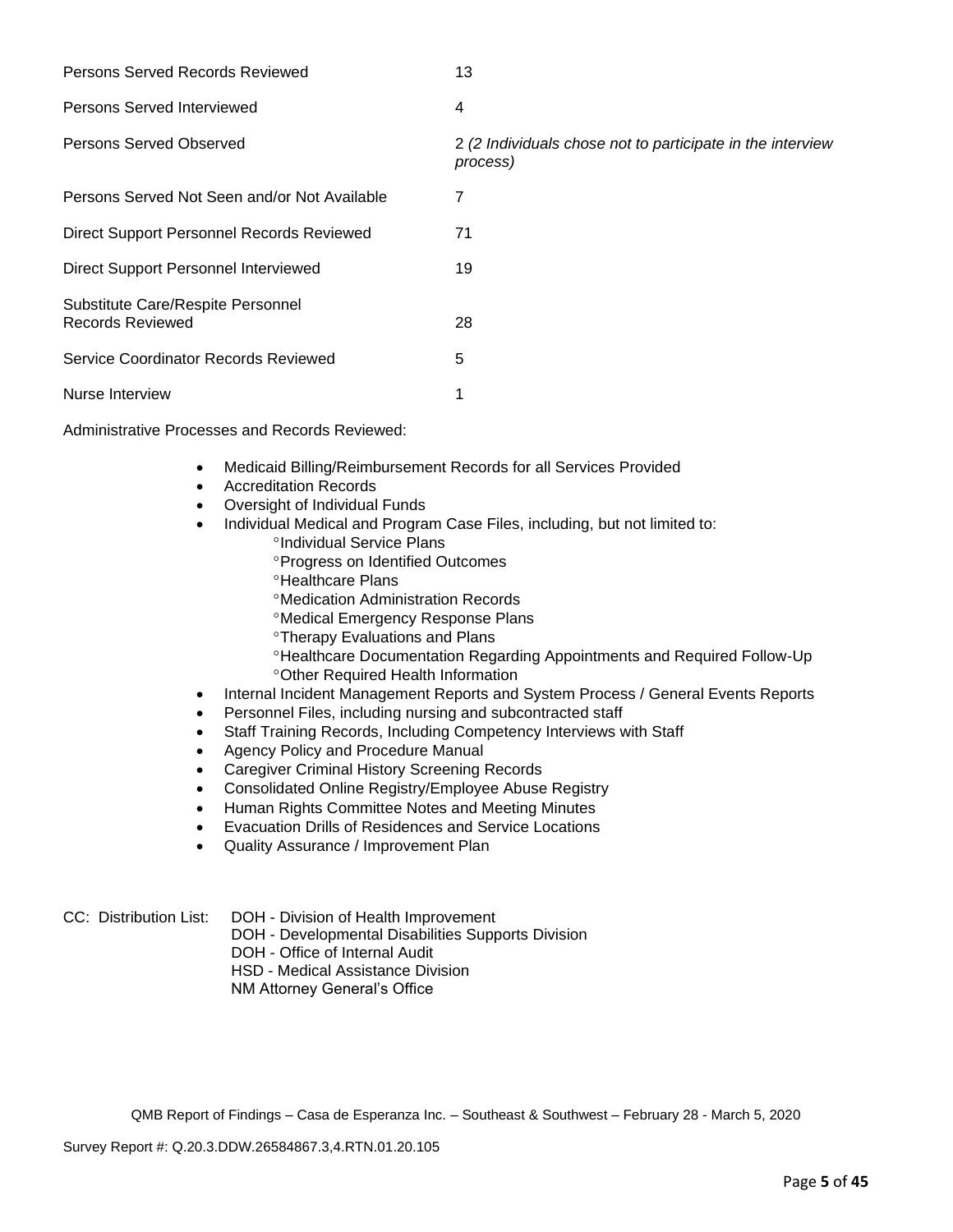## **Attachment A**

# **Provider Instructions for Completing the QMB Plan of Correction (POC) Process**

#### *Introduction:*

After a QMB Compliance Survey, your QMB Report of Findings will be sent to you via e-mail.

Each provider must develop and implement a Plan of Correction (POC) that identifies specific quality assurance and quality improvement activities the agency will implement to correct deficiencies and prevent continued deficiencies and non-compliance.

Agencies must submit their Plan of Correction within ten (10) business days from the date you receive the QMB Report of Findings. (Providers who do not submit a POC within 10 business days may be referred to the DDSD Regional Office for purposes of contract management or the Internal Review Committee [IRC] for possible actions or sanctions).

Agencies must fully implement their approved Plan of Correction within 45 business days (10 business days to submit your POC for approval and 35 days to implement your approved Plan of Correction) from the date they receive the QMB Report of Findings. Providers who fail to complete a POC within the 45-business days allowed will be referred to the IRC for possible actions or sanctions.

If you have questions about the Plan of Correction process, call the Plan of Correction Coordinator at 505-273-1930 or email at [MonicaE.Valdez@state.nm.us.](mailto:MonicaE.Valdez@state.nm.us) Requests for technical assistance must be requested through your Regional DDSD Office.

The POC process cannot resolve disputes regarding findings. If you wish to dispute a finding on the official Report of Findings, you must file an Informal Reconsideration of Findings (IRF) request within ten (10) business days of receiving your report. Please note that you must still submit a POC for findings that are in question (see Attachment C).

#### *Instructions for Completing Agency POC:*

#### *Required Content*

Your Plan of Correction should provide a step-by-step description of the methods to correct each deficient practice cited to prevent recurrence and information that ensures the regulation cited comes into and remains in compliance. The remedies noted in your POC are expected to be added to your Agency's required, annual Quality Assurance (QA) Plan.

If a deficiency has already been corrected since the on-site survey, the plan should state how it was corrected, the completion date (date the correction was accomplished), and how possible recurrence of the deficiency will be prevented.

*The following details should be considered when developing your Plan of Correction:*

#### *The Plan of Correction must address each deficiency cited in the Report of Findings unless otherwise noted with a "No Plan of Correction Required statement." The Plan of Correction must address the five (5) areas listed below:*

- 1. How the specific and realistic corrective action will be accomplished for individuals found to have been affected by the deficient practice.
- 2. How the agency will identify other individuals who have the potential to be affected by the same deficient practice, and how the agency will act to protect those individuals in similar situations.
- 3. What Quality Assurance measures will be put into place and what systemic changes made to ensure the deficient practice will not recur.
- 4. Indicate how the agency plans to monitor its performance to make certain solutions are sustained. The agency must develop a QA plan for ensuring correction is achieved and sustained. This QA plan must be implemented, and the corrective action is evaluated for its effectiveness. The plan of correction is integrated into the agency quality assurance system; and
- 5. Include dates when corrective actions will be completed. The corrective action completion dates must be acceptable to the State.

QMB Report of Findings – Casa de Esperanza Inc. – Southeast & Southwest – February 28 - March 5, 2020

Survey Report #: Q.20.3.DDW.26584867.3,4.RTN.01.20.105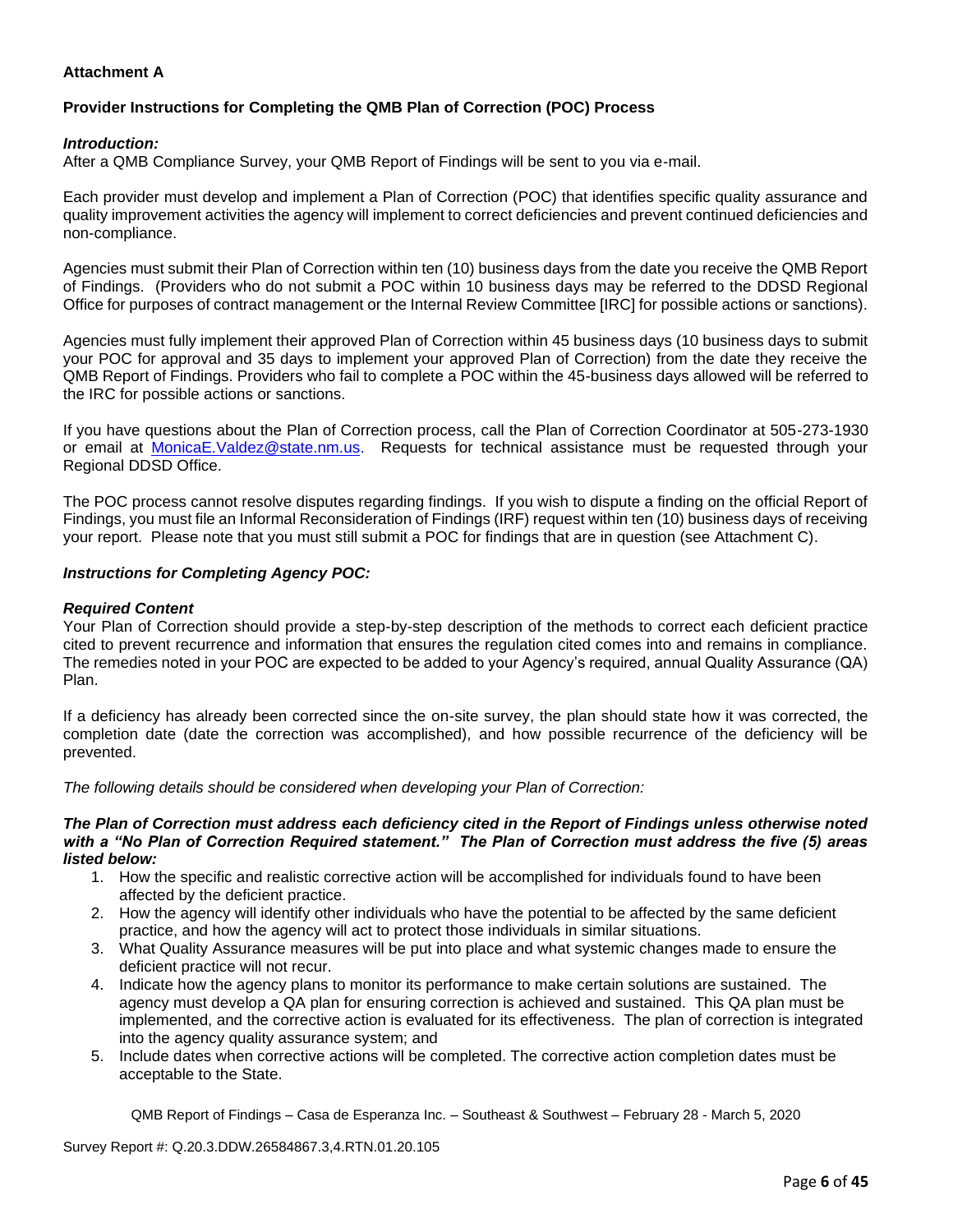*The following details should be considered when developing your Plan of Correction:*

- Details about how and when Individual Served, agency personnel and administrative and service delivery site files are audited by agency personnel to ensure they contain required documents;
- Information about how medication administration records are reviewed to verify they contain all required information before they are distributed to service sites, as they are being used, and after they are completed;
- Your processes for ensuring that all required agency personnel are trained on required DDSD required trainings;
- How accuracy in billing/reimbursement documentation is assured;
- How health, safety is assured;
- For Case Management providers, how Individual Service Plans are reviewed to verify they meet requirements, how the timeliness of level of care (LOC) packet submissions and consumer visits are tracked;
- Your process for gathering, analyzing and responding to quality data indicators; and,
- Details about Quality Targets in various areas, current status, analyses about why targets were not met, and remedies implemented.

*Note:* **Instruction or in-service of staff alone may not be a sufficient plan of correction.** This is a good first step toward correction, but additional steps must be taken to ensure the deficiency is corrected and will not recur.

#### *Completion Dates*

- The plan of correction must include a **completion date** (entered in the far right-hand column) for each finding. Be sure the date is **realistic** in the amount of time your Agency will need to correct the deficiency; not to exceed 45 total business days.
- Direct care issues should be corrected immediately and monitored appropriately.
- Some deficiencies may require a staged plan to accomplish total correction.
- Deficiencies requiring replacement of equipment, etc., may require more time to accomplish correction but should show reasonable time frames.

#### *Initial Submission of the Plan of Correction Requirements*

- 1. The Plan of Correction must be completed on the official QMB Survey Report of Findings/Plan of Correction Form and received by QMB within ten (10) business days from the date you received the report of findings.
- 2. For questions about the POC process, call the POC Coordinator, Monica Valdez at 505-273-1930 or email at [MonicaE.Valdez@state.nm.us](mailto:MonicaE.Valdez@state.nm.us) for assistance.
- 3. For Technical Assistance (TA) in developing or implementing your POC, contact your Regional DDSD Office.
- 4. Submit your POC to Monica Valdez, POC Coordinator in any of the following ways:
	- a. Electronically at [MonicaE.Valdez@state.nm.us](mailto:MonicaE.Valdez@state.nm.us) *(preferred method)*
	- b. Fax to 505-222-8661, or
	- c. Mail to POC Coordinator, 5301 Central Ave NE Suite 400, Albuquerque, New Mexico 87108
- 5. *Do not submit supporting documentation* (evidence of compliance) to QMB *until after* your POC has been approved by the QMB.
- 6. QMB will notify you when your POC has been "approved" or "denied."
	- a. During this time, whether your POC is "approved," or "denied," you will have a maximum of 45-business days from the date of receipt of your Report of Findings to correct all survey deficiencies.
	- b. If your POC is denied, it must be revised and resubmitted as soon as possible, as the 45-business day limit is in effect.
	- c. If your POC is denied a second time your agency may be referred to the Internal Review Committee.
	- d. You will receive written confirmation when your POC has been approved by QMB and a final deadline for completion of your POC.
	- e. Please note that all POC correspondence will be sent electronically unless otherwise requested.
- 7. Failure to submit your POC within 10 business days without prior approval of an extension by QMB will result in a referral to the Internal Review Committee and the possible implementation of monetary penalties and/or sanctions.

# *POC Document Submission Requirements*

QMB Report of Findings – Casa de Esperanza Inc. – Southeast & Southwest – February 28 - March 5, 2020

Survey Report #: Q.20.3.DDW.26584867.3,4.RTN.01.20.105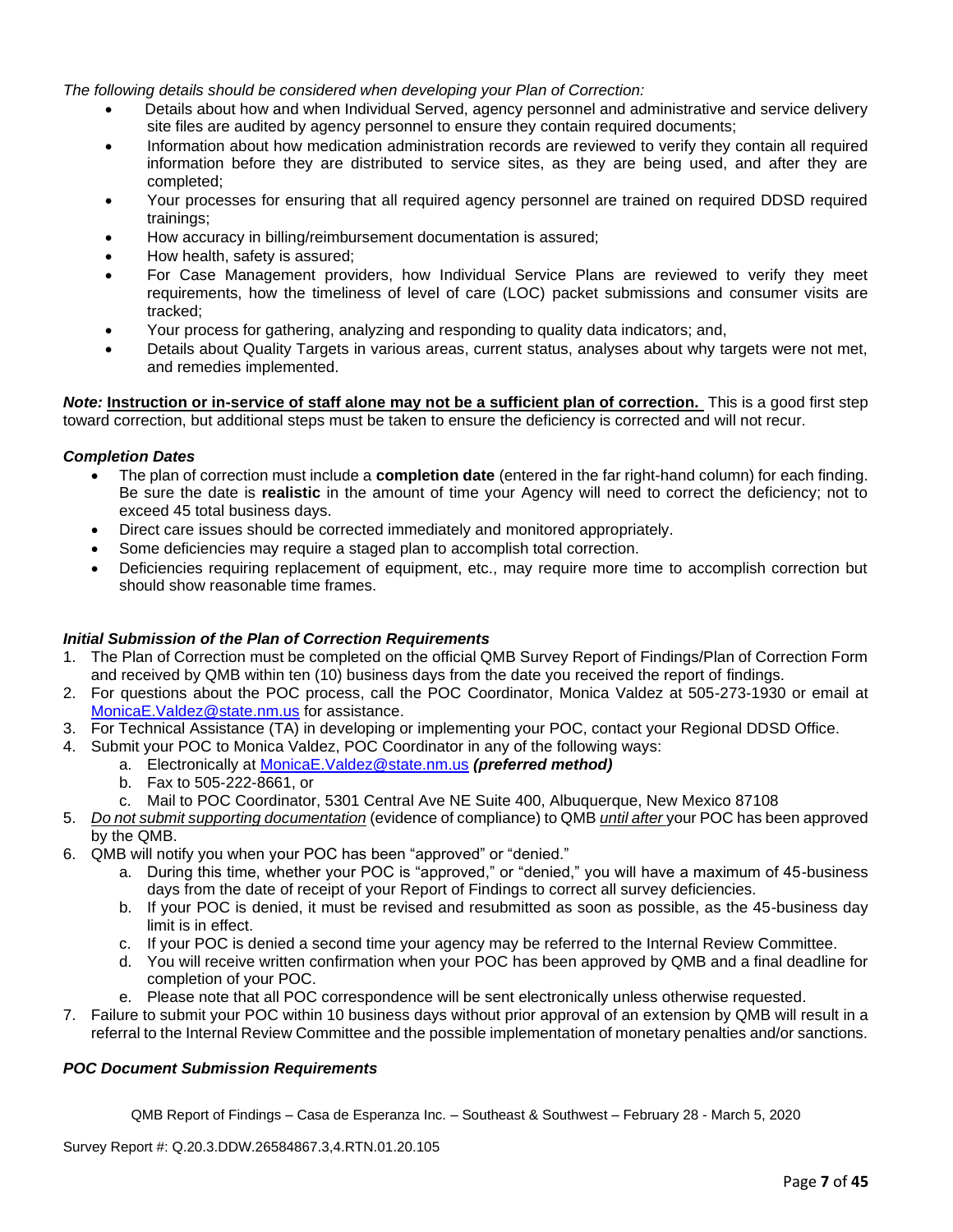Once your POC has been approved by the QMB Plan of Correction Coordinator you must submit copies of documents as evidence that all deficiencies have been corrected, as follows.

- 1. Your internal documents are due within a *maximum* of 45-business days of receipt of your Report of Findings.
- 2. It is preferred that you submit your documents via USPS or other carrier (scanned and saved to CD/DVD disc, flash drive, etc.). If documents containing HIPAA Protected Health Information (PHI) documents must be submitted through S-Comm (Therap), Fax or Postal System, do not send PHI directly to NMDOH email accounts. If the documents do not contain protected Health information (PHI) then you may submit your documents electronically scanned and attached to e-mails.
- 3. All submitted documents *must be annotated*; please be sure the tag numbers and Identification numbers are indicated on each document submitted. Documents which are not annotated with the Tag number and Identification number may not be accepted.
- 4. Do not submit original documents; Please provide copies or scanned electronic files for evidence. Originals must be maintained in the agency file(s) per DDSD Standards.
- 5. In lieu of some documents, you may submit copies of file or home audit forms that clearly indicate cited deficiencies have been corrected, other attestations of correction must be approved by the Plan of Correction Coordinator prior to their submission.
- 6. When billing deficiencies are cited, you must provide documentation to justify billing and/or void and adjust forms submitted to Xerox State Healthcare, LLC for the deficiencies cited in the Report of Findings.

**Revisions, Modifications or Extensions to your Plan of Correction (post QMB approval) must be made in writing and submitted to the Plan of Correction Coordinator, prior to the due date and are approved on a case-by-case basis. No changes may be made to your POC or the timeframes for implementation without written approval of the POC Coordinator.**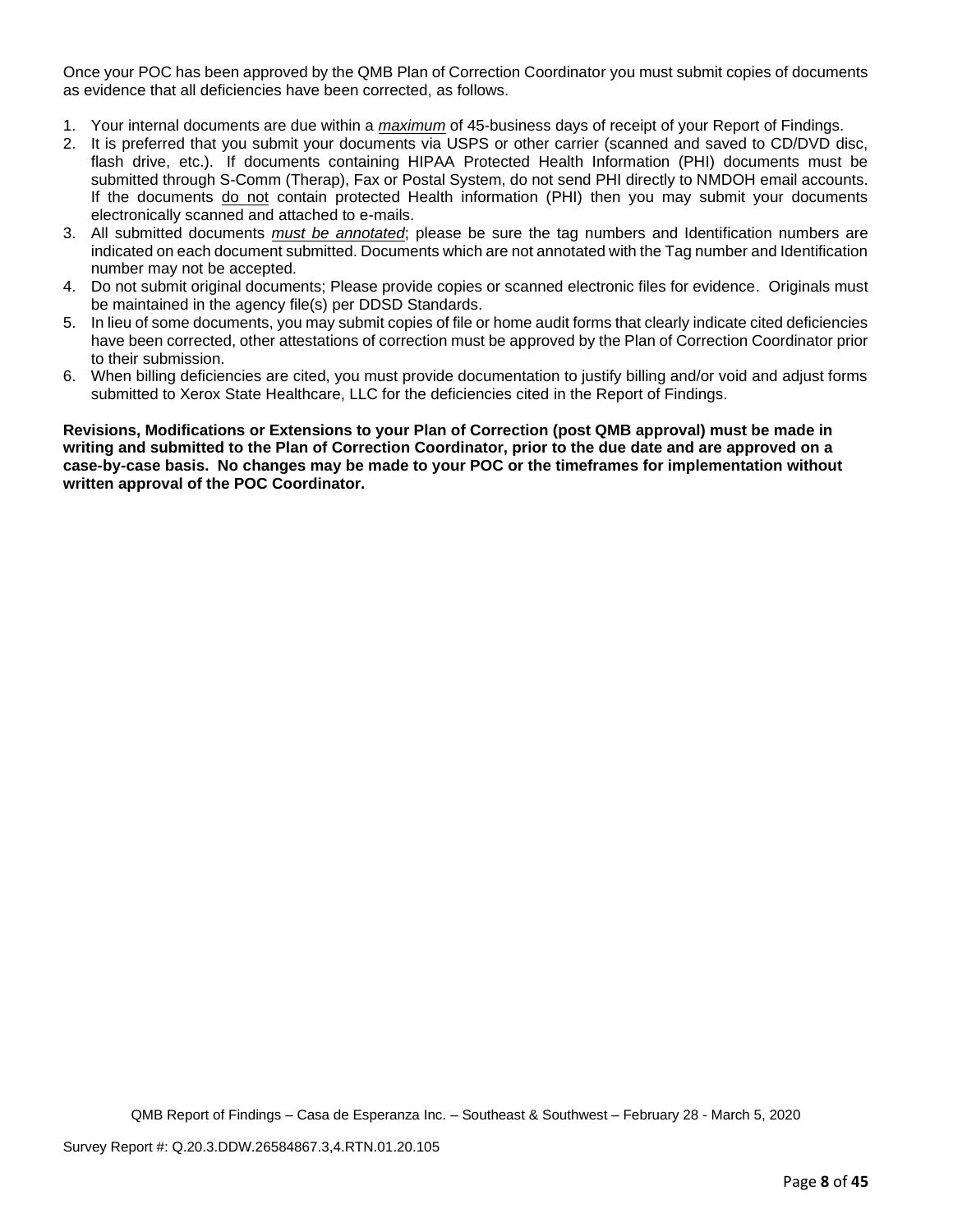## **Department of Health, Division of Health Improvement QMB Determination of Compliance Process**

The Division of Health Improvement, Quality Management Bureau (QMB) surveys compliance of the Developmental Disabilities Waiver (DDW) standards and other state and federal regulations. For the purpose of the LCA / CI survey the CMS waiver assurances have been grouped into four (4) Service Domains: Plan of Care (ISP Implementation); Qualified Providers; Health, Welfare and Safety; and Administrative Oversight (note that Administrative Oversight listed in this document is not the same as the CMS assurance of Administrative Authority. Used in this context it is related to the agency's operational policies and procedures, Quality Assurance system and Medicaid billing and reimbursement processes.)

The QMB Determination of Compliance process is based on provider compliance or non-compliance with standards and regulations identified during the on-site survey process and as reported in the QMB Report of Findings. All areas reviewed by QMB have been agreed to by DDSD and DHI/QMB and are reflective of CMS requirements. All deficiencies (non-compliance with standards and regulations) are identified and cited as either a Standard level deficiency or a Condition of Participation level deficiency in the QMB Reports of Findings. All deficiencies require corrective action when non-compliance is identified.

Each deficiency in your Report of Findings has been predetermined to be a Standard Level Deficiency, a Condition of Participation Level Deficiency, if below 85% compliance or a non-negotiable Condition of Participation Level Deficiency. Your Agency's overall Compliance Determination is based on a Scope and Severity Scale which takes into account the number of Standard and Condition Level Tags cited as well as the percentage of Individuals affected in the sample.

# **Conditions of Participation (CoPs)**

CoPs are based on the Centers for Medicare and Medicaid Services, Home and Community-Based Waiver required assurances, in addition to the New Mexico Developmental Disability Waiver (DDW) Service Standards. The Division of Health Improvement (DHI), in conjunction with the Developmental Disability Support Division (DDSD), has identified certain deficiencies that have the potential to be a Condition of Participation Level, if the tag falls below 85% compliance based on the number of people affected. Additionally, there are what are called nonnegotiable Conditions of Participation, regardless if one person or multiple people are affected. In this context, a CoP is defined as an essential / fundamental regulation or standard, which when out of compliance directly affects the health and welfare of the Individuals served. If no deficiencies within a Tag are at the level of a CoP, it is cited as a Standard Level Deficiency.

# *Service Domains and CoPs for Living Care Arrangements and Community Inclusion are as follows:*

**Service Domain: Service Plan: ISP Implementation -** *Services are delivered in accordance with the service plan, including type, scope, amount, duration and frequency specified in the service plan.*

#### **Potential Condition of Participation Level Tags, if compliance is below 85%:**

- **1A08.3 –** Administrative Case File: Individual Service Plan / ISP Components
- **1A32 –** Administrative Case File: Individual Service Plan Implementation
- **LS14 –** Residential Service Delivery Site Case File (ISP and Healthcare Requirements)
- **IS14 –** CCS / CIES Service Delivery Site Case File (ISP and Healthcare Requirements)

**Service Domain: Qualified Providers -** *The State monitors non-licensed/non-certified providers to assure adherence to waiver requirements. The State implements its policies and procedures for verifying that provider training is conducted in accordance with State requirements and the approved waiver.*

# **Potential Condition of Participation Level Tags, if compliance is below 85%:**

• **1A20 -** Direct Support Personnel Training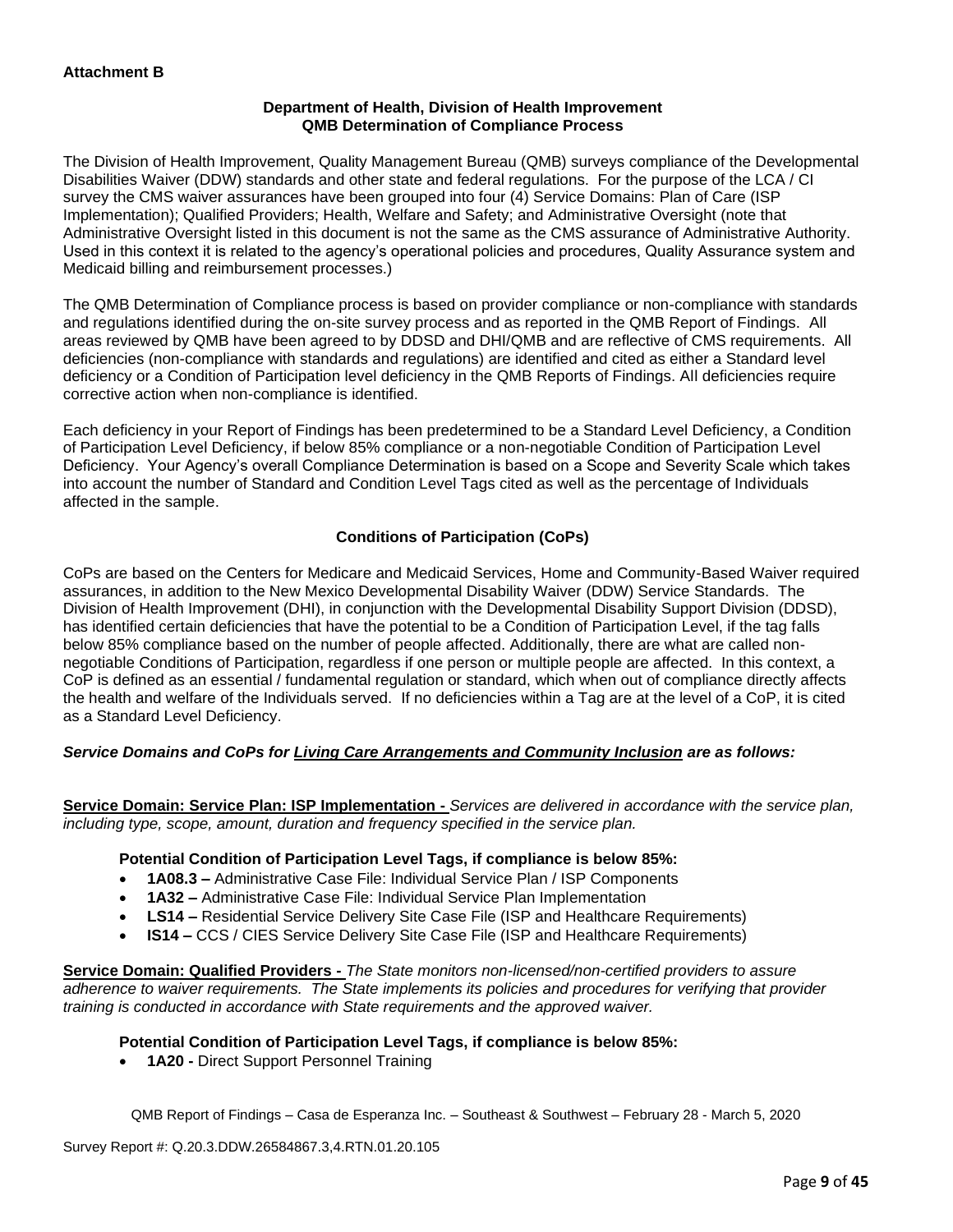- **1A22 -** Agency Personnel Competency
- **1A37 –** Individual Specific Training

## **Non-Negotiable Condition of Participation Level Tags (one or more Individuals are cited):**

- **1A25.1 –** Caregiver Criminal History Screening
- **1A26.1 –** Consolidated On-line Registry Employee Abuse Registry

**Service Domain: Health, Welfare and Safety -** *The State, on an ongoing basis, identifies, addresses and seeks to prevent occurrences of abuse, neglect and exploitation. Individuals shall be afforded their basic human rights. The provider supports individuals to access needed healthcare services in a timely manner.*

#### **Potential Condition of Participation Level Tags, if compliance is below 85%:**

- **1A08.2 –** Administrative Case File: Healthcare Requirements & Follow-up
- **1A09 –** Medication Delivery Routine Medication Administration
- **1A09.1 –** Medication Delivery PRN Medication Administration
- **1A15.2 –** Administrative Case File: Healthcare Documentation (Therap and Required Plans)

#### **Non-Negotiable Condition of Participation Level Tags (one or more Individuals are cited):**

- **1A05 –** General Requirements / Agency Policy and Procedure Requirements
- **1A07 –** Social Security Income (SSI) Payments
- **1A09.2 –** Medication Delivery Nurse Approval for PRN Medication
- **1A15 –** Healthcare Coordination Nurse Availability / Knowledge
- **1A31 –** Client Rights/Human Rights
- **LS25.1 –** Residential Reqts. (Physical Environment Supported Living / Family Living / Intensive Medical Living)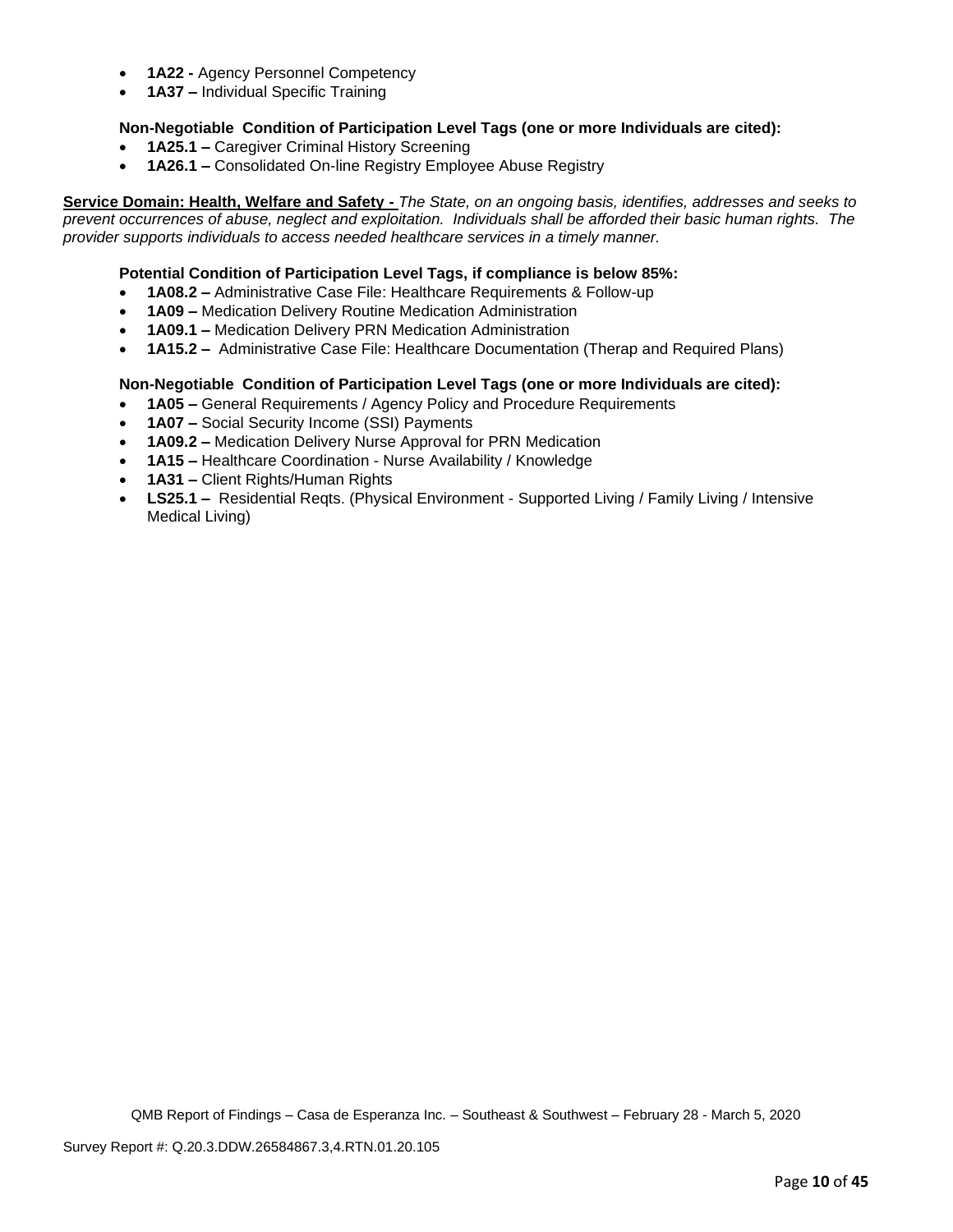## **Attachment C**

## **Guidelines for the Provider Informal Reconsideration of Finding (IRF) Process**

#### **Introduction:**

Throughout the QMB Survey process, surveyors are openly communicating with providers. Open communication means surveyors have clarified issues and/or requested missing information before completing the review through the use of the signed/dated "Document Request," or "Administrative Needs," etc. forms. Regardless, there may still be instances where the provider disagrees with a specific finding. Providers may use the following process to informally dispute a finding.

#### **Instructions:**

- 1. The Informal Reconsideration of the Finding (IRF) request must be received in writing to the QMB Bureau Chief **within 10 business days** of receipt of the final Report of Findings **(***Note: No extensions are granted for the IRF)***.**
- 2. The written request for an IRF *must* be completed on the QMB Request for Informal Reconsideration of Finding form available on the QMB website: <https://nmhealth.org/about/dhi/cbp/irf/>
- 3. The written request for an IRF must specify in detail the request for reconsideration and why the finding is inaccurate.
- 4. The IRF request must include all supporting documentation or evidence.
- 5. If you have questions about the IRF process, email the IRF Chairperson, Valerie V. Valdez at [valerie.valdez@state.nm.us](mailto:valerie.valdez@state.nm.us) for assistance.

#### **The following limitations apply to the IRF process:**

- The written request for an IRF and all supporting evidence must be received within 10 business days.
- Findings based on evidence requested during the survey and not provided may not be subject to reconsideration.
- The supporting documentation must be new evidence not previously reviewed or requested by the survey team.
- Providers must continue to complete their Plan of Correction during the IRF process
- Providers may not request an IRF to challenge the sampling methodology.
- Providers may not request an IRF based on disagreement with the nature of the standard or regulation.
- Providers may not request an IRF to challenge the team composition.
- Providers may not request an IRF to challenge the DHI/QMB determination of compliance or the length of their DDSD provider contract.

A Provider forfeits the right to an IRF if the request is not received within 10 business days of receiving the report and/or does not include all supporting documentation or evidence to show compliance with the standards and regulations.

The IRF Committee will review the request; the Provider will be notified in writing of the ruling; no face-to-face meeting will be conducted.

When a Provider requests that a finding be reconsidered, it does not stop or delay the Plan of Correction process. **Providers must continue to complete the Plan of Correction, including the finding in dispute regardless of the IRF status.** If a finding is removed or modified, it will be noted and removed or modified from the Report of Findings. It should be noted that in some cases a Plan of Correction may be completed prior to the IRF process being completed. The provider will be notified in writing on the decisions of the IRF committee.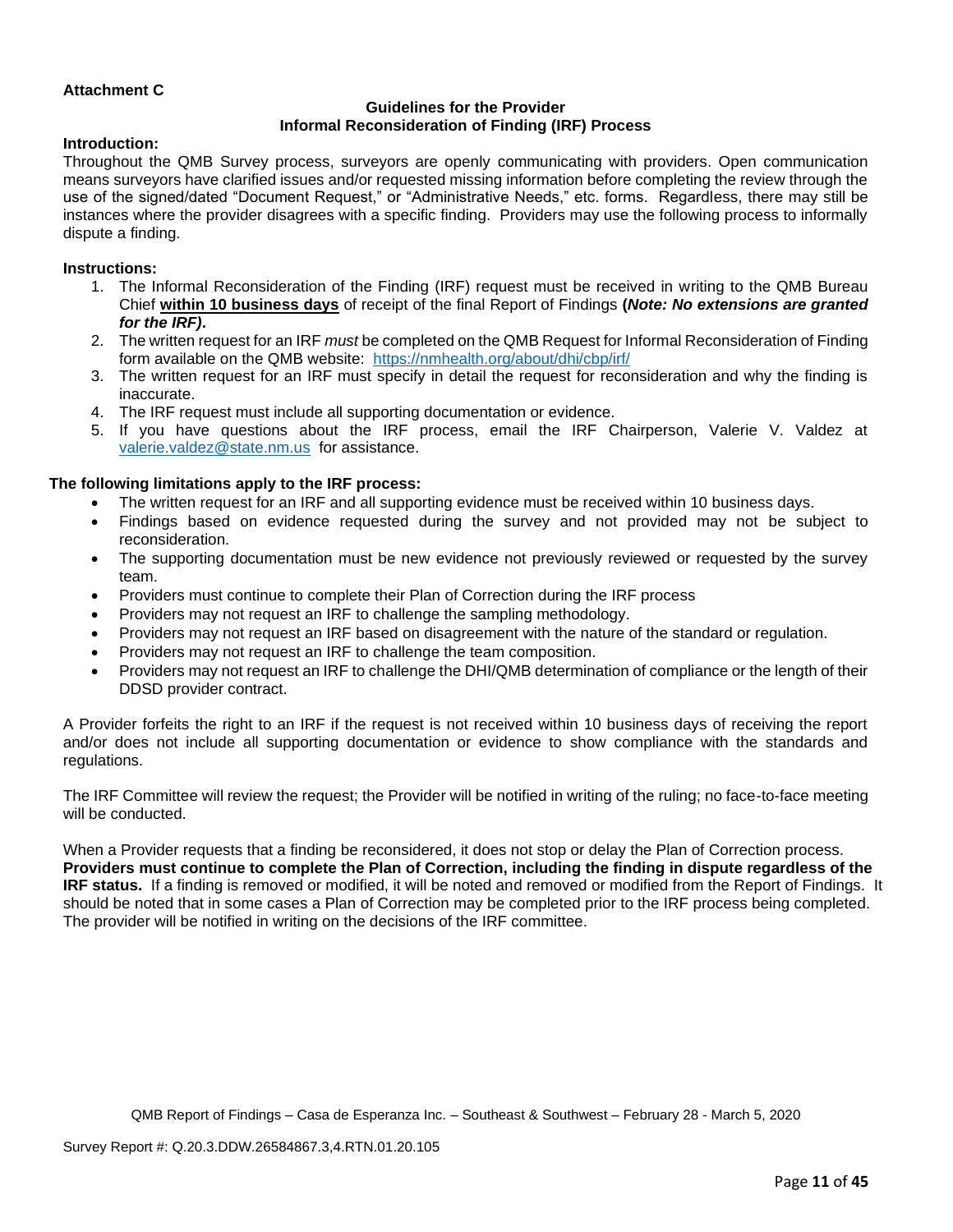## **Attachment D**

## **QMB Determinations of Compliance**

## **Compliance:**

The QMB determination of *Compliance* indicates that a provider has either no deficiencies found during a survey or that no deficiencies at the Condition of Participation Level were found. The agency has obtained a level of compliance such that there is a minimal potential for harm to individuals' health and safety. To qualify for a determination of *Compliance*, the provider must have received no Conditions of Participation Level Deficiencies and have a minimal number of Individuals on the sample affected by the findings indicated in the Standards Level Tags.

#### **Partial-Compliance with Standard Level Tags:**

The QMB determination of *Partial-Compliance with Standard Level Tags* indicates that a provider is in compliance with all Condition of Participation Level deficiencies but is out of compliance with a certain percentage of Standard Level deficiencies. This partial-compliance, if not corrected, may result in a negative outcome or the potential for more than minimal harm to individuals' health and safety. There are two ways to receive a determination of Partial Compliance with Standard Level Tags:

- 1. Your Report of Findings includes 16 or fewer Standards Level Tags with between 75% and 100% of the survey sample affected in any tag.
- 2. Your Report of Findings includes 17 or more Standard Level Tags with between 50% to 74% of the survey sample affected in any tag.

#### **Partial-Compliance with Standard Level Tags and Condition of Participation Level Tags:**

The QMB determination of *Partial-Compliance with Standard Level Tags and Condition of Participation Level Tags*  indicates that a provider is out of compliance with one to five  $(1 - 5)$  Condition of Participation Level Tags. This partial-compliance, if not corrected, may result in a serious negative outcome or the potential for more than minimal harm to individuals' health and safety.

#### **Non-Compliance:**

The QMB determination of *Non-Compliance* indicates a provider is significantly out of compliance with both Standard Level deficiencies and Conditions of Participation level deficiencies. This non-compliance, if not corrected, may result in a serious negative outcome or the potential for more than minimal harm to individuals' health and safety. There are three ways an agency can receive a determination of Non-Compliance:

- 1. Your Report of Findings includes 17 or more total Tags with 0 to 5 Condition of Participation Level Tags with 75% to 100% of the survey sample affected in any Condition of Participation Level tag.
- 2. Your Report of Findings includes any amount of Standard Level Tags with 6 or more Condition of Participation Level Tags.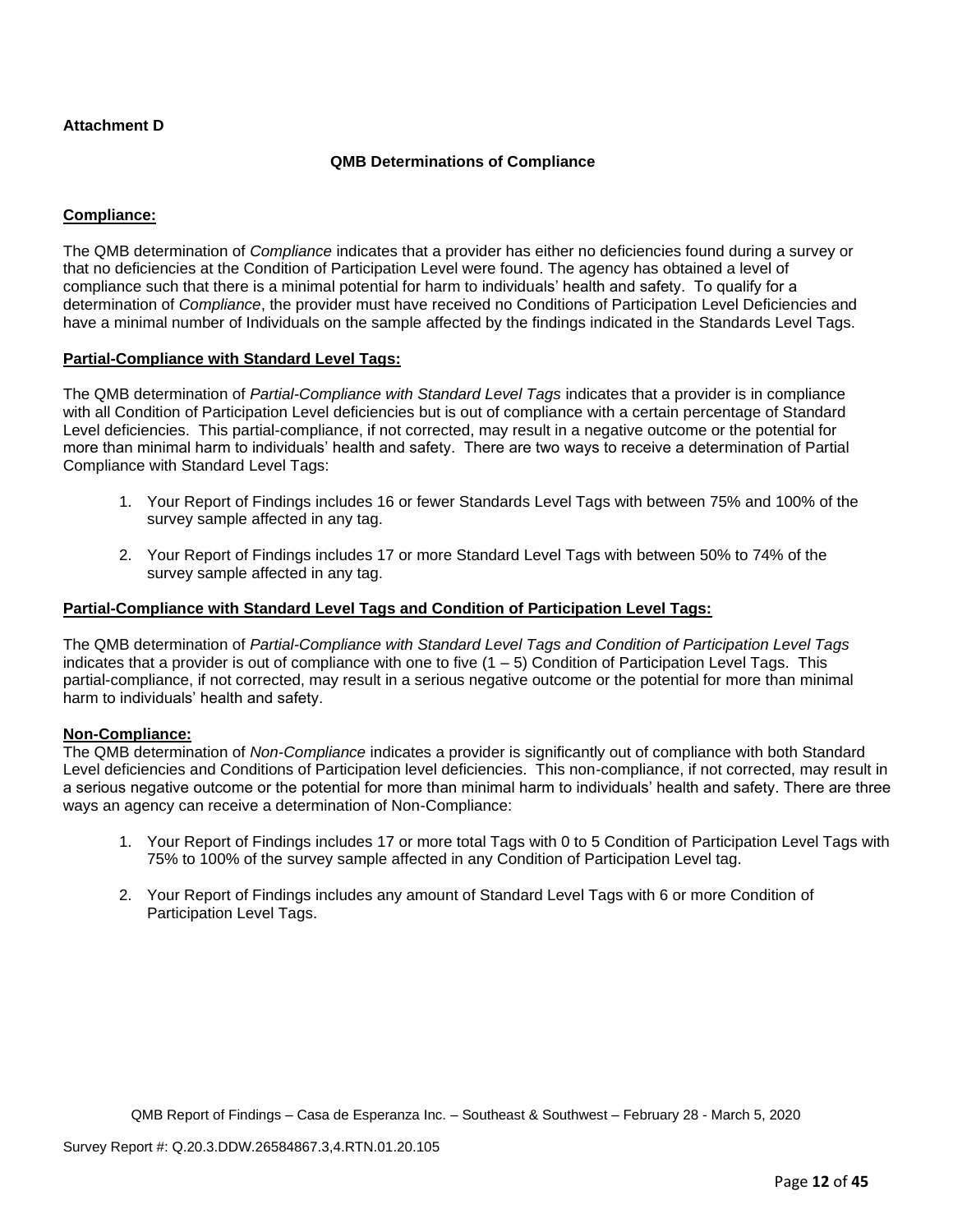| Compliance                                                                                                 | <b>Weighting</b>                                                                                                              |                                                                                                                                 |                                                                                                                          |                                                                                                                        |                                                                                                                                |                                                                                                                             |                                                                                                               |
|------------------------------------------------------------------------------------------------------------|-------------------------------------------------------------------------------------------------------------------------------|---------------------------------------------------------------------------------------------------------------------------------|--------------------------------------------------------------------------------------------------------------------------|------------------------------------------------------------------------------------------------------------------------|--------------------------------------------------------------------------------------------------------------------------------|-----------------------------------------------------------------------------------------------------------------------------|---------------------------------------------------------------------------------------------------------------|
| <b>Determination</b>                                                                                       |                                                                                                                               | LOW                                                                                                                             |                                                                                                                          | <b>MEDIUM</b>                                                                                                          |                                                                                                                                |                                                                                                                             | <b>HIGH</b>                                                                                                   |
| <b>Total Tags:</b>                                                                                         | up to 16                                                                                                                      | 17 or more                                                                                                                      | up to 16                                                                                                                 | 17 or more                                                                                                             | <b>Any Amount</b>                                                                                                              | 17 or more                                                                                                                  | <b>Any Amount</b>                                                                                             |
|                                                                                                            | and                                                                                                                           | and                                                                                                                             | and                                                                                                                      | and                                                                                                                    | And/or                                                                                                                         | and                                                                                                                         | And/or                                                                                                        |
| <b>COP Level Tags:</b>                                                                                     | 0 COP                                                                                                                         | 0 COP                                                                                                                           | 0 COP                                                                                                                    | 0 COP                                                                                                                  | 1 to 5 COP                                                                                                                     | 0 to 5 CoPs                                                                                                                 | 6 or more COP                                                                                                 |
|                                                                                                            | and                                                                                                                           | and                                                                                                                             | and                                                                                                                      | and                                                                                                                    |                                                                                                                                | and                                                                                                                         |                                                                                                               |
| Sample Affected:                                                                                           | 0 to 74%                                                                                                                      | 0 to 49%                                                                                                                        | 75 to 100%                                                                                                               | 50 to 74%                                                                                                              |                                                                                                                                | 75 to 100%                                                                                                                  |                                                                                                               |
| "Non-Compliance"                                                                                           |                                                                                                                               |                                                                                                                                 |                                                                                                                          |                                                                                                                        |                                                                                                                                | 17 or more<br><b>Total Tags with</b><br>75 to 100% of<br>the Individuals<br>in the sample<br>cited in any CoP<br>Level tag. | Any Amount of<br><b>Standard Level</b><br>Tags and 6 or<br>more Conditions<br>of Participation<br>Level Tags. |
| "Partial Compliance<br>with Standard Level<br>tags and Condition of<br><b>Participation Level</b><br>Tags" |                                                                                                                               |                                                                                                                                 |                                                                                                                          |                                                                                                                        | <b>Any Amount</b><br><b>Standard Level</b><br>Tags, plus 1 to 5<br><b>Conditions of</b><br><b>Participation Level</b><br>tags. |                                                                                                                             |                                                                                                               |
| "Partial Compliance<br>with Standard Level<br>tags"                                                        |                                                                                                                               |                                                                                                                                 | up to 16<br><b>Standard Level</b><br>Tags with 75 to<br>100% of the<br>individuals in<br>the sample cited<br>in any tag. | 17 or more<br><b>Standard Level</b><br>Tags with 50 to<br>74% of the<br>individuals in<br>the sample cited<br>any tag. |                                                                                                                                |                                                                                                                             |                                                                                                               |
| "Compliance"                                                                                               | Up to 16<br><b>Standard Level</b><br>Tags with 0 to<br><b>74% of the</b><br>individuals in<br>the sample<br>cited in any tag. | 17 or more<br><b>Standard Level</b><br>Tags with 0 to<br><b>49% of the</b><br>individuals in<br>the sample cited<br>in any tag. |                                                                                                                          |                                                                                                                        |                                                                                                                                |                                                                                                                             |                                                                                                               |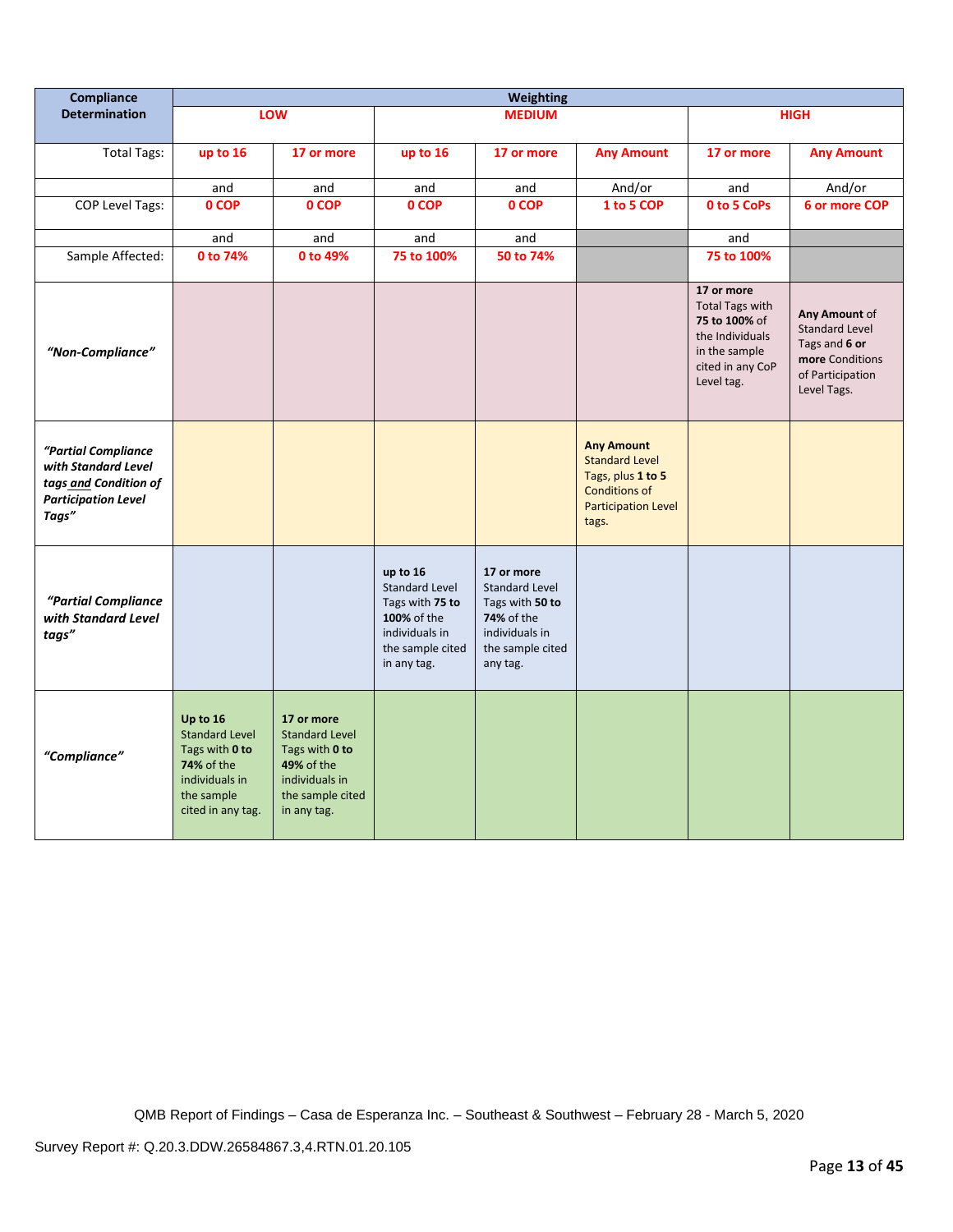# **Agency: Casa de Esperanza, Inc. - Southeast and Southwest Regions**

Program: Developmental Disabilities Waiver<br>Service: 2018: Family Living, Customized In 2018: Family Living, Customized In-Home Supports and Customized Community Supports Routine Survey Type: **Survey Date: February 28 - March 5, 2020**

| <b>Standard of Care</b>                                                                                                                                                                                                                                                                                                                                                                                                                                                                                                                                                                                                                                                                                                                                                                                                                                                                                                                                                                                                                                                                                                                                                                                                                                                                                | <b>Deficiencies</b>                                                                                                                                                                                                                                                                                                                                                                                                             | Agency Plan of Correction, On-going QA/QI<br>and Responsible Party                                                                                                                                                                                                                                                                                                                                                                                                                                                                                                                                                       | <b>Date</b><br><b>Due</b> |
|--------------------------------------------------------------------------------------------------------------------------------------------------------------------------------------------------------------------------------------------------------------------------------------------------------------------------------------------------------------------------------------------------------------------------------------------------------------------------------------------------------------------------------------------------------------------------------------------------------------------------------------------------------------------------------------------------------------------------------------------------------------------------------------------------------------------------------------------------------------------------------------------------------------------------------------------------------------------------------------------------------------------------------------------------------------------------------------------------------------------------------------------------------------------------------------------------------------------------------------------------------------------------------------------------------|---------------------------------------------------------------------------------------------------------------------------------------------------------------------------------------------------------------------------------------------------------------------------------------------------------------------------------------------------------------------------------------------------------------------------------|--------------------------------------------------------------------------------------------------------------------------------------------------------------------------------------------------------------------------------------------------------------------------------------------------------------------------------------------------------------------------------------------------------------------------------------------------------------------------------------------------------------------------------------------------------------------------------------------------------------------------|---------------------------|
|                                                                                                                                                                                                                                                                                                                                                                                                                                                                                                                                                                                                                                                                                                                                                                                                                                                                                                                                                                                                                                                                                                                                                                                                                                                                                                        |                                                                                                                                                                                                                                                                                                                                                                                                                                 | Service Domain: Service Plans: ISP Implementation - Services are delivered in accordance with the service plan, including type, scope, amount, duration and                                                                                                                                                                                                                                                                                                                                                                                                                                                              |                           |
| frequency specified in the service plan.                                                                                                                                                                                                                                                                                                                                                                                                                                                                                                                                                                                                                                                                                                                                                                                                                                                                                                                                                                                                                                                                                                                                                                                                                                                               |                                                                                                                                                                                                                                                                                                                                                                                                                                 |                                                                                                                                                                                                                                                                                                                                                                                                                                                                                                                                                                                                                          |                           |
| Tag #1A08.1 Administrative and Residential                                                                                                                                                                                                                                                                                                                                                                                                                                                                                                                                                                                                                                                                                                                                                                                                                                                                                                                                                                                                                                                                                                                                                                                                                                                             | <b>Standard Level Deficiency</b>                                                                                                                                                                                                                                                                                                                                                                                                |                                                                                                                                                                                                                                                                                                                                                                                                                                                                                                                                                                                                                          |                           |
| <b>Case File: Progress Notes</b>                                                                                                                                                                                                                                                                                                                                                                                                                                                                                                                                                                                                                                                                                                                                                                                                                                                                                                                                                                                                                                                                                                                                                                                                                                                                       |                                                                                                                                                                                                                                                                                                                                                                                                                                 |                                                                                                                                                                                                                                                                                                                                                                                                                                                                                                                                                                                                                          |                           |
| Developmental Disabilities (DD) Waiver Service<br>Standards 2/26/2018; Re-Issue: 12/28/2018; Eff<br>1/1/2019<br><b>Chapter 20: Provider Documentation and</b><br><b>Client Records 20.2 Client Records</b><br>Requirements: All DD Waiver Provider<br>Agencies are required to create and maintain<br>individual client records. The contents of client<br>records vary depending on the unique needs of<br>the person receiving services and the resultant<br>information produced. The extent of<br>documentation required for individual client<br>records per service type depends on the location<br>of the file, the type of service being provided,<br>and the information necessary.<br>DD Waiver Provider Agencies are required to<br>adhere to the following:<br>Client records must contain all documents<br>$1_{-}$<br>essential to the service being provided and<br>essential to ensuring the health and safety of<br>the person during the provision of the service.<br>Provider Agencies must have readily<br>2.<br>accessible records in home and community<br>settings in paper or electronic form. Secure<br>access to electronic records through the Therap<br>web based system using computers or mobile<br>devices is acceptable.<br>Provider Agencies are responsible for<br>3. | Based on record review, the Agency did not<br>maintain progress notes and other service<br>delivery documentation for 1 of 13 Individuals.<br>Review of the Agency individual case files<br>revealed the following items were not found:<br><b>Residential Case File:</b><br><b>Family Living Progress Notes/Daily Contact</b><br>Logs:<br>• Individual #2 - None found for $3/1 - 2$ , 2020.<br>(Date of home visit: 3/3/2020) | Provider:<br><b>State your Plan of Correction for the</b><br>deficiencies cited in this tag here (How is the<br>deficiency going to be corrected? This can be<br>specific to each deficiency cited or if possible an<br>overall correction?): $\rightarrow$<br><b>Provider:</b><br><b>Enter your ongoing Quality</b><br><b>Assurance/Quality Improvement processes</b><br>as it related to this tag number here (What is<br>going to be done? How many individuals is this<br>going to affect? How often will this be completed?<br>Who is responsible? What steps will be taken if<br>issues are found?): $\rightarrow$ |                           |
|                                                                                                                                                                                                                                                                                                                                                                                                                                                                                                                                                                                                                                                                                                                                                                                                                                                                                                                                                                                                                                                                                                                                                                                                                                                                                                        |                                                                                                                                                                                                                                                                                                                                                                                                                                 |                                                                                                                                                                                                                                                                                                                                                                                                                                                                                                                                                                                                                          |                           |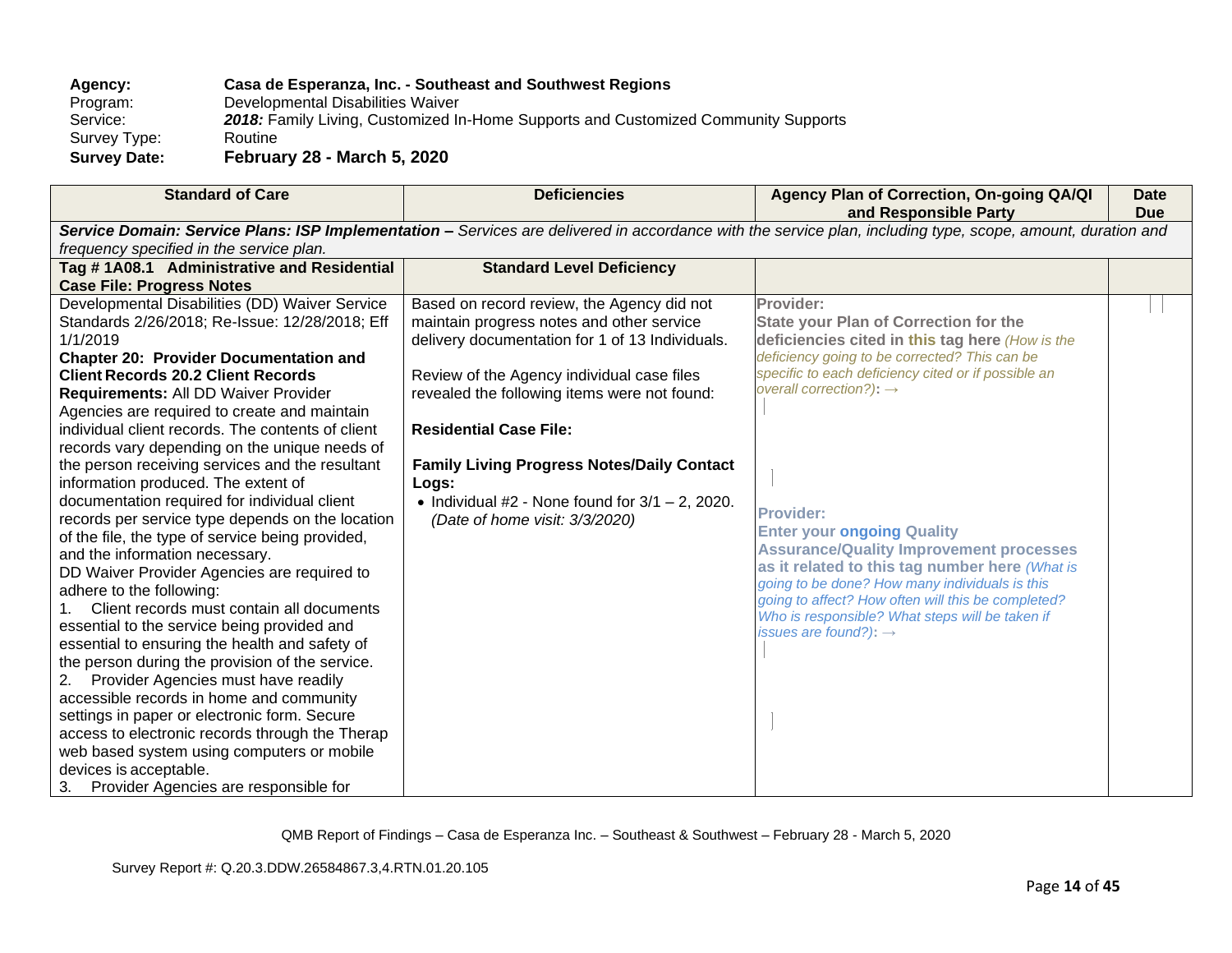| ensuring that all plans created by nurses, RDs,    |  |  |
|----------------------------------------------------|--|--|
| therapists or BSCs are present in all needed       |  |  |
| settings.                                          |  |  |
| 4. Provider Agencies must maintain records         |  |  |
| of all documents produced by agency personnel      |  |  |
| or contractors on behalf of each person,           |  |  |
| including any routine notes or data, annual        |  |  |
| assessments, semi-annual reports, evidence of      |  |  |
| training provided/received, progress notes, and    |  |  |
| any other interactions for which billing is        |  |  |
| generated.                                         |  |  |
| 5. Each Provider Agency is responsible for         |  |  |
| maintaining the daily or other contact notes       |  |  |
| documenting the nature and frequency of            |  |  |
| service delivery, as well as data tracking only    |  |  |
| for the services provided by their agency.         |  |  |
| 6. The current Client File Matrix found in         |  |  |
| Appendix A Client File Matrix details the          |  |  |
| minimum requirements for records to be stored      |  |  |
| in agency office files, the delivery site, or with |  |  |
| DSP while providing services in the community.     |  |  |
| 7. All records pertaining to JCMs must be          |  |  |
| retained permanently and must be made              |  |  |
| available to DDSD upon request, upon the           |  |  |
| termination or expiration of a provider            |  |  |
| agreement, or upon provider withdrawal from        |  |  |
| services.                                          |  |  |
|                                                    |  |  |
|                                                    |  |  |
|                                                    |  |  |
|                                                    |  |  |
|                                                    |  |  |
|                                                    |  |  |
|                                                    |  |  |
|                                                    |  |  |
|                                                    |  |  |
|                                                    |  |  |
|                                                    |  |  |
|                                                    |  |  |
|                                                    |  |  |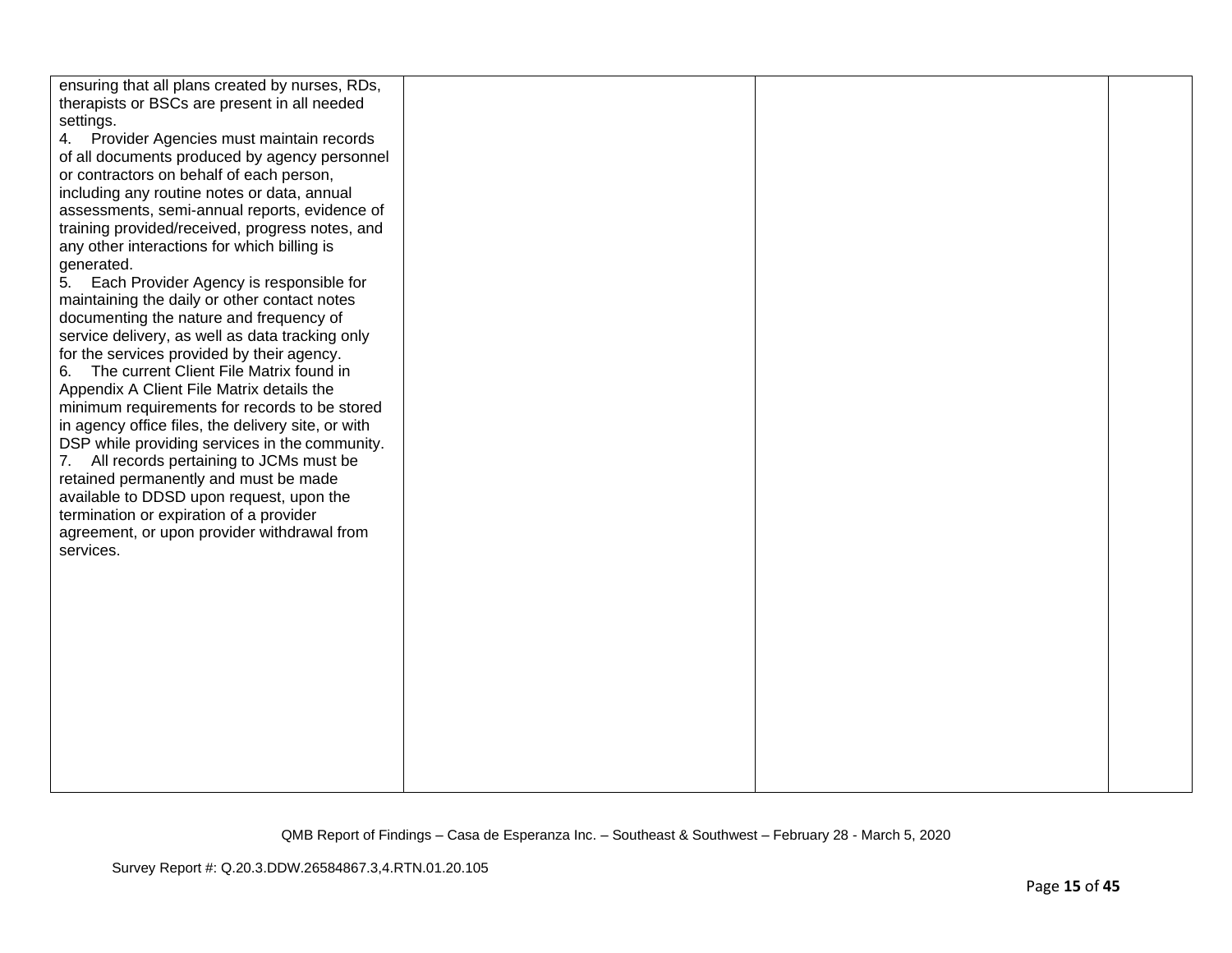| Tag #1A32.2 Individual Service Plan                                                                                                                                                                                                                                                                                                                                                                                                                                                                                                    | <b>Standard Level Deficiency</b>                                                                                                                                                                                                                  |                                                                                                                                                                                                                                                                                                                      |  |
|----------------------------------------------------------------------------------------------------------------------------------------------------------------------------------------------------------------------------------------------------------------------------------------------------------------------------------------------------------------------------------------------------------------------------------------------------------------------------------------------------------------------------------------|---------------------------------------------------------------------------------------------------------------------------------------------------------------------------------------------------------------------------------------------------|----------------------------------------------------------------------------------------------------------------------------------------------------------------------------------------------------------------------------------------------------------------------------------------------------------------------|--|
| <b>Implementation (Residential Implementation)</b>                                                                                                                                                                                                                                                                                                                                                                                                                                                                                     |                                                                                                                                                                                                                                                   |                                                                                                                                                                                                                                                                                                                      |  |
| NMAC 7.26.5.16.C and D Development of the<br>ISP. Implementation of the ISP. The ISP shall be<br>implemented according to the timelines determined<br>by the IDT and as specified in the ISP for each<br>stated desired outcomes and action plan.                                                                                                                                                                                                                                                                                      | Based on residential record review, the Agency<br>did not implement the ISP according to the<br>timelines determined by the IDT and as<br>specified in the ISP for each stated desired<br>outcomes and action plan for 2 of 9 individuals.        | Provider:<br><b>State your Plan of Correction for the</b><br>deficiencies cited in this tag here (How is the<br>deficiency going to be corrected? This can be<br>specific to each deficiency cited or if possible an<br>overall correction?): $\rightarrow$                                                          |  |
| C. The IDT shall review and discuss information<br>and recommendations with the individual, with the<br>goal of supporting the individual in attaining<br>desired outcomes. The IDT develops an ISP<br>based upon the individual's personal vision<br>statement, strengths, needs, interests and                                                                                                                                                                                                                                       | As indicated by Individuals ISP the following was<br>found with regards to the implementation of ISP<br>Outcomes:<br><b>Family Living Data Collection/Data</b>                                                                                    |                                                                                                                                                                                                                                                                                                                      |  |
| preferences. The ISP is a dynamic document,<br>revised periodically, as needed, and amended to<br>reflect progress towards personal goals and<br>achievements consistent with the individual's future<br>vision. This regulation is consistent with standards<br>established for individual plan development as set<br>forth by the commission on the accreditation of                                                                                                                                                                 | Tracking/Progress with regards to ISP<br><b>Outcomes:</b><br>Individual #1<br>• Review of Agency's documented Outcomes<br>and Action Steps do not match the current<br>ISP Outcomes and Action Steps for Live area.                               | <b>Provider:</b><br><b>Enter your ongoing Quality</b><br><b>Assurance/Quality Improvement processes</b><br>as it related to this tag number here (What is<br>going to be done? How many individuals is this<br>going to affect? How often will this be completed?<br>Who is responsible? What steps will be taken if |  |
| rehabilitation facilities (CARF) and/or other<br>program accreditation approved and adopted by<br>the developmental disabilities division and the<br>department of health. It is the policy of the<br>developmental disabilities division (DDD), that to<br>the extent permitted by funding, each individual<br>receive supports and services that will assist and<br>encourage independence and productivity in the<br>community and attempt to prevent regression or                                                                 | Agency's Outcomes/Action Steps are as<br>follows:<br>" will be given 2 to choose the outfit."<br>$\circ$<br>Annual ISP (8/2019 - 8/2020)<br><b>Outcomes/Action Steps are as follows:</b><br>" will choose the toiletry of need for<br>the month." | issues are found?): $\rightarrow$                                                                                                                                                                                                                                                                                    |  |
| loss of current capabilities. Services and supports<br>include specialized and/or generic services,<br>training, education and/or treatment as determined<br>by the IDT and documented in the ISP.<br>D. The intent is to provide choice and obtain<br>opportunities for individuals to live, work and play<br>with full participation in their communities. The<br>following principles provide direction and purpose<br>in planning for individuals with developmental<br>disabilities. [05/03/94; 01/15/97; Recompiled<br>10/31/01] | Individual #2<br>• None found regarding: Live Outcome/Action<br>Step: " will be prompted to sort his clothes"<br>for 3/2020. Action step is to be completed 2<br>times per week. (Date of home visit:<br>3/3/2020                                 |                                                                                                                                                                                                                                                                                                                      |  |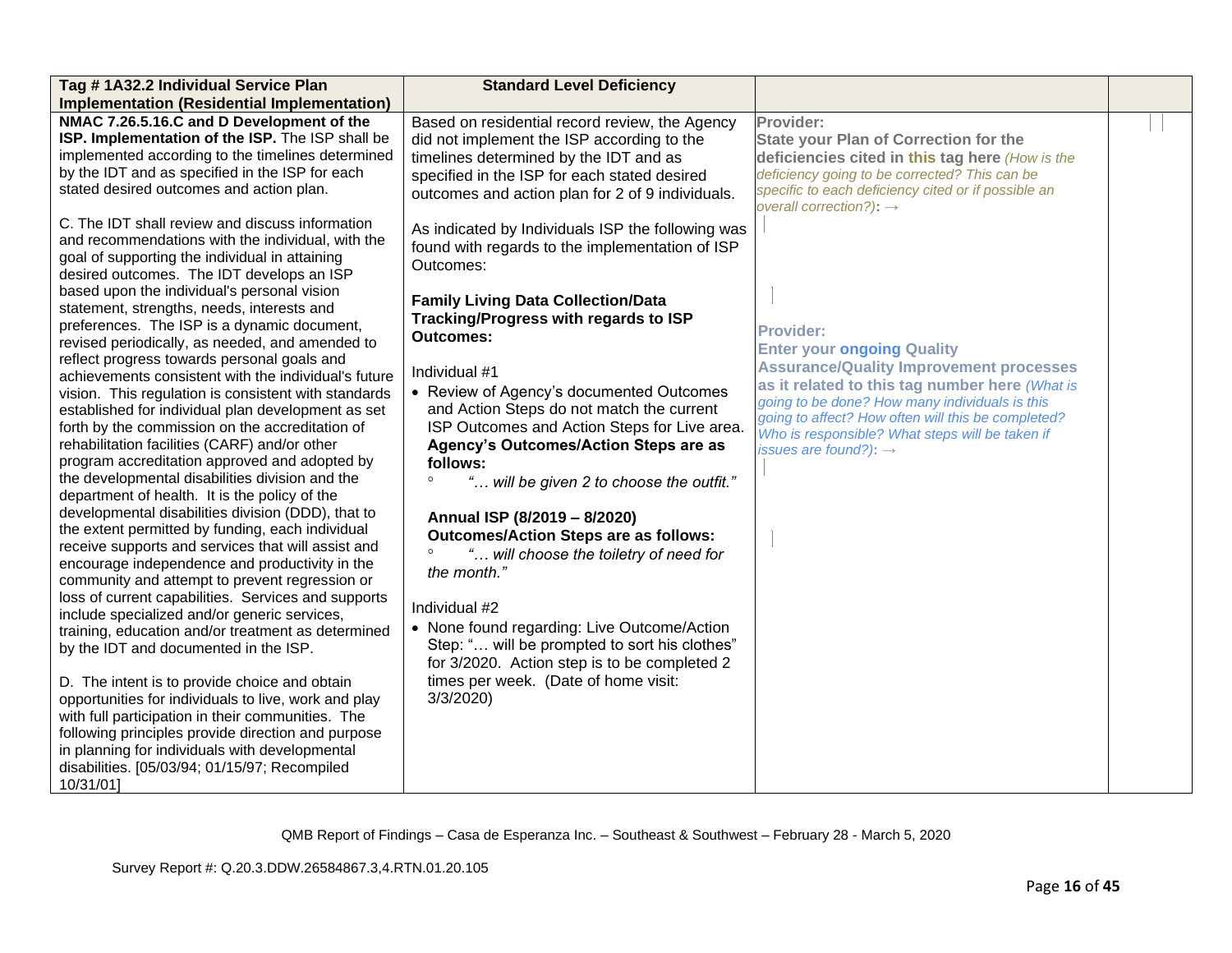| Developmental Disabilities (DD) Waiver Service<br>Standards 2/26/2018; Re-Issue: 12/28/2018; Eff        |  |  |
|---------------------------------------------------------------------------------------------------------|--|--|
| 1/1/2019                                                                                                |  |  |
| Chapter 6: Individual Service Plan (ISP)                                                                |  |  |
| 6.8 ISP Implementation and Monitoring: All DD                                                           |  |  |
| Waiver Provider Agencies with a signed SFOC are<br>required to provide services as detailed in the ISP. |  |  |
| The ISP must be readily accessible to Provider                                                          |  |  |
| Agencies on the approved budget. (See Chapter                                                           |  |  |
| 20: Provider Documentation and Client Records.)                                                         |  |  |
| CMs facilitate and maintain communication with                                                          |  |  |
| the person, his/her representative, other IDT                                                           |  |  |
| members, Provider Agencies, and relevant parties                                                        |  |  |
| to ensure that the person receives the maximum                                                          |  |  |
| benefit of his/her services and that revisions to the                                                   |  |  |
| ISP are made as needed. All DD Waiver Provider                                                          |  |  |
| Agencies are required to cooperate with monitoring                                                      |  |  |
| activities conducted by the CM and the DOH.                                                             |  |  |
| Provider Agencies are required to respond to                                                            |  |  |
| issues at the individual level and agency level as                                                      |  |  |
| described in Chapter 16: Qualified Provider                                                             |  |  |
| Agencies.                                                                                               |  |  |
| <b>Chapter 20: Provider Documentation and</b>                                                           |  |  |
| <b>Client Records 20.2 Client Records</b>                                                               |  |  |
| <b>Requirements: All DD Waiver Provider Agencies</b>                                                    |  |  |
| are required to create and maintain individual client                                                   |  |  |
| records. The contents of client records vary                                                            |  |  |
| depending on the unique needs of the person                                                             |  |  |
| receiving services and the resultant information                                                        |  |  |
| produced. The extent of documentation required                                                          |  |  |
| for individual client records per service type                                                          |  |  |
| depends on the location of the file, the type of                                                        |  |  |
| service being provided, and the information                                                             |  |  |
| necessary.                                                                                              |  |  |
| DD Waiver Provider Agencies are required to                                                             |  |  |
| adhere to the following:                                                                                |  |  |
| 1.<br>Client records must contain all documents                                                         |  |  |
| essential to the service being provided and                                                             |  |  |
| essential to ensuring the health and safety of the                                                      |  |  |
| person during the provision of the service.                                                             |  |  |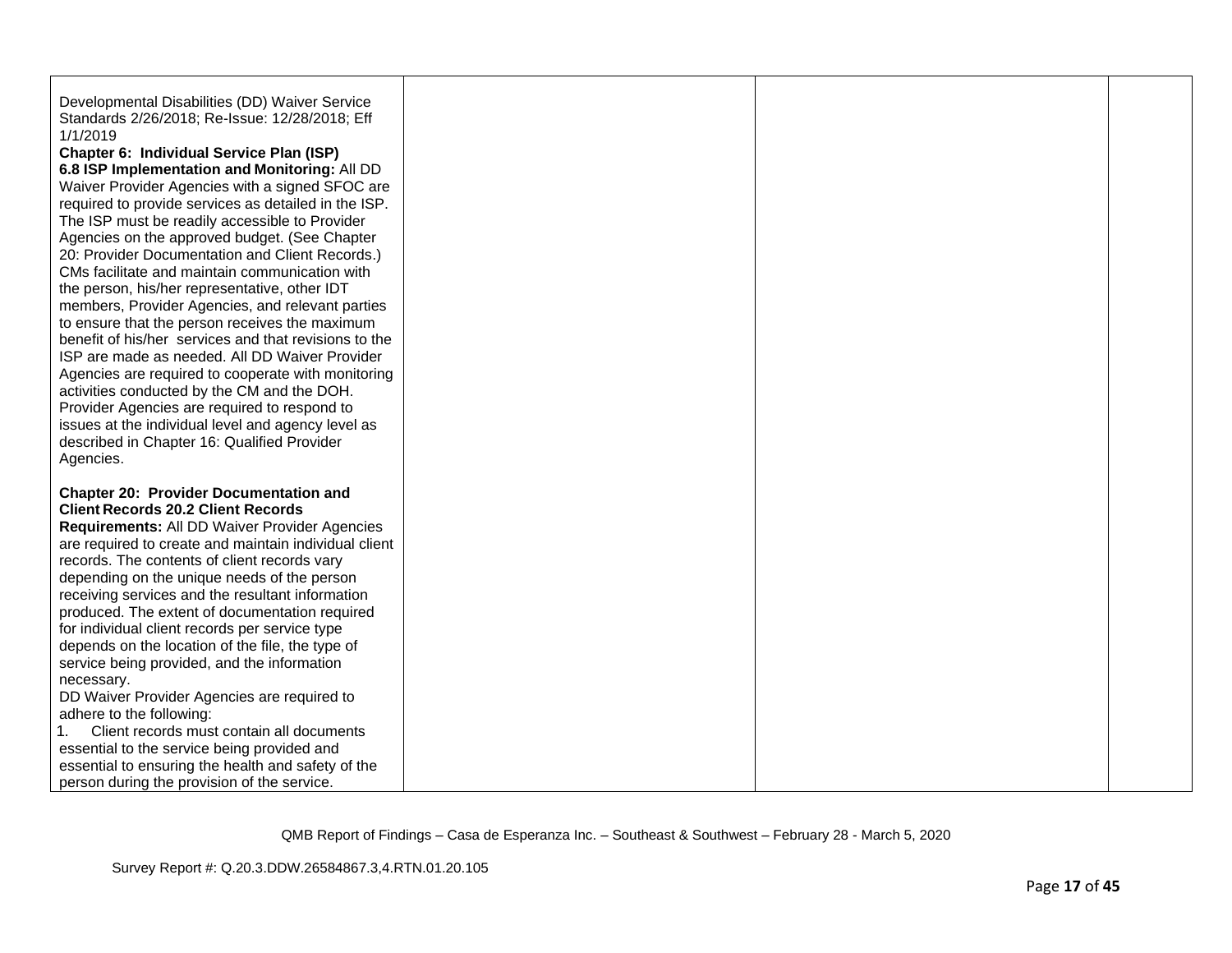| 2.<br>Provider Agencies must have readily           |  |  |
|-----------------------------------------------------|--|--|
| accessible records in home and community            |  |  |
| settings in paper or electronic form. Secure access |  |  |
| to electronic records through the Therap web        |  |  |
| based system using computers or mobile devices      |  |  |
| is acceptable.                                      |  |  |
| 3. Provider Agencies are responsible for            |  |  |
| ensuring that all plans created by nurses, RDs,     |  |  |
| therapists or BSCs are present in all needed        |  |  |
| settings.                                           |  |  |
| 4. Provider Agencies must maintain records of       |  |  |
| all documents produced by agency personnel or       |  |  |
| contractors on behalf of each person, including     |  |  |
| any routine notes or data, annual assessments,      |  |  |
| semi-annual reports, evidence of training           |  |  |
| provided/received, progress notes, and any other    |  |  |
| interactions for which billing is generated.        |  |  |
| Each Provider Agency is responsible for<br>5.       |  |  |
| maintaining the daily or other contact notes        |  |  |
| documenting the nature and frequency of service     |  |  |
| delivery, as well as data tracking only for the     |  |  |
| services provided by their agency.                  |  |  |
| 6. The current Client File Matrix found in          |  |  |
| Appendix A Client File Matrix details the minimum   |  |  |
| requirements for records to be stored in agency     |  |  |
| office files, the delivery site, or with DSP while  |  |  |
| providing services in the community.                |  |  |
| 7. All records pertaining to JCMs must be           |  |  |
| retained permanently and must be made available     |  |  |
| to DDSD upon request, upon the termination or       |  |  |
| expiration of a provider agreement, or upon         |  |  |
| provider withdrawal from services.                  |  |  |
|                                                     |  |  |
|                                                     |  |  |
|                                                     |  |  |
|                                                     |  |  |
|                                                     |  |  |
|                                                     |  |  |
|                                                     |  |  |
|                                                     |  |  |
|                                                     |  |  |
|                                                     |  |  |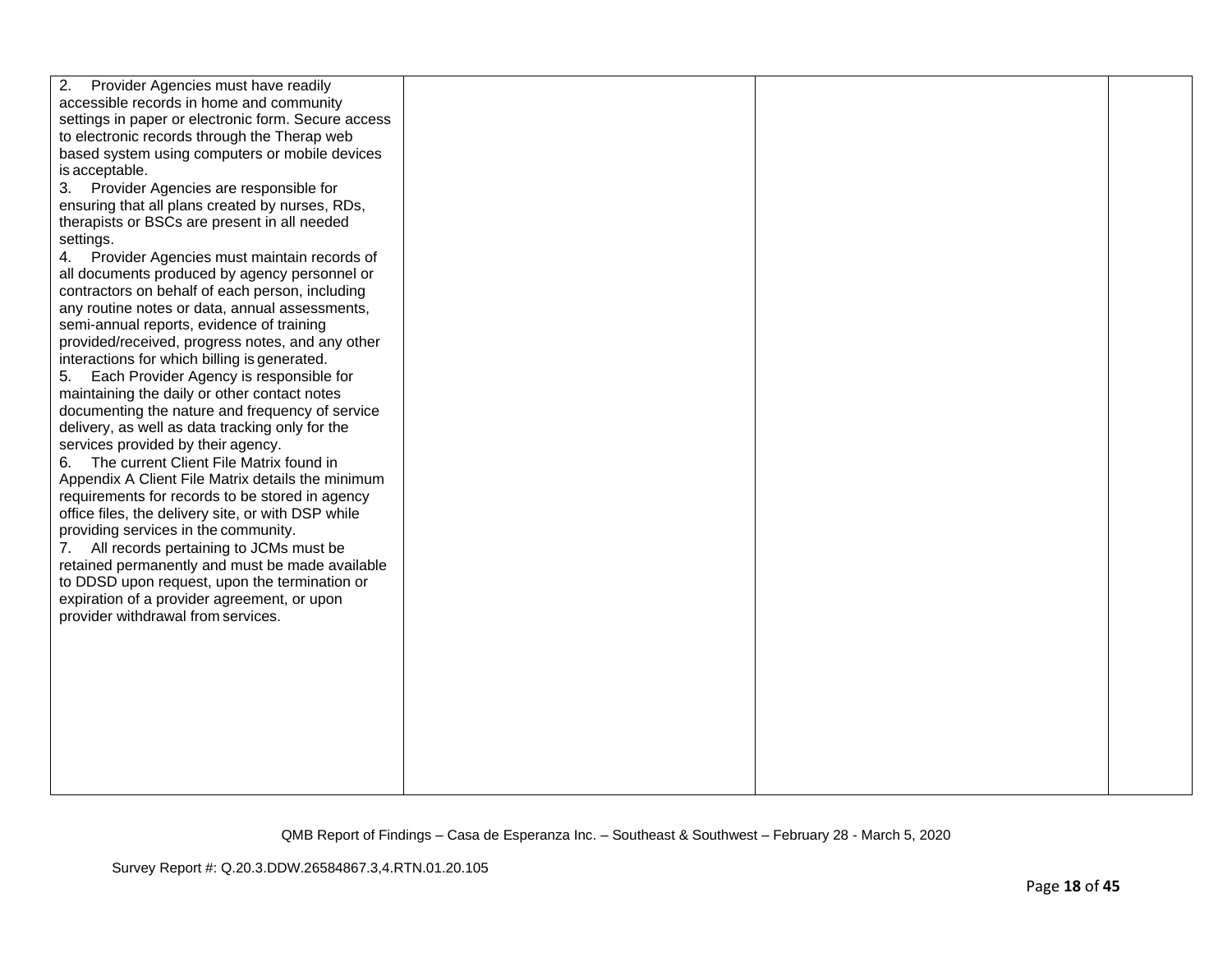| Tag # IS04 Community Life Engagement                                                             | <b>Standard Level Deficiency</b>                                                             |                                                                                                       |  |
|--------------------------------------------------------------------------------------------------|----------------------------------------------------------------------------------------------|-------------------------------------------------------------------------------------------------------|--|
|                                                                                                  |                                                                                              |                                                                                                       |  |
| Developmental Disabilities (DD) Waiver Service<br>Standards 2/26/2018; Re-Issue: 12/28/2018; Eff | Based on record review, the Agency did not                                                   | Provider:                                                                                             |  |
| 1/1/2019                                                                                         | have evidence of their implementation of a<br>meaningful day in daily schedules / individual | <b>State your Plan of Correction for the</b><br>deficiencies cited in this tag here (How is the       |  |
| <b>Chapter 11: Community Inclusion</b>                                                           | calendar and progress notes for 8 of 8                                                       | deficiency going to be corrected? This can be                                                         |  |
| 11.1 General Scope and Intent of Services:                                                       | Individuals.                                                                                 | specific to each deficiency cited or if possible an                                                   |  |
| Community Inclusion (CI) is the umbrella term                                                    |                                                                                              | overall correction?): $\rightarrow$                                                                   |  |
| used to describe services in this chapter. In                                                    | Review of the individual case files found there is                                           |                                                                                                       |  |
| general, CI refers to opportunities for people                                                   | no individualized schedule that can be modified                                              |                                                                                                       |  |
| with I/DD to access and participate in activities                                                | easily based on the individual needs,                                                        |                                                                                                       |  |
| and functions of community life. The DD waiver                                                   | preferences and circumstances and that outline                                               |                                                                                                       |  |
| program offers Customized Community                                                              | planned activities per day, week and month                                                   |                                                                                                       |  |
| Supports (CCS), which refers to non-work                                                         | including date, time, location and cost of the                                               | <b>Provider:</b>                                                                                      |  |
| activities and Community Integrated<br>Employment (CIE) which refers to paid work                | activity:                                                                                    | <b>Enter your ongoing Quality</b>                                                                     |  |
| experiences or activities to obtain paid work.                                                   | <b>Calendar / Daily Calendar:</b>                                                            | <b>Assurance/Quality Improvement processes</b>                                                        |  |
| CCS and CIE services are mandated to be                                                          | • Not found $(\#1, 2, 4, 5, 10, 11, 12, 13)$                                                 | as it related to this tag number here (What is                                                        |  |
| provided in the community to the fullest extent                                                  |                                                                                              | going to be done? How many individuals is this                                                        |  |
| possible.                                                                                        |                                                                                              | going to affect? How often will this be completed?<br>Who is responsible? What steps will be taken if |  |
|                                                                                                  |                                                                                              | issues are found?): $\rightarrow$                                                                     |  |
| 11.3 Implementation of a Meaningful Day:                                                         |                                                                                              |                                                                                                       |  |
| The objective of implementing a Meaningful Day                                                   |                                                                                              |                                                                                                       |  |
| is to plan and provide supports to implement the                                                 |                                                                                              |                                                                                                       |  |
| person's definition of his/her own meaningful                                                    |                                                                                              |                                                                                                       |  |
| day, contained in the ISP. Implementation<br>activities of the person's meaningful day are       |                                                                                              |                                                                                                       |  |
| documented in daily schedules and progress                                                       |                                                                                              |                                                                                                       |  |
| notes.                                                                                           |                                                                                              |                                                                                                       |  |
| 1. Meaningful Day includes:                                                                      |                                                                                              |                                                                                                       |  |
| a. purposeful and meaningful work;                                                               |                                                                                              |                                                                                                       |  |
| b. substantial and sustained opportunity for                                                     |                                                                                              |                                                                                                       |  |
| optimal health;                                                                                  |                                                                                              |                                                                                                       |  |
| self-empowerment;<br>с.                                                                          |                                                                                              |                                                                                                       |  |
| personalized relationships;<br>d.                                                                |                                                                                              |                                                                                                       |  |
| e. skill development and/or maintenance;                                                         |                                                                                              |                                                                                                       |  |
| and                                                                                              |                                                                                              |                                                                                                       |  |
| social, educational, and community<br>f.                                                         |                                                                                              |                                                                                                       |  |
| inclusion activities that are directly<br>linked to the vision, Desired Outcomes                 |                                                                                              |                                                                                                       |  |
|                                                                                                  |                                                                                              |                                                                                                       |  |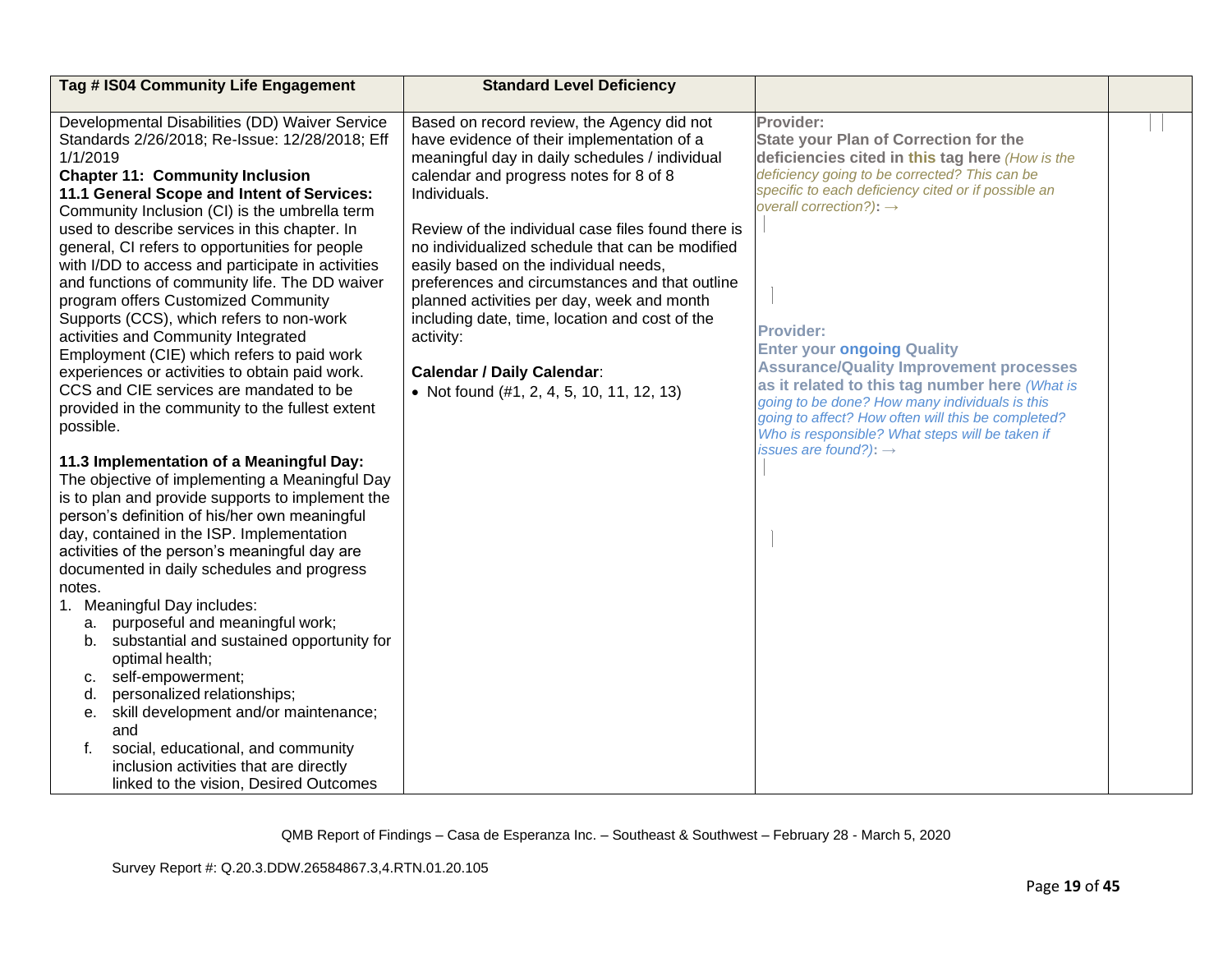| and Action Plans stated in the person's<br>ISP.                                           |  |  |
|-------------------------------------------------------------------------------------------|--|--|
| 2. Community Life Engagement (CLE) is also                                                |  |  |
| sometimes used to refer to "Meaningful Day" or                                            |  |  |
| "Adult Habilitation" activities. CLE refers to                                            |  |  |
| supporting people in their communities, in non-                                           |  |  |
| work activities. Examples of CLE activities may                                           |  |  |
| include participating in clubs, classes, or                                               |  |  |
| recreational activities in the community; learning                                        |  |  |
| new skills to become more independent;                                                    |  |  |
| volunteering; or retirement activities. Meaningful                                        |  |  |
| Day activities should be developed with the four                                          |  |  |
| guideposts of CLE in mind <sup>1</sup> . The four                                         |  |  |
| guideposts of CLE are:                                                                    |  |  |
| a. individualized supports for each person;                                               |  |  |
| promotion of community membership<br>b.                                                   |  |  |
| and contribution;                                                                         |  |  |
| use of human and social capital to<br>C.                                                  |  |  |
| decrease dependence on paid supports;                                                     |  |  |
| and                                                                                       |  |  |
| provision of supports that are outcome-<br>d.                                             |  |  |
| oriented and regularly monitored.                                                         |  |  |
| 3. The term "day" does not mean activities<br>between 9:00 a.m. to 5:00 p.m. on weekdays. |  |  |
| 4. Community Inclusion is not limited to                                                  |  |  |
| specific hours or days of the week. These                                                 |  |  |
| services may not be used to supplant the                                                  |  |  |
| responsibility of the Living Supports Provider                                            |  |  |
| Agency for a person who receives both services.                                           |  |  |
|                                                                                           |  |  |
|                                                                                           |  |  |
|                                                                                           |  |  |
|                                                                                           |  |  |
|                                                                                           |  |  |
|                                                                                           |  |  |
|                                                                                           |  |  |
|                                                                                           |  |  |
|                                                                                           |  |  |
|                                                                                           |  |  |
|                                                                                           |  |  |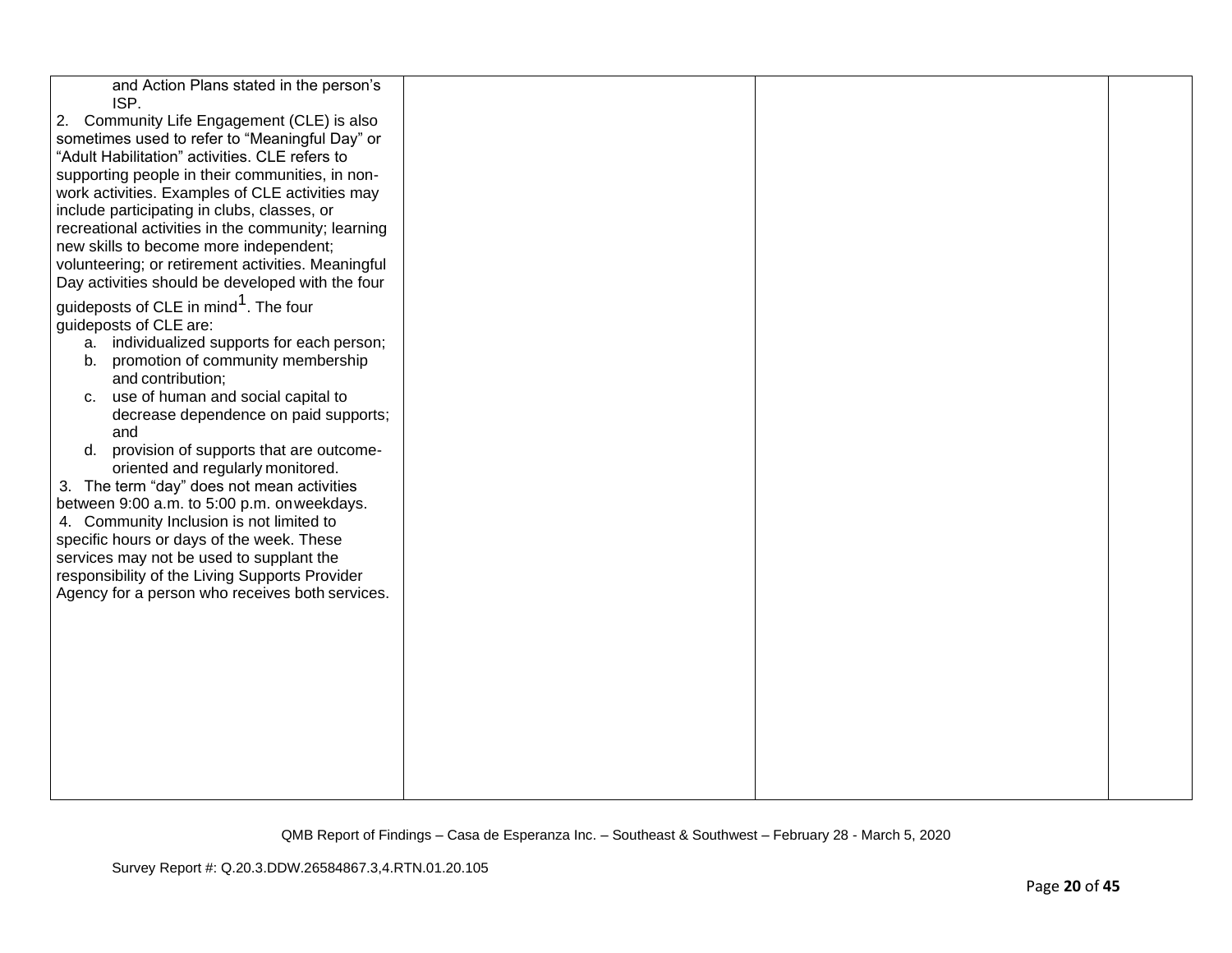| Tag #1A38 Living Care Arrangement /                                                 | <b>Standard Level Deficiency</b>                  |                                                     |  |
|-------------------------------------------------------------------------------------|---------------------------------------------------|-----------------------------------------------------|--|
| <b>Community Inclusion Reporting</b>                                                |                                                   |                                                     |  |
| <b>Requirements</b>                                                                 |                                                   |                                                     |  |
| 7.26.5.17 DEVELOPMENT OF THE                                                        | Based on record review, the Agency did not        | Provider:                                           |  |
| <b>INDIVIDUAL SERVICE PLAN (ISP) -</b>                                              | complete written status reports as required for 1 | <b>State your Plan of Correction for the</b>        |  |
| <b>DISSEMINATION OF THE ISP,</b>                                                    | of 13 individuals receiving Living Care           | deficiencies cited in this tag here (How is the     |  |
| <b>DOCUMENTATION AND COMPLIANCE:</b>                                                | Arrangements and Community Inclusion.             | deficiency going to be corrected? This can be       |  |
| C. Objective quantifiable data reporting progress                                   |                                                   | specific to each deficiency cited or if possible an |  |
| or lack of progress towards stated outcomes,                                        | <b>Nursing Semi-Annual:</b>                       | overall correction?): $\rightarrow$                 |  |
| and action plans shall be maintained in the                                         | • Individual #11 - Report not completed 14 days   |                                                     |  |
| individual's records at each provider agency                                        | prior to the Annual ISP meeting. (Term of ISP     |                                                     |  |
| implementing the ISP. Provider agencies shall                                       | 10/2018 - 10/2019. Semi-Annual Report             |                                                     |  |
| use this data to evaluate the effectiveness of                                      | 4/2019 - 7/2019; Date Completed: 7/7/2019;        |                                                     |  |
| services provided. Provider agencies shall                                          | ISP meeting held on 7/9/2019)                     |                                                     |  |
| submit to the case manager data reports and                                         |                                                   | <b>Provider:</b>                                    |  |
| individual progress summaries quarterly, or                                         |                                                   | <b>Enter your ongoing Quality</b>                   |  |
| more frequently, as decided by the IDT.                                             |                                                   | <b>Assurance/Quality Improvement processes</b>      |  |
| These reports shall be included in the                                              |                                                   | as it related to this tag number here (What is      |  |
| individual's case management record, and used                                       |                                                   | going to be done? How many individuals is this      |  |
| by the team to determine the ongoing                                                |                                                   | going to affect? How often will this be completed?  |  |
| effectiveness of the supports and services being                                    |                                                   | Who is responsible? What steps will be taken if     |  |
| provided. Determination of effectiveness shall                                      |                                                   | issues are found?): $\rightarrow$                   |  |
| result in timely modification of supports and                                       |                                                   |                                                     |  |
| services as needed.                                                                 |                                                   |                                                     |  |
|                                                                                     |                                                   |                                                     |  |
| Developmental Disabilities (DD) Waiver Service                                      |                                                   |                                                     |  |
| Standards 2/26/2018; Re-Issue: 12/28/2018; Eff                                      |                                                   |                                                     |  |
| 1/1/2019                                                                            |                                                   |                                                     |  |
| <b>Chapter 20: Provider Documentation and</b>                                       |                                                   |                                                     |  |
| <b>Client Records 20.2 Client Records</b>                                           |                                                   |                                                     |  |
| Requirements: All DD Waiver Provider                                                |                                                   |                                                     |  |
| Agencies are required to create and maintain                                        |                                                   |                                                     |  |
| individual client records. The contents of client                                   |                                                   |                                                     |  |
| records vary depending on the unique needs of                                       |                                                   |                                                     |  |
| the person receiving services and the resultant                                     |                                                   |                                                     |  |
| information produced. The extent of<br>documentation required for individual client |                                                   |                                                     |  |
| records per service type depends on the location                                    |                                                   |                                                     |  |
| of the file, the type of service being provided,                                    |                                                   |                                                     |  |
|                                                                                     |                                                   |                                                     |  |
| and the information necessary.                                                      |                                                   |                                                     |  |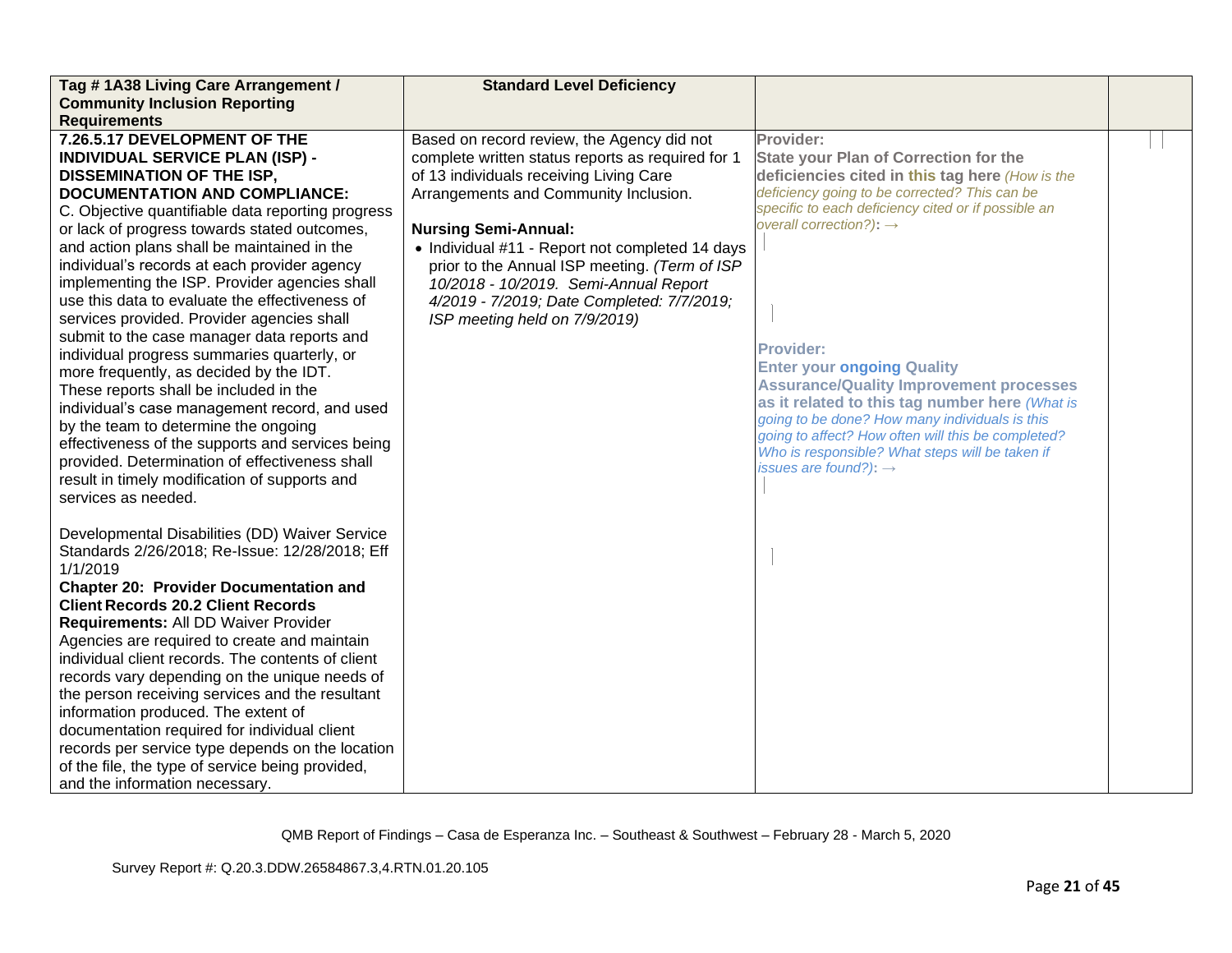| DD Waiver Provider Agencies are required to         |  |  |
|-----------------------------------------------------|--|--|
| adhere to the following:                            |  |  |
| Client records must contain all documents           |  |  |
| essential to the service being provided and         |  |  |
| essential to ensuring the health and safety of the  |  |  |
| person during the provision of the service.         |  |  |
| Provider Agencies must have readily<br>2.           |  |  |
| accessible records in home and community            |  |  |
| settings in paper or electronic form. Secure        |  |  |
| access to electronic records through the Therap     |  |  |
| web based system using computers or mobile          |  |  |
| devices is acceptable.                              |  |  |
| 3. Provider Agencies are responsible for            |  |  |
| ensuring that all plans created by nurses, RDs,     |  |  |
| therapists or BSCs are present in all needed        |  |  |
| settings.                                           |  |  |
| 4. Provider Agencies must maintain records of       |  |  |
| all documents produced by agency personnel or       |  |  |
| contractors on behalf of each person, including     |  |  |
| any routine notes or data, annual assessments,      |  |  |
| semi-annual reports, evidence of training           |  |  |
| provided/received, progress notes, and any          |  |  |
| other interactions for which billing is generated.  |  |  |
| 5. Each Provider Agency is responsible for          |  |  |
| maintaining the daily or other contact notes        |  |  |
| documenting the nature and frequency of             |  |  |
| service delivery, as well as data tracking only for |  |  |
| the services provided by their agency.              |  |  |
| 6. The current Client File Matrix found in          |  |  |
| Appendix A Client File Matrix details the           |  |  |
| minimum requirements for records to be stored       |  |  |
| in agency office files, the delivery site, or with  |  |  |
| DSP while providing services in the community.      |  |  |
| 7. All records pertaining to JCMs must be           |  |  |
| retained permanently and must be made               |  |  |
| available to DDSD upon request, upon the            |  |  |
| termination or expiration of a provider             |  |  |
| agreement, or upon provider withdrawal from         |  |  |
| services.                                           |  |  |
|                                                     |  |  |
|                                                     |  |  |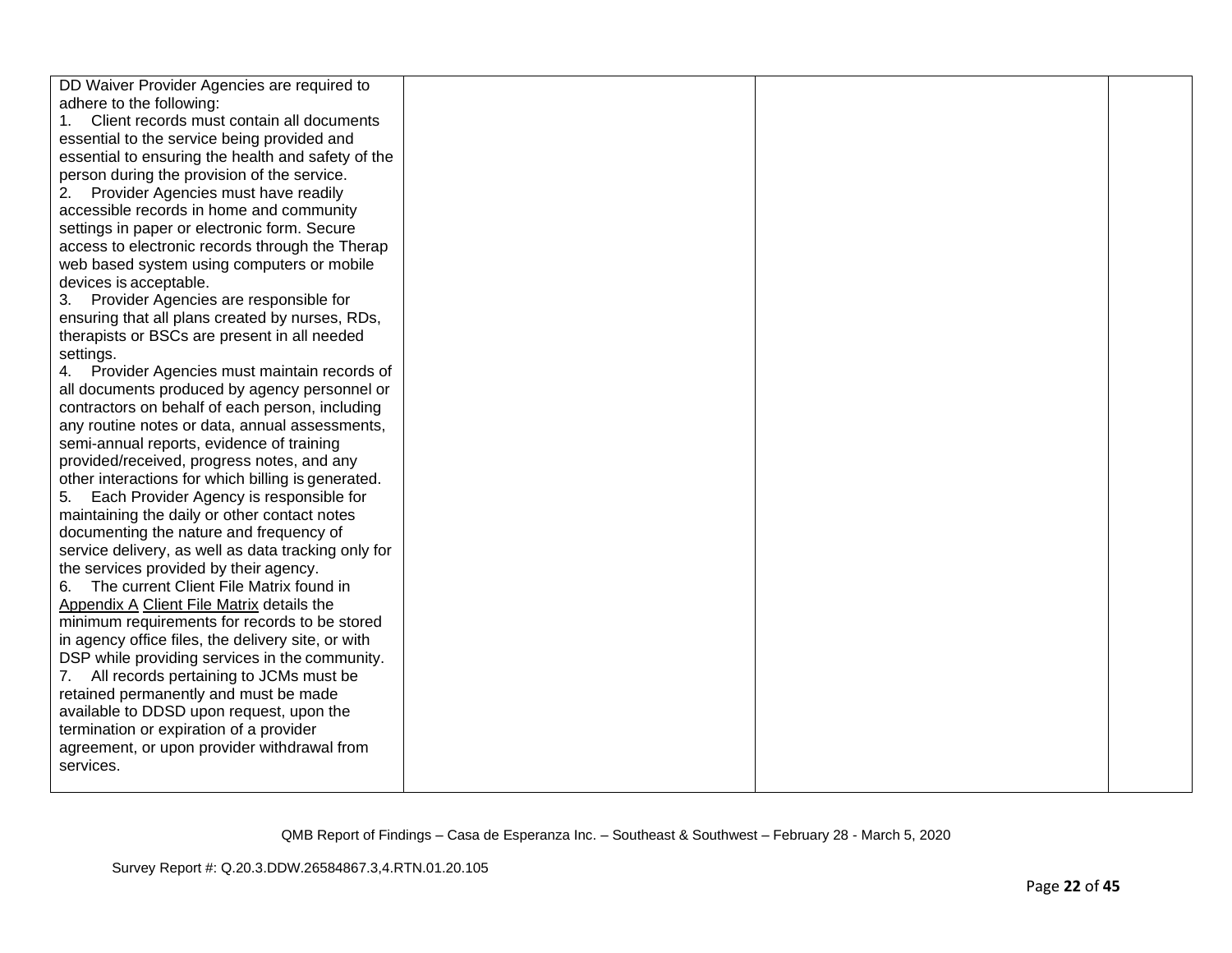| <b>Chapter 19: Provider Reporting</b>              |  |  |
|----------------------------------------------------|--|--|
| Requirements 19.5 Semi-Annual Reporting:           |  |  |
| The semi-annual report provides status updates     |  |  |
| to life circumstances, health, and progress        |  |  |
| toward ISP goals and/or goals related to           |  |  |
| professional and clinical services provided        |  |  |
| through the DD Waiver. This report is submitted    |  |  |
| to the CM for review and may guide actions         |  |  |
| taken by the person's IDT if necessary. Semi-      |  |  |
| annual reports may be requested by DDSD for        |  |  |
| QA activities.                                     |  |  |
| Semi-annual reports are required as follows:       |  |  |
| DD Waiver Provider Agencies, except AT,            |  |  |
| EMSP, Supplemental Dental, PRSC, SSE and           |  |  |
| Crisis Supports, must complete semi-annual         |  |  |
| reports.                                           |  |  |
| 2. A Respite Provider Agency must submit a         |  |  |
| semi-annual progress report to the CM that         |  |  |
| describes progress on the Action Plan(s) and       |  |  |
| Desired Outcome(s) when Respite is the only        |  |  |
| service included in the ISP other than Case        |  |  |
| Management, for an adult age 21 or older.          |  |  |
| 3. The first semi-annual report will cover the     |  |  |
| time from the start of the person's ISP year until |  |  |
| the end of the subsequent six-month period (180    |  |  |
| calendar days) and is due ten calendar days        |  |  |
| after the period ends (190 calendar days).         |  |  |
| 4. The second semi-annual report is                |  |  |
| integrated into the annual report or professional  |  |  |
| assessment/annual re-evaluation when               |  |  |
| applicable and is due 14 calendar days prior to    |  |  |
| the annual ISP meeting.                            |  |  |
| Semi-annual reports must contain at a<br>5.        |  |  |
| minimum written documentation of:                  |  |  |
| a. the name of the person and date on              |  |  |
| each page;                                         |  |  |
| b. the timeframe that the report covers;           |  |  |
| c. timely completion of relevant activities        |  |  |
| from ISP Action Plans or clinical service          |  |  |
| goals during timeframe the report is               |  |  |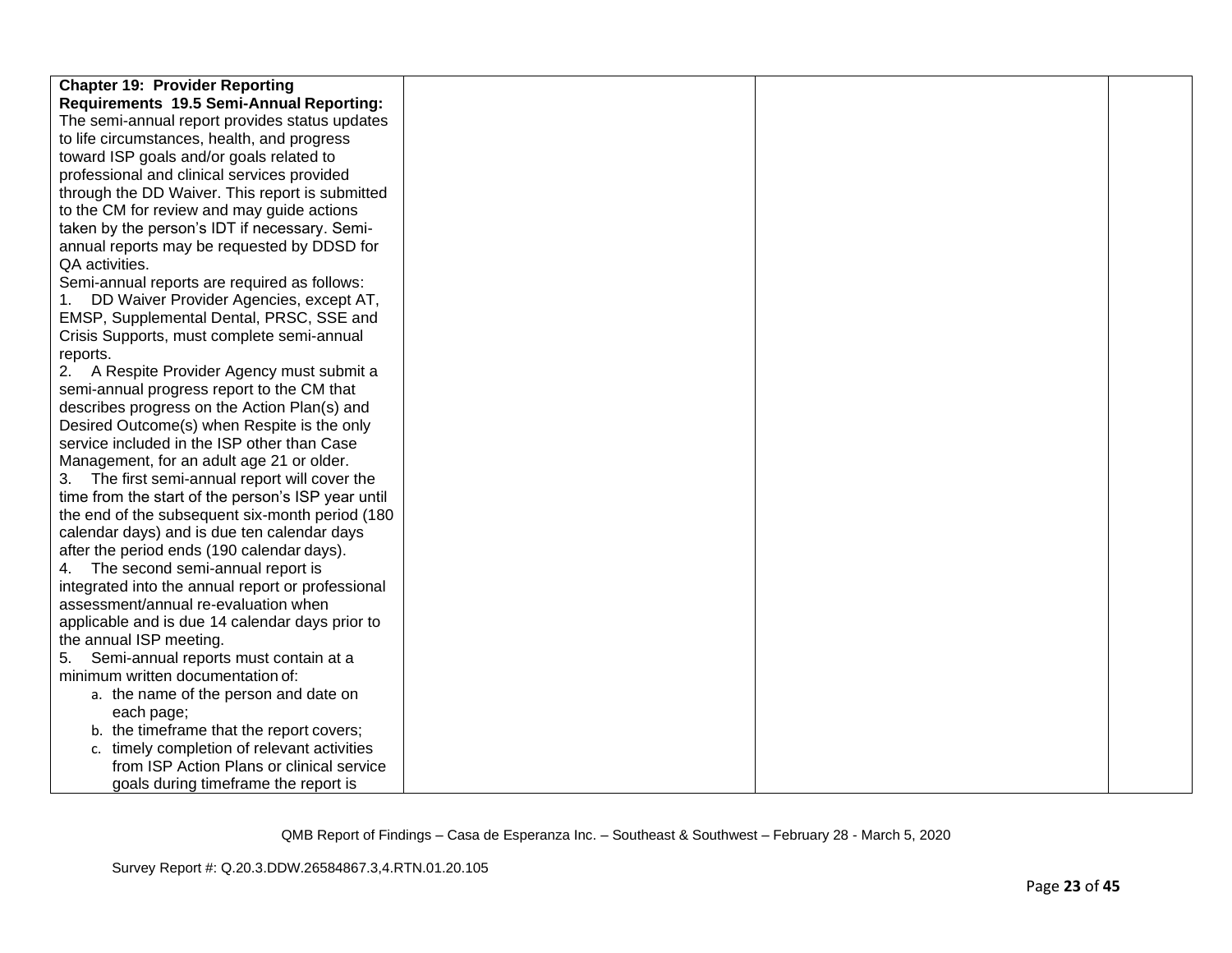| covering;<br>d. a description of progress towards<br>Desired Outcomes in the ISP related to<br>the service provided;<br>e. a description of progress toward any<br>service specific or treatment goals when<br>applicable (e.g. health related goals for<br>nursing);<br>f. significant changes in routine or staffing<br>if applicable;<br>g. unusual or significant life events,<br>including significant change of health or<br>behavioral health condition;<br>h. the signature of the agency staff<br>responsible for preparing the report; and<br>i. any other required elements by service<br>type that are detailed in these standards. |  |  |  |
|-------------------------------------------------------------------------------------------------------------------------------------------------------------------------------------------------------------------------------------------------------------------------------------------------------------------------------------------------------------------------------------------------------------------------------------------------------------------------------------------------------------------------------------------------------------------------------------------------------------------------------------------------|--|--|--|
|                                                                                                                                                                                                                                                                                                                                                                                                                                                                                                                                                                                                                                                 |  |  |  |
|                                                                                                                                                                                                                                                                                                                                                                                                                                                                                                                                                                                                                                                 |  |  |  |
|                                                                                                                                                                                                                                                                                                                                                                                                                                                                                                                                                                                                                                                 |  |  |  |
|                                                                                                                                                                                                                                                                                                                                                                                                                                                                                                                                                                                                                                                 |  |  |  |
|                                                                                                                                                                                                                                                                                                                                                                                                                                                                                                                                                                                                                                                 |  |  |  |
|                                                                                                                                                                                                                                                                                                                                                                                                                                                                                                                                                                                                                                                 |  |  |  |
|                                                                                                                                                                                                                                                                                                                                                                                                                                                                                                                                                                                                                                                 |  |  |  |
|                                                                                                                                                                                                                                                                                                                                                                                                                                                                                                                                                                                                                                                 |  |  |  |
|                                                                                                                                                                                                                                                                                                                                                                                                                                                                                                                                                                                                                                                 |  |  |  |
|                                                                                                                                                                                                                                                                                                                                                                                                                                                                                                                                                                                                                                                 |  |  |  |
|                                                                                                                                                                                                                                                                                                                                                                                                                                                                                                                                                                                                                                                 |  |  |  |
|                                                                                                                                                                                                                                                                                                                                                                                                                                                                                                                                                                                                                                                 |  |  |  |
|                                                                                                                                                                                                                                                                                                                                                                                                                                                                                                                                                                                                                                                 |  |  |  |
|                                                                                                                                                                                                                                                                                                                                                                                                                                                                                                                                                                                                                                                 |  |  |  |
|                                                                                                                                                                                                                                                                                                                                                                                                                                                                                                                                                                                                                                                 |  |  |  |
|                                                                                                                                                                                                                                                                                                                                                                                                                                                                                                                                                                                                                                                 |  |  |  |
|                                                                                                                                                                                                                                                                                                                                                                                                                                                                                                                                                                                                                                                 |  |  |  |
|                                                                                                                                                                                                                                                                                                                                                                                                                                                                                                                                                                                                                                                 |  |  |  |
|                                                                                                                                                                                                                                                                                                                                                                                                                                                                                                                                                                                                                                                 |  |  |  |
|                                                                                                                                                                                                                                                                                                                                                                                                                                                                                                                                                                                                                                                 |  |  |  |
|                                                                                                                                                                                                                                                                                                                                                                                                                                                                                                                                                                                                                                                 |  |  |  |
|                                                                                                                                                                                                                                                                                                                                                                                                                                                                                                                                                                                                                                                 |  |  |  |
|                                                                                                                                                                                                                                                                                                                                                                                                                                                                                                                                                                                                                                                 |  |  |  |
|                                                                                                                                                                                                                                                                                                                                                                                                                                                                                                                                                                                                                                                 |  |  |  |
|                                                                                                                                                                                                                                                                                                                                                                                                                                                                                                                                                                                                                                                 |  |  |  |
|                                                                                                                                                                                                                                                                                                                                                                                                                                                                                                                                                                                                                                                 |  |  |  |
|                                                                                                                                                                                                                                                                                                                                                                                                                                                                                                                                                                                                                                                 |  |  |  |
|                                                                                                                                                                                                                                                                                                                                                                                                                                                                                                                                                                                                                                                 |  |  |  |
|                                                                                                                                                                                                                                                                                                                                                                                                                                                                                                                                                                                                                                                 |  |  |  |
|                                                                                                                                                                                                                                                                                                                                                                                                                                                                                                                                                                                                                                                 |  |  |  |
|                                                                                                                                                                                                                                                                                                                                                                                                                                                                                                                                                                                                                                                 |  |  |  |
|                                                                                                                                                                                                                                                                                                                                                                                                                                                                                                                                                                                                                                                 |  |  |  |
|                                                                                                                                                                                                                                                                                                                                                                                                                                                                                                                                                                                                                                                 |  |  |  |
|                                                                                                                                                                                                                                                                                                                                                                                                                                                                                                                                                                                                                                                 |  |  |  |
|                                                                                                                                                                                                                                                                                                                                                                                                                                                                                                                                                                                                                                                 |  |  |  |
|                                                                                                                                                                                                                                                                                                                                                                                                                                                                                                                                                                                                                                                 |  |  |  |
|                                                                                                                                                                                                                                                                                                                                                                                                                                                                                                                                                                                                                                                 |  |  |  |
|                                                                                                                                                                                                                                                                                                                                                                                                                                                                                                                                                                                                                                                 |  |  |  |
|                                                                                                                                                                                                                                                                                                                                                                                                                                                                                                                                                                                                                                                 |  |  |  |
|                                                                                                                                                                                                                                                                                                                                                                                                                                                                                                                                                                                                                                                 |  |  |  |
|                                                                                                                                                                                                                                                                                                                                                                                                                                                                                                                                                                                                                                                 |  |  |  |
|                                                                                                                                                                                                                                                                                                                                                                                                                                                                                                                                                                                                                                                 |  |  |  |
|                                                                                                                                                                                                                                                                                                                                                                                                                                                                                                                                                                                                                                                 |  |  |  |
|                                                                                                                                                                                                                                                                                                                                                                                                                                                                                                                                                                                                                                                 |  |  |  |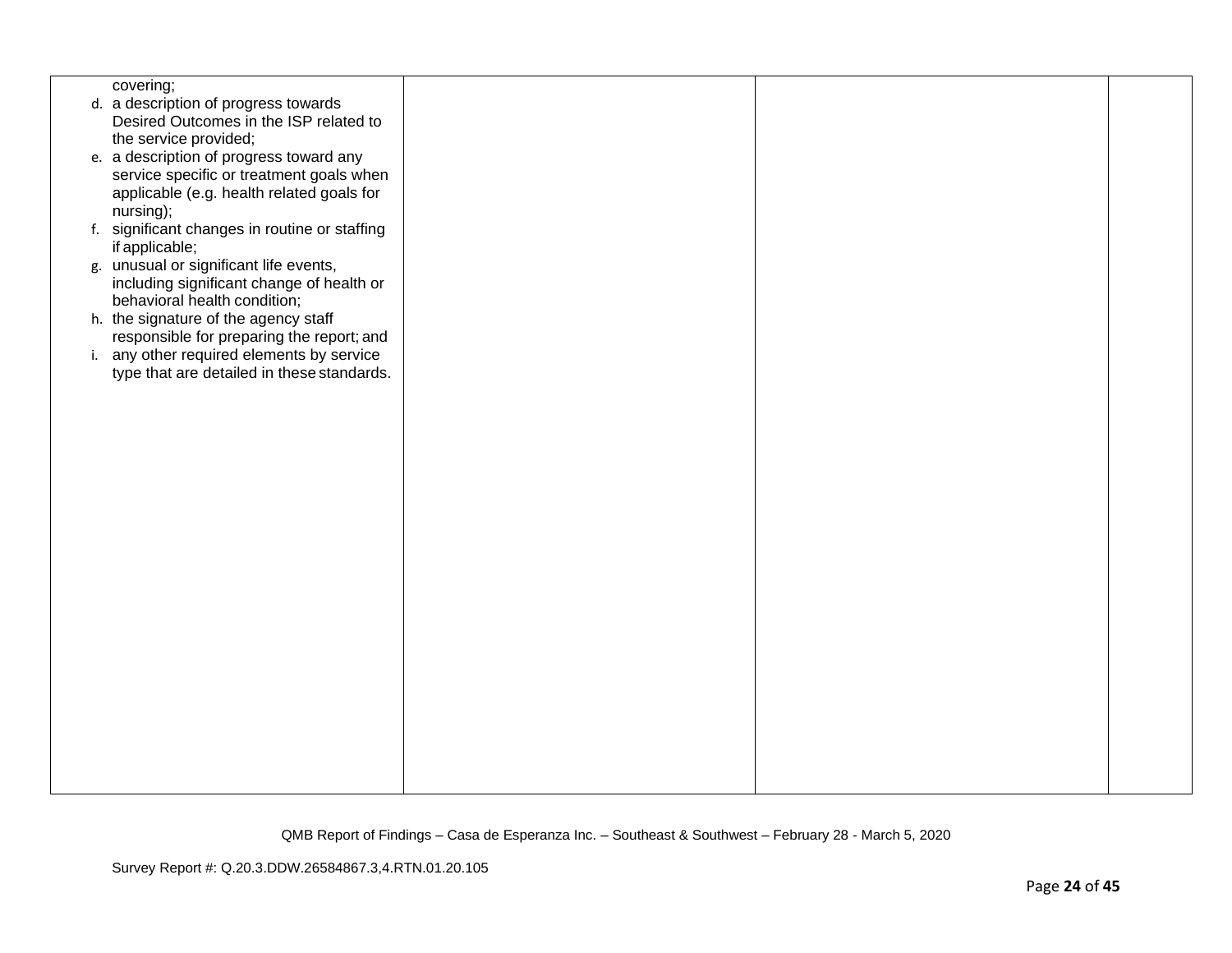| Tag # LS14 Residential Service Delivery Site        | <b>Standard Level Deficiency</b>                  |                                                     |  |
|-----------------------------------------------------|---------------------------------------------------|-----------------------------------------------------|--|
| <b>Case File (ISP and Healthcare Requirements)</b>  |                                                   |                                                     |  |
| Developmental Disabilities (DD) Waiver Service      | Based on record review, the Agency did not        | Provider:                                           |  |
| Standards 2/26/2018; Re-Issue: 12/28/2018; Eff      | maintain a complete and confidential case file in | <b>State your Plan of Correction for the</b>        |  |
| 1/1/2019                                            | the residence for 1 of 9 Individuals receiving    | deficiencies cited in this tag here (How is the     |  |
| <b>Chapter 20: Provider Documentation and</b>       | Living Care Arrangements.                         | deficiency going to be corrected? This can be       |  |
| <b>Client Records: 20.2 Client Records</b>          |                                                   | specific to each deficiency cited or if possible an |  |
| Requirements: All DD Waiver Provider Agencies       | Review of the residential individual case files   | overall correction?): $\rightarrow$                 |  |
| are required to create and maintain individual      | revealed the following items were not found,      |                                                     |  |
| client records. The contents of client records vary | incomplete, and/or not current:                   |                                                     |  |
| depending on the unique needs of the person         |                                                   |                                                     |  |
| receiving services and the resultant information    | ISP Teaching and Support Strategies:              |                                                     |  |
| produced. The extent of documentation required      | Individual #8:                                    |                                                     |  |
| for individual client records per service type      |                                                   |                                                     |  |
| depends on the location of the file, the type of    | TSS not found for the following Live Outcome      | <b>Provider:</b>                                    |  |
| service being provided, and the information         | Statement / Action Steps:                         | <b>Enter your ongoing Quality</b>                   |  |
| necessary.                                          |                                                   | <b>Assurance/Quality Improvement processes</b>      |  |
| DD Waiver Provider Agencies are required to         |                                                   | as it related to this tag number here (What is      |  |
| adhere to the following:                            | • " will wash/rinse his chest and arms."          | going to be done? How many individuals is this      |  |
| Client records must contain all documents<br>1.     |                                                   | going to affect? How often will this be completed?  |  |
| essential to the service being provided and         |                                                   | Who is responsible? What steps will be taken if     |  |
| essential to ensuring the health and safety of the  |                                                   | issues are found?): $\rightarrow$                   |  |
| person during the provision of the service.         |                                                   |                                                     |  |
| Provider Agencies must have readily<br>2.           |                                                   |                                                     |  |
| accessible records in home and community            |                                                   |                                                     |  |
| settings in paper or electronic form. Secure access |                                                   |                                                     |  |
| to electronic records through the Therap web        |                                                   |                                                     |  |
| based system using computers or mobile devices      |                                                   |                                                     |  |
| is acceptable.                                      |                                                   |                                                     |  |
| 3. Provider Agencies are responsible for            |                                                   |                                                     |  |
| ensuring that all plans created by nurses, RDs,     |                                                   |                                                     |  |
| therapists or BSCs are present in all needed        |                                                   |                                                     |  |
| settings.                                           |                                                   |                                                     |  |
| 4.<br>Provider Agencies must maintain records of    |                                                   |                                                     |  |
| all documents produced by agency personnel or       |                                                   |                                                     |  |
| contractors on behalf of each person, including     |                                                   |                                                     |  |
| any routine notes or data, annual assessments,      |                                                   |                                                     |  |
| semi-annual reports, evidence of training           |                                                   |                                                     |  |
| provided/received, progress notes, and any other    |                                                   |                                                     |  |
| interactions for which billing is generated.        |                                                   |                                                     |  |
| Each Provider Agency is responsible for<br>5.       |                                                   |                                                     |  |
| maintaining the daily or other contact notes        |                                                   |                                                     |  |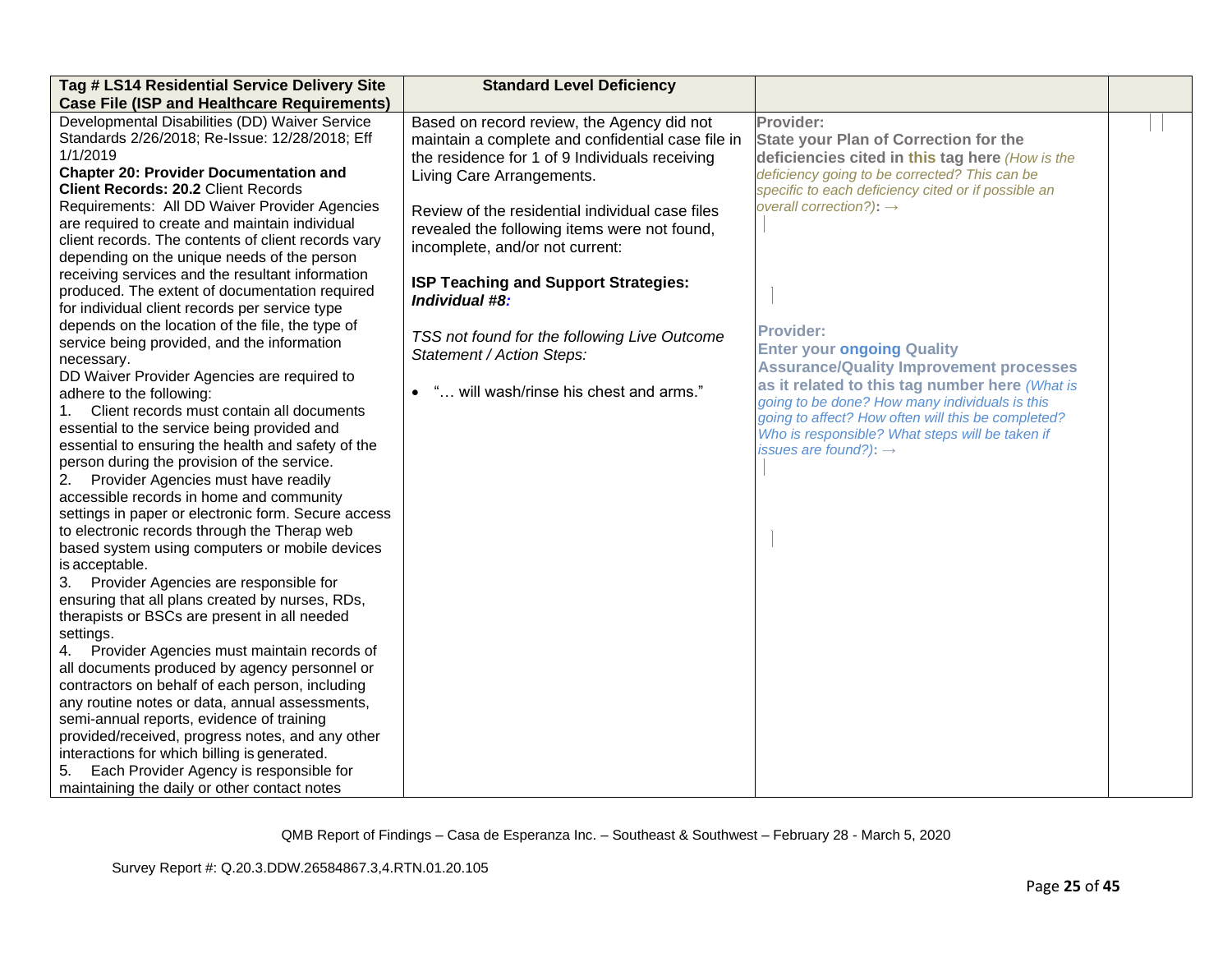| documenting the nature and frequency of service<br>delivery, as well as data tracking only for the<br>services provided by their agency.<br>6. The current Client File Matrix found in<br>Appendix A Client File Matrix details the minimum<br>requirements for records to be stored in agency<br>office files, the delivery site, or with DSP while<br>providing services in the community.<br>7. All records pertaining to JCMs must be<br>retained permanently and must be made available<br>to DDSD upon request, upon the termination or<br>expiration of a provider agreement, or upon<br>provider withdrawal from services. |  |  |
|------------------------------------------------------------------------------------------------------------------------------------------------------------------------------------------------------------------------------------------------------------------------------------------------------------------------------------------------------------------------------------------------------------------------------------------------------------------------------------------------------------------------------------------------------------------------------------------------------------------------------------|--|--|
| 20.5.3 Health Passport and Physician                                                                                                                                                                                                                                                                                                                                                                                                                                                                                                                                                                                               |  |  |
| <b>Consultation Form: All Primary and Secondary</b>                                                                                                                                                                                                                                                                                                                                                                                                                                                                                                                                                                                |  |  |
| Provider Agencies must use the Health Passport                                                                                                                                                                                                                                                                                                                                                                                                                                                                                                                                                                                     |  |  |
| and Physician Consultation form from the Therap                                                                                                                                                                                                                                                                                                                                                                                                                                                                                                                                                                                    |  |  |
| system. This standardized document contains                                                                                                                                                                                                                                                                                                                                                                                                                                                                                                                                                                                        |  |  |
| individual, physician and emergency contact                                                                                                                                                                                                                                                                                                                                                                                                                                                                                                                                                                                        |  |  |
| information, a complete list of current medical                                                                                                                                                                                                                                                                                                                                                                                                                                                                                                                                                                                    |  |  |
| diagnoses, health and safety risk factors, allergies,                                                                                                                                                                                                                                                                                                                                                                                                                                                                                                                                                                              |  |  |
| and information regarding insurance, guardianship,                                                                                                                                                                                                                                                                                                                                                                                                                                                                                                                                                                                 |  |  |
| and advance directives. The Health Passport also                                                                                                                                                                                                                                                                                                                                                                                                                                                                                                                                                                                   |  |  |
| includes a standardized form to use at medical                                                                                                                                                                                                                                                                                                                                                                                                                                                                                                                                                                                     |  |  |
| appointments called the Physician Consultation                                                                                                                                                                                                                                                                                                                                                                                                                                                                                                                                                                                     |  |  |
| form. The Physician Consultation form contains a                                                                                                                                                                                                                                                                                                                                                                                                                                                                                                                                                                                   |  |  |
| list of all current medications. Requirements for the                                                                                                                                                                                                                                                                                                                                                                                                                                                                                                                                                                              |  |  |
| Health Passport and Physician Consultation form<br>are:                                                                                                                                                                                                                                                                                                                                                                                                                                                                                                                                                                            |  |  |
| 2. The Primary and Secondary Provider                                                                                                                                                                                                                                                                                                                                                                                                                                                                                                                                                                                              |  |  |
| Agencies must ensure that a current copy of the                                                                                                                                                                                                                                                                                                                                                                                                                                                                                                                                                                                    |  |  |
| Health Passport and Physician Consultation                                                                                                                                                                                                                                                                                                                                                                                                                                                                                                                                                                                         |  |  |
| forms are printed and available at all service                                                                                                                                                                                                                                                                                                                                                                                                                                                                                                                                                                                     |  |  |
| delivery sites. Both forms must be reprinted and                                                                                                                                                                                                                                                                                                                                                                                                                                                                                                                                                                                   |  |  |
| placed at all service delivery sites each time the                                                                                                                                                                                                                                                                                                                                                                                                                                                                                                                                                                                 |  |  |
| e-CHAT is updated for any reason and whenever                                                                                                                                                                                                                                                                                                                                                                                                                                                                                                                                                                                      |  |  |
| there is a change to contact information                                                                                                                                                                                                                                                                                                                                                                                                                                                                                                                                                                                           |  |  |
| contained in the IDF.                                                                                                                                                                                                                                                                                                                                                                                                                                                                                                                                                                                                              |  |  |
|                                                                                                                                                                                                                                                                                                                                                                                                                                                                                                                                                                                                                                    |  |  |
| Chapter 13: Nursing Services: 13.2.9                                                                                                                                                                                                                                                                                                                                                                                                                                                                                                                                                                                               |  |  |
| Healthcare Plans (HCP):                                                                                                                                                                                                                                                                                                                                                                                                                                                                                                                                                                                                            |  |  |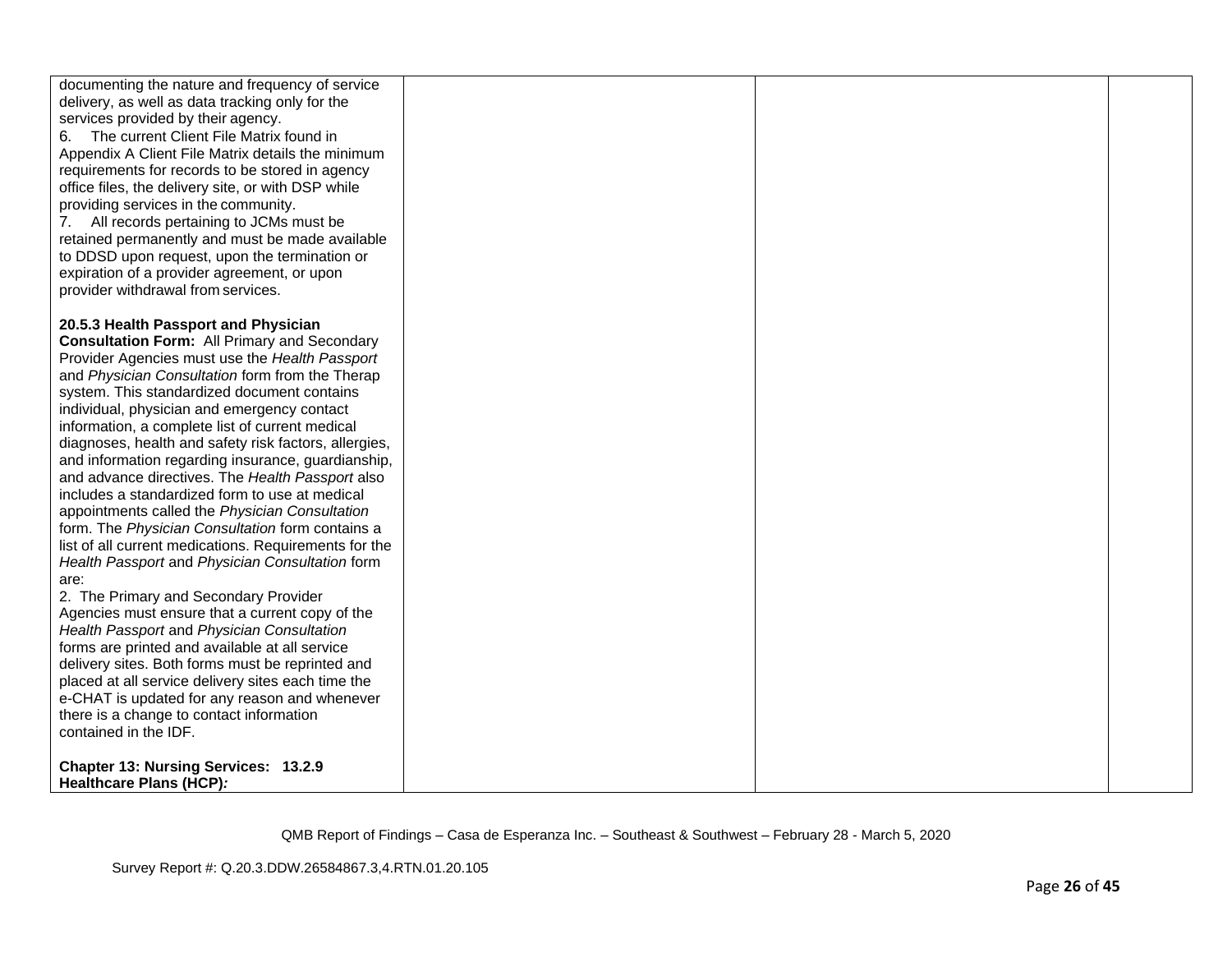| At the nurse's discretion, based on prudent<br>nursing practice, interim HCPs may be developed<br>to address issues that must be implemented<br>immediately after admission, readmission or<br>change of medical condition to provide safe<br>services prior to completion of the e-CHAT and<br>formal care planning process. This includes<br>interim ARM plans for those persons newly<br>identified at moderate or high risk for aspiration.<br>All interim plans must be removed if the plan is no<br>longer needed or when final HCP including<br>CARMPs are in place to avoid duplication of<br>plans.<br>2.<br>In collaboration with the IDT, the<br>agency nurse is required to create HCPs<br>that address all the areas identified as<br>required in the most current e-CHAT |  |  |
|----------------------------------------------------------------------------------------------------------------------------------------------------------------------------------------------------------------------------------------------------------------------------------------------------------------------------------------------------------------------------------------------------------------------------------------------------------------------------------------------------------------------------------------------------------------------------------------------------------------------------------------------------------------------------------------------------------------------------------------------------------------------------------------|--|--|
| summary<br>13.2.10 Medical Emergency Response Plan<br>(MERP):<br>1. The agency nurse is required to develop a<br>Medical Emergency Response Plan (MERP) for<br>all conditions marked with an "R" in the e-CHAT<br>summary report. The agency nurse should use<br>her/his clinical judgment and input from the<br>Interdisciplinary Team (IDT) to determine whether<br>shown as "C" in the e-CHAT summary report or<br>other conditions also warrant a MERP.<br>2. MERPs are required for persons who have<br>one or more conditions or illnesses that present a<br>likely potential to become a life-threatening<br>situation.                                                                                                                                                         |  |  |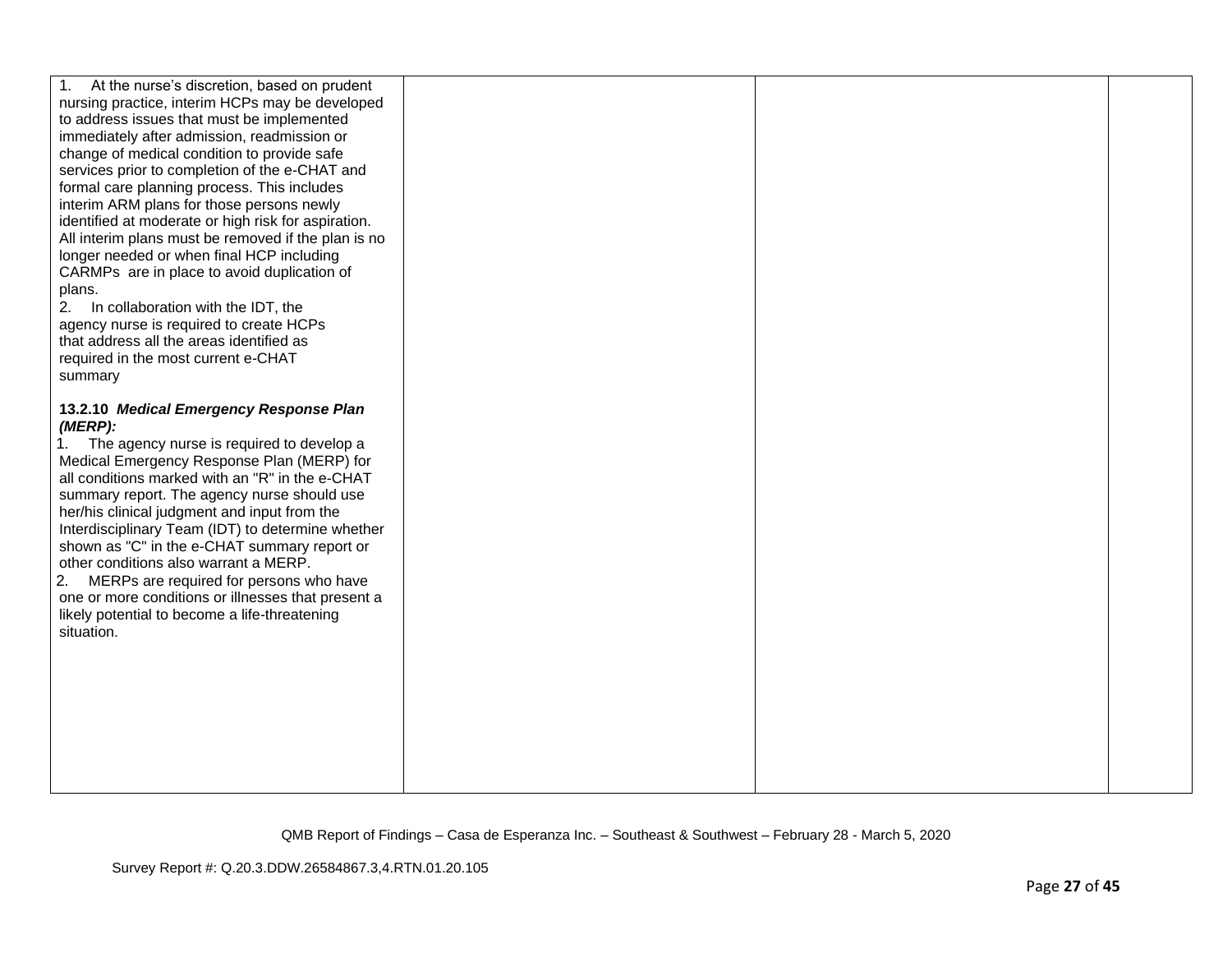| Service Domain: Qualified Providers - The State monitors non-licensed/non-certified providers to assure adherence to waiver requirements. The State<br>implements its policies and procedures for verifying that provider training is conducted in accordance with State requirements and the approved waiver.<br>Tag #1A22 Agency Personnel Competency<br><b>Standard Level Deficiency</b><br>Developmental Disabilities (DD) Waiver Service<br>Provider:<br>Based on interview, the Agency did not ensure<br>Standards 2/26/2018; Re-Issue: 12/28/2018; Eff<br>training competencies were met for 2 of 19<br><b>State your Plan of Correction for the</b><br>1/1/2019<br>Direct Support Personnel.<br>deficiencies cited in this tag here (How is the<br>deficiency going to be corrected? This can be<br>Chapter 13: Nursing Services 13.2.11 | <b>Standard of Care</b> | <b>Deficiencies</b> | Agency Plan of Correction, On-going QA/QI<br>and Responsible Party | <b>Date</b><br><b>Due</b> |
|--------------------------------------------------------------------------------------------------------------------------------------------------------------------------------------------------------------------------------------------------------------------------------------------------------------------------------------------------------------------------------------------------------------------------------------------------------------------------------------------------------------------------------------------------------------------------------------------------------------------------------------------------------------------------------------------------------------------------------------------------------------------------------------------------------------------------------------------------|-------------------------|---------------------|--------------------------------------------------------------------|---------------------------|
|                                                                                                                                                                                                                                                                                                                                                                                                                                                                                                                                                                                                                                                                                                                                                                                                                                                  |                         |                     |                                                                    |                           |
|                                                                                                                                                                                                                                                                                                                                                                                                                                                                                                                                                                                                                                                                                                                                                                                                                                                  |                         |                     |                                                                    |                           |
|                                                                                                                                                                                                                                                                                                                                                                                                                                                                                                                                                                                                                                                                                                                                                                                                                                                  |                         |                     |                                                                    |                           |
|                                                                                                                                                                                                                                                                                                                                                                                                                                                                                                                                                                                                                                                                                                                                                                                                                                                  |                         |                     |                                                                    |                           |
|                                                                                                                                                                                                                                                                                                                                                                                                                                                                                                                                                                                                                                                                                                                                                                                                                                                  |                         |                     |                                                                    |                           |
|                                                                                                                                                                                                                                                                                                                                                                                                                                                                                                                                                                                                                                                                                                                                                                                                                                                  |                         |                     |                                                                    |                           |
| specific to each deficiency cited or if possible an<br>When DSP were asked, if the Individual had                                                                                                                                                                                                                                                                                                                                                                                                                                                                                                                                                                                                                                                                                                                                                |                         |                     |                                                                    |                           |
| <b>Training and Implementation of Plans:</b><br>overall correction?): $\rightarrow$<br>1. RNs and LPNs are required to provide<br>any food and / or medication allergies that                                                                                                                                                                                                                                                                                                                                                                                                                                                                                                                                                                                                                                                                    |                         |                     |                                                                    |                           |
| Individual Specific Training (IST) regarding<br>could be potentially life threatening, the                                                                                                                                                                                                                                                                                                                                                                                                                                                                                                                                                                                                                                                                                                                                                       |                         |                     |                                                                    |                           |
| HCPs and MERPs.<br>following was reported:                                                                                                                                                                                                                                                                                                                                                                                                                                                                                                                                                                                                                                                                                                                                                                                                       |                         |                     |                                                                    |                           |
| 2. The agency nurse is required to deliver and                                                                                                                                                                                                                                                                                                                                                                                                                                                                                                                                                                                                                                                                                                                                                                                                   |                         |                     |                                                                    |                           |
| document training for DSP/DSS regarding the<br>• DSP #561 stated, "No she doesn't have any                                                                                                                                                                                                                                                                                                                                                                                                                                                                                                                                                                                                                                                                                                                                                       |                         |                     |                                                                    |                           |
| healthcare interventions/strategies and MERPs<br>allergies." As indicated by Electronic                                                                                                                                                                                                                                                                                                                                                                                                                                                                                                                                                                                                                                                                                                                                                          |                         |                     |                                                                    |                           |
| that the DSP are responsible to implement,<br>Comprehensive Health Assessment Tool, the                                                                                                                                                                                                                                                                                                                                                                                                                                                                                                                                                                                                                                                                                                                                                          |                         |                     |                                                                    |                           |
| <b>Provider:</b><br>clearly indicating level of competency achieved<br>individual is allergic to the Flu Vaccine.                                                                                                                                                                                                                                                                                                                                                                                                                                                                                                                                                                                                                                                                                                                                |                         |                     |                                                                    |                           |
| <b>Enter your ongoing Quality</b><br>by each trainee as described in Chapter 17.10<br>(Individual #6)                                                                                                                                                                                                                                                                                                                                                                                                                                                                                                                                                                                                                                                                                                                                            |                         |                     |                                                                    |                           |
| <b>Assurance/Quality Improvement processes</b><br>Individual-Specific Training.                                                                                                                                                                                                                                                                                                                                                                                                                                                                                                                                                                                                                                                                                                                                                                  |                         |                     |                                                                    |                           |
| as it related to this tag number here (What is<br>When DSP were asked to give examples of                                                                                                                                                                                                                                                                                                                                                                                                                                                                                                                                                                                                                                                                                                                                                        |                         |                     |                                                                    |                           |
| going to be done? How many individuals is this<br><b>Chapter 17: Training Requirement</b><br>Exploitation, the following was reported:<br>going to affect? How often will this be completed?                                                                                                                                                                                                                                                                                                                                                                                                                                                                                                                                                                                                                                                     |                         |                     |                                                                    |                           |
| 17.10 Individual-Specific Training: The<br>Who is responsible? What steps will be taken if                                                                                                                                                                                                                                                                                                                                                                                                                                                                                                                                                                                                                                                                                                                                                       |                         |                     |                                                                    |                           |
| following are elements of IST: defined standards<br>DSP #503 stated, "What is that? I would<br>issues are found?): $\rightarrow$                                                                                                                                                                                                                                                                                                                                                                                                                                                                                                                                                                                                                                                                                                                 |                         |                     |                                                                    |                           |
| of performance, curriculum tailored to teach<br>check in my book and call Casa de                                                                                                                                                                                                                                                                                                                                                                                                                                                                                                                                                                                                                                                                                                                                                                |                         |                     |                                                                    |                           |
| skills and knowledge necessary to meet those<br>Esperanza."                                                                                                                                                                                                                                                                                                                                                                                                                                                                                                                                                                                                                                                                                                                                                                                      |                         |                     |                                                                    |                           |
| standards of performance, and formal                                                                                                                                                                                                                                                                                                                                                                                                                                                                                                                                                                                                                                                                                                                                                                                                             |                         |                     |                                                                    |                           |
| examination or demonstration to verify                                                                                                                                                                                                                                                                                                                                                                                                                                                                                                                                                                                                                                                                                                                                                                                                           |                         |                     |                                                                    |                           |
| standards of performance, using the established                                                                                                                                                                                                                                                                                                                                                                                                                                                                                                                                                                                                                                                                                                                                                                                                  |                         |                     |                                                                    |                           |
| DDSD training levels of awareness, knowledge,                                                                                                                                                                                                                                                                                                                                                                                                                                                                                                                                                                                                                                                                                                                                                                                                    |                         |                     |                                                                    |                           |
| and skill.                                                                                                                                                                                                                                                                                                                                                                                                                                                                                                                                                                                                                                                                                                                                                                                                                                       |                         |                     |                                                                    |                           |
| Reaching an awareness level may be                                                                                                                                                                                                                                                                                                                                                                                                                                                                                                                                                                                                                                                                                                                                                                                                               |                         |                     |                                                                    |                           |
| accomplished by reading plans or other<br>information. The trainee is cognizant of                                                                                                                                                                                                                                                                                                                                                                                                                                                                                                                                                                                                                                                                                                                                                               |                         |                     |                                                                    |                           |
| information related to a person's specific                                                                                                                                                                                                                                                                                                                                                                                                                                                                                                                                                                                                                                                                                                                                                                                                       |                         |                     |                                                                    |                           |
| condition. Verbal or written recall of basic                                                                                                                                                                                                                                                                                                                                                                                                                                                                                                                                                                                                                                                                                                                                                                                                     |                         |                     |                                                                    |                           |
| information or knowing where to access the                                                                                                                                                                                                                                                                                                                                                                                                                                                                                                                                                                                                                                                                                                                                                                                                       |                         |                     |                                                                    |                           |
| information can verify awareness.                                                                                                                                                                                                                                                                                                                                                                                                                                                                                                                                                                                                                                                                                                                                                                                                                |                         |                     |                                                                    |                           |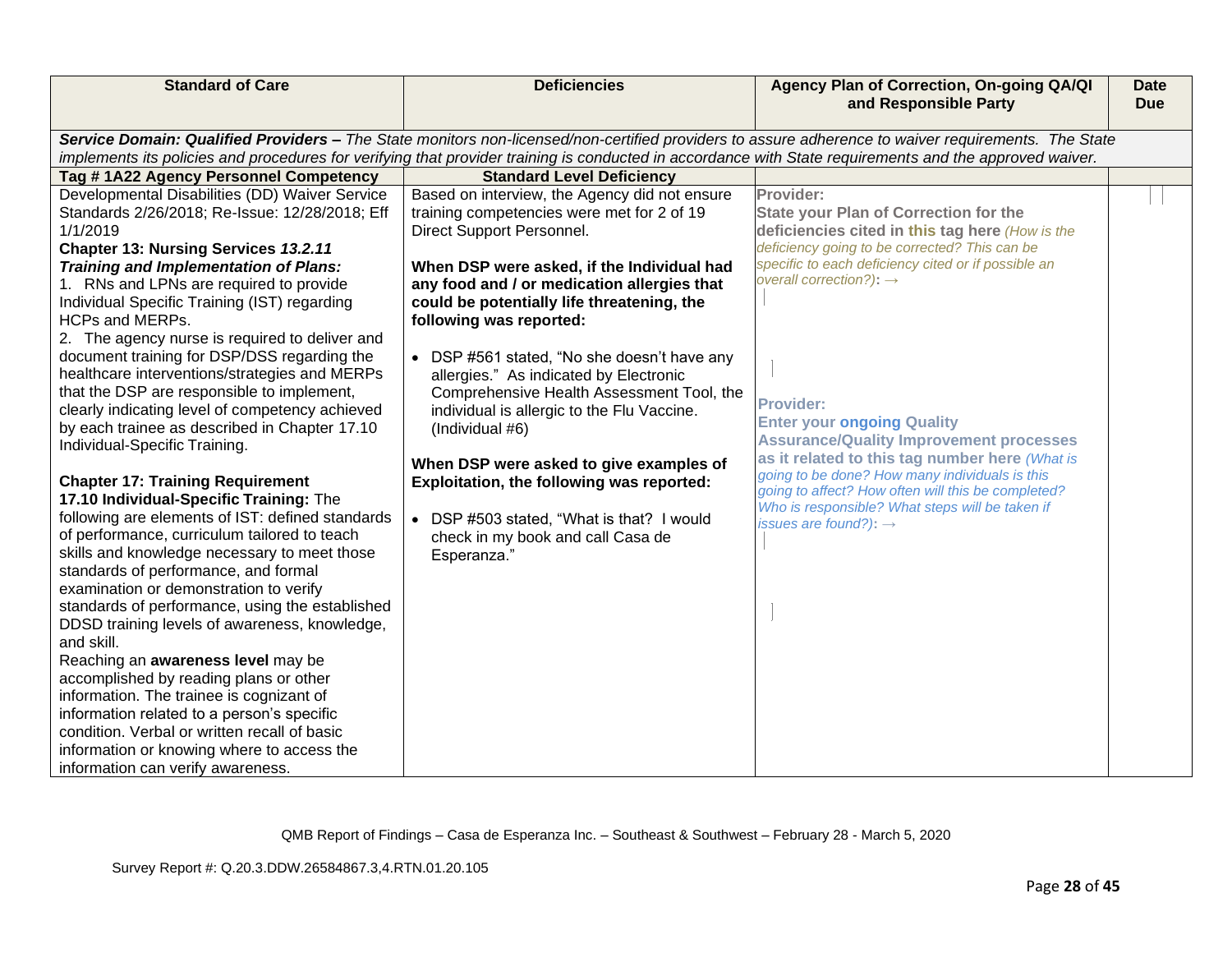| Reaching a knowledge level may take the form      |  |  |
|---------------------------------------------------|--|--|
| of observing a plan in action, reading a plan     |  |  |
| more thoroughly, or having a plan described by    |  |  |
| the author or their designee. Verbal or written   |  |  |
| recall or demonstration may verify this level of  |  |  |
| competence.                                       |  |  |
| Reaching a skill level involves being trained by  |  |  |
| a therapist, nurse, designated or experienced     |  |  |
| designated trainer. The trainer shall demonstrate |  |  |
| the techniques according to the plan. Then they   |  |  |
| observe and provide feedback to the trainee as    |  |  |
| they implement the techniques. This should be     |  |  |
| repeated until competence is demonstrated.        |  |  |
| Demonstration of skill or observed                |  |  |
| implementation of the techniques or strategies    |  |  |
| verifies skill level competence. Trainees should  |  |  |
| be observed on more than one occasion to          |  |  |
| ensure appropriate techniques are maintained      |  |  |
| and to provide additional coaching/feedback.      |  |  |
| Individuals shall receive services from           |  |  |
| competent and qualified Provider Agency           |  |  |
| personnel who must successfully complete IST      |  |  |
| requirements in accordance with the               |  |  |
| specifications described in the ISP of each       |  |  |
| person supported.                                 |  |  |
| IST must be arranged and conducted at<br>1.       |  |  |
| least annually. IST includes training on the ISP  |  |  |
| Desired Outcomes, Action Plans, strategies, and   |  |  |
| information about the person's preferences        |  |  |
| regarding privacy, communication style, and       |  |  |
| routines. More frequent training may be           |  |  |
| necessary if the annual ISP changes before the    |  |  |
| year ends.                                        |  |  |
| IST for therapy-related WDSI, HCPs,<br>2.         |  |  |
| MERPs, CARMPs, PBSA, PBSP, and BCIP,              |  |  |
| must occur at least annually and more often if    |  |  |
| plans change, or if monitoring by the plan author |  |  |
| or agency finds incorrect implementation, when    |  |  |
| new DSP or CM are assigned to work with a         |  |  |
| person, or when an existing DSP or CM requires    |  |  |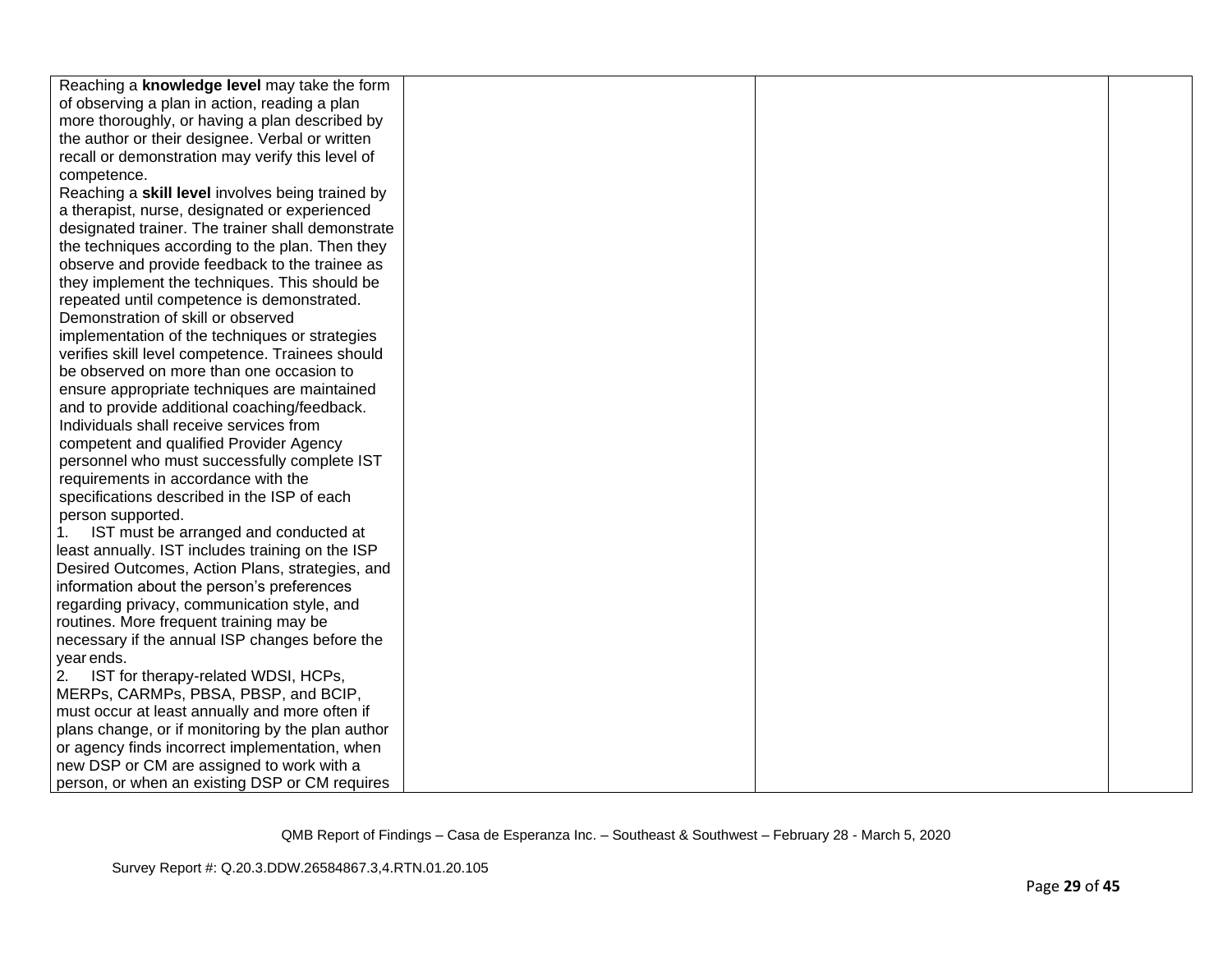| a refresher.                                        |  |  |
|-----------------------------------------------------|--|--|
| 3. The competency level of the training is          |  |  |
| based on the IST section of the ISP.                |  |  |
| 4. The person should be present for and             |  |  |
| involved in IST whenever possible.                  |  |  |
| 5. Provider Agencies are responsible for            |  |  |
| tracking of IST requirements.                       |  |  |
| 6. Provider Agencies must arrange and ensure        |  |  |
| that DSP's are trained on the contents of the       |  |  |
| plans in accordance with timelines indicated in     |  |  |
| the Individual-Specific Training Requirements:      |  |  |
| Support Plans section of the ISP and notify the     |  |  |
| plan authors when new DSP are hired to arrange      |  |  |
| for trainings.                                      |  |  |
| 7. If a therapist, BSC, nurse, or other author of a |  |  |
| plan, healthcare or otherwise, chooses to           |  |  |
| designate a trainer, that person is still           |  |  |
| responsible for providing the curriculum to the     |  |  |
| designated trainer. The author of the plan is also  |  |  |
| responsible for ensuring the designated trainer     |  |  |
| is verifying competency in alignment with their     |  |  |
| curriculum, doing periodic quality assurance        |  |  |
| checks with their designated trainer, and re-       |  |  |
| certifying the designated trainer at least annually |  |  |
| and/or when there is a change to a person's         |  |  |
| plan.                                               |  |  |
|                                                     |  |  |
|                                                     |  |  |
|                                                     |  |  |
|                                                     |  |  |
|                                                     |  |  |
|                                                     |  |  |
|                                                     |  |  |
|                                                     |  |  |
|                                                     |  |  |
|                                                     |  |  |
|                                                     |  |  |
|                                                     |  |  |
|                                                     |  |  |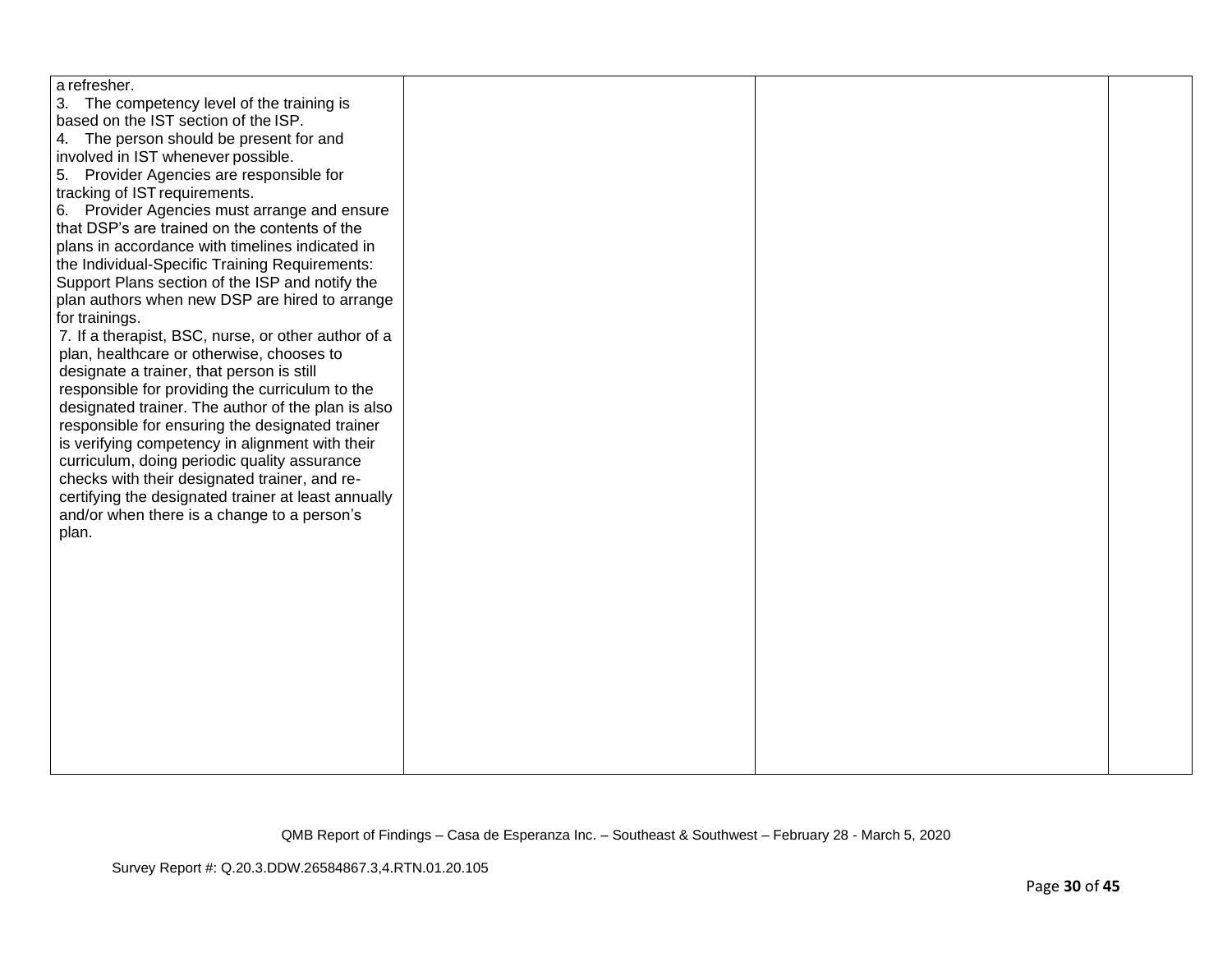| Tag #1A43.1 General Events Reporting:                                                             | <b>Standard Level Deficiency</b>                                                   |                                                                                                       |  |
|---------------------------------------------------------------------------------------------------|------------------------------------------------------------------------------------|-------------------------------------------------------------------------------------------------------|--|
| <b>Individual Reporting</b>                                                                       |                                                                                    |                                                                                                       |  |
| Developmental Disabilities (DD) Waiver Service                                                    | Based on record review, the Agency did not                                         | Provider:                                                                                             |  |
| Standards 2/26/2018; Re-Issue: 12/28/2018; Eff                                                    | follow the General Events Reporting                                                | <b>State your Plan of Correction for the</b>                                                          |  |
| 1/1/2019                                                                                          | requirements as indicated by the policy for 3 of                                   | deficiencies cited in this tag here (How is the                                                       |  |
| <b>Chapter 19: Provider Reporting</b>                                                             | 13 individuals.                                                                    | deficiency going to be corrected? This can be<br>specific to each deficiency cited or if possible an  |  |
| <b>Requirements: 19.2 General Events</b>                                                          |                                                                                    | overall correction?): $\rightarrow$                                                                   |  |
| Reporting (GER): The purpose of General                                                           | The following General Events Reporting                                             |                                                                                                       |  |
| Events Reporting (GER) is to report, track and                                                    | records contained evidence that indicated                                          |                                                                                                       |  |
| analyze events, which pose a risk to adults in<br>the DD Waiver program, but do not meet criteria | the General Events Report was not entered<br>and / or approved within the required |                                                                                                       |  |
| for ANE or other reportable incidents as defined                                                  | timeframe:                                                                         |                                                                                                       |  |
| by the IMB. Analysis of GER is intended to                                                        |                                                                                    |                                                                                                       |  |
| identify emerging patterns so that preventative                                                   | Individual #3                                                                      |                                                                                                       |  |
| action can be taken at the individual, Provider                                                   | • General Events Report (GER) indicates on                                         | <b>Provider:</b>                                                                                      |  |
| Agency, regional and statewide level. On a                                                        | 8/29/2019 the Individual received a Mosquito                                       | <b>Enter your ongoing Quality</b>                                                                     |  |
| quarterly and annual basis, DDSD analyzes                                                         | bite. (Injury). GER was approved 9/3/2019.                                         | <b>Assurance/Quality Improvement processes</b>                                                        |  |
| GER data at the provider, regional and                                                            |                                                                                    | as it related to this tag number here (What is                                                        |  |
| statewide levels to identify any patterns that                                                    | Individual #4                                                                      | going to be done? How many individuals is this                                                        |  |
| warrant intervention. Provider Agency use of                                                      | • General Events Report (GER) indicates on                                         | going to affect? How often will this be completed?<br>Who is responsible? What steps will be taken if |  |
| GER in Therap is required as follows:                                                             | 3/17/2019 the Individual went to the ER for                                        | issues are found?): $\rightarrow$                                                                     |  |
| 1. DD Waiver Provider Agencies                                                                    | abdominal pain. (Hospital). GER was                                                |                                                                                                       |  |
| approved to provide Customized In- Home                                                           | approved 3/29/2019.                                                                |                                                                                                       |  |
| Supports, Family Living, IMLS, Supported                                                          |                                                                                    |                                                                                                       |  |
| Living, Customized Community Supports,                                                            | Individual #6                                                                      |                                                                                                       |  |
| Community Integrated Employment, Adult                                                            | • General Events Report (GER) indicates on                                         |                                                                                                       |  |
| Nursing and Case Management must use                                                              | 4/15/2019 the Individual injured shoulder after                                    |                                                                                                       |  |
| GER in the Therap system.                                                                         | a fall. (Hospital). GER was approved                                               |                                                                                                       |  |
| 2.<br>DD Waiver Provider Agencies referenced                                                      | 4/29/2019.                                                                         |                                                                                                       |  |
| above are responsible for entering specified<br>information into the GER section of the secure    |                                                                                    |                                                                                                       |  |
| website operated under contract by Therap                                                         |                                                                                    |                                                                                                       |  |
| according to the GER Reporting Requirements                                                       |                                                                                    |                                                                                                       |  |
| in Appendix B GER Requirements.                                                                   |                                                                                    |                                                                                                       |  |
| At the Provider Agency's discretion<br>3.                                                         |                                                                                    |                                                                                                       |  |
| additional events, which are not required by                                                      |                                                                                    |                                                                                                       |  |
| DDSD, may also be tracked within the GER                                                          |                                                                                    |                                                                                                       |  |
| section of Therap.                                                                                |                                                                                    |                                                                                                       |  |
| GER does not replace a Provider                                                                   |                                                                                    |                                                                                                       |  |
| Agency's obligations to report ANE or other                                                       |                                                                                    |                                                                                                       |  |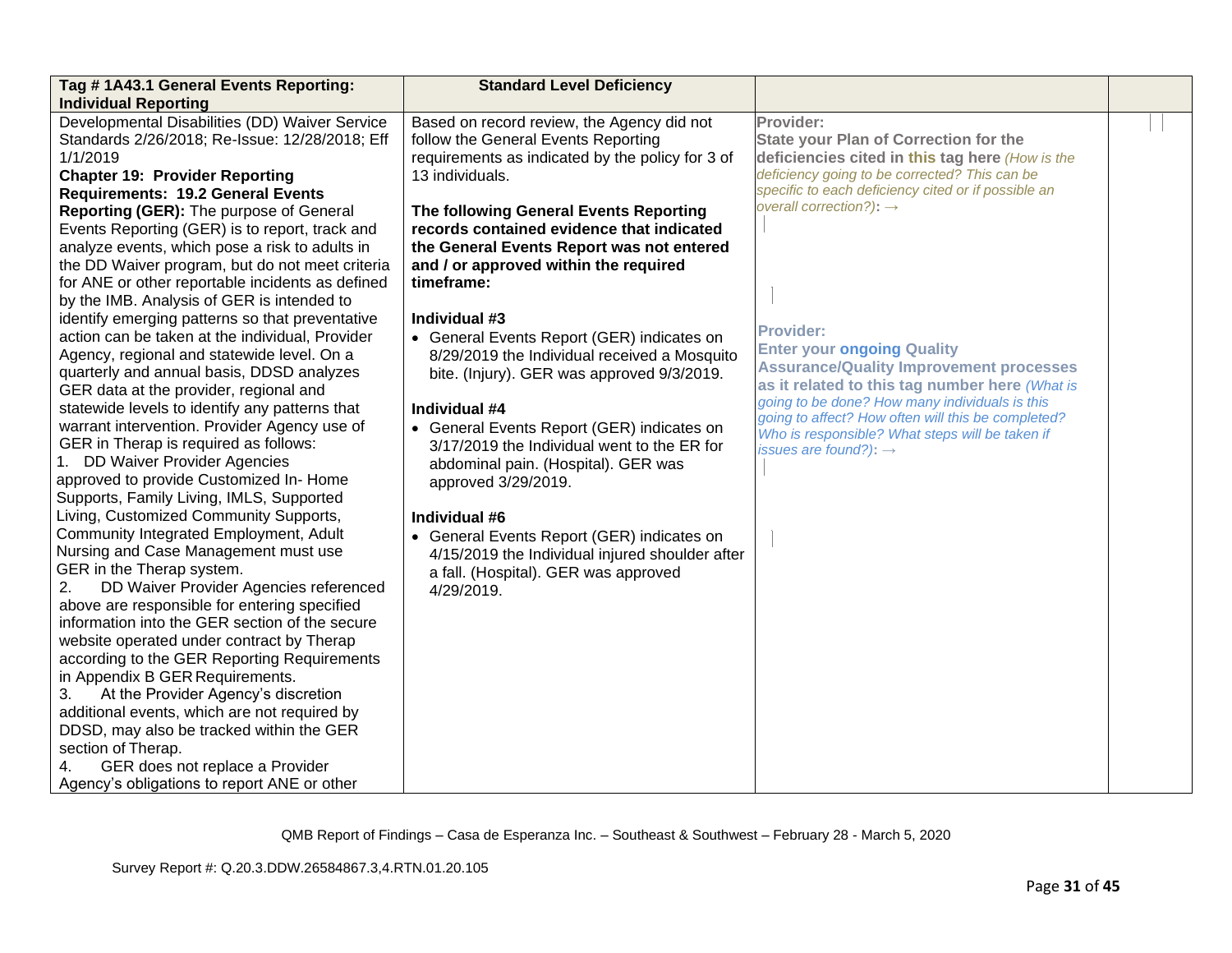| reportable incidents as described in Chapter 18: |  |  |
|--------------------------------------------------|--|--|
| Incident Management System.                      |  |  |
| GER does not replace a Provider<br>5.            |  |  |
|                                                  |  |  |
| Agency's obligations related to healthcare       |  |  |
| coordination, modifications to the ISP, or any   |  |  |
| other risk management and QI activities.         |  |  |
| <b>Appendix B GER Requirements: DDSD is</b>      |  |  |
| pleased to introduce the revised General Events  |  |  |
| Reporting (GER), requirements. There are two     |  |  |
| important changes related to medication error    |  |  |
| reporting:                                       |  |  |
| 1. Effective immediately, DDSD requires ALL      |  |  |
| medication errors be entered into Therap GER     |  |  |
| with the exception of those required to be       |  |  |
| reported to Division of Health Improvement-      |  |  |
| Incident Management Bureau.                      |  |  |
| 2. No alternative methods for reporting are      |  |  |
| permitted.                                       |  |  |
| The following events need to be reported in      |  |  |
| the Therap GER:                                  |  |  |
| • Emergency Room/Urgent                          |  |  |
| <b>Care/Emergency Medical Services</b>           |  |  |
| • Falls Without Injury                           |  |  |
|                                                  |  |  |
| • Injury (including Falls, Choking, Skin         |  |  |
| Breakdown and Infection)                         |  |  |
| • Law Enforcement Use                            |  |  |
| • Medication Errors                              |  |  |
| • Medication Documentation Errors                |  |  |
| • Missing Person/Elopement                       |  |  |
| • Out of Home Placement- Medical:                |  |  |
| Hospitalization, Long Term Care, Skilled         |  |  |
| Nursing or Rehabilitation Facility               |  |  |
| Admission                                        |  |  |
| • PRN Psychotropic Medication                    |  |  |
| • Restraint Related to Behavior                  |  |  |
| • Suicide Attempt or Threat                      |  |  |
|                                                  |  |  |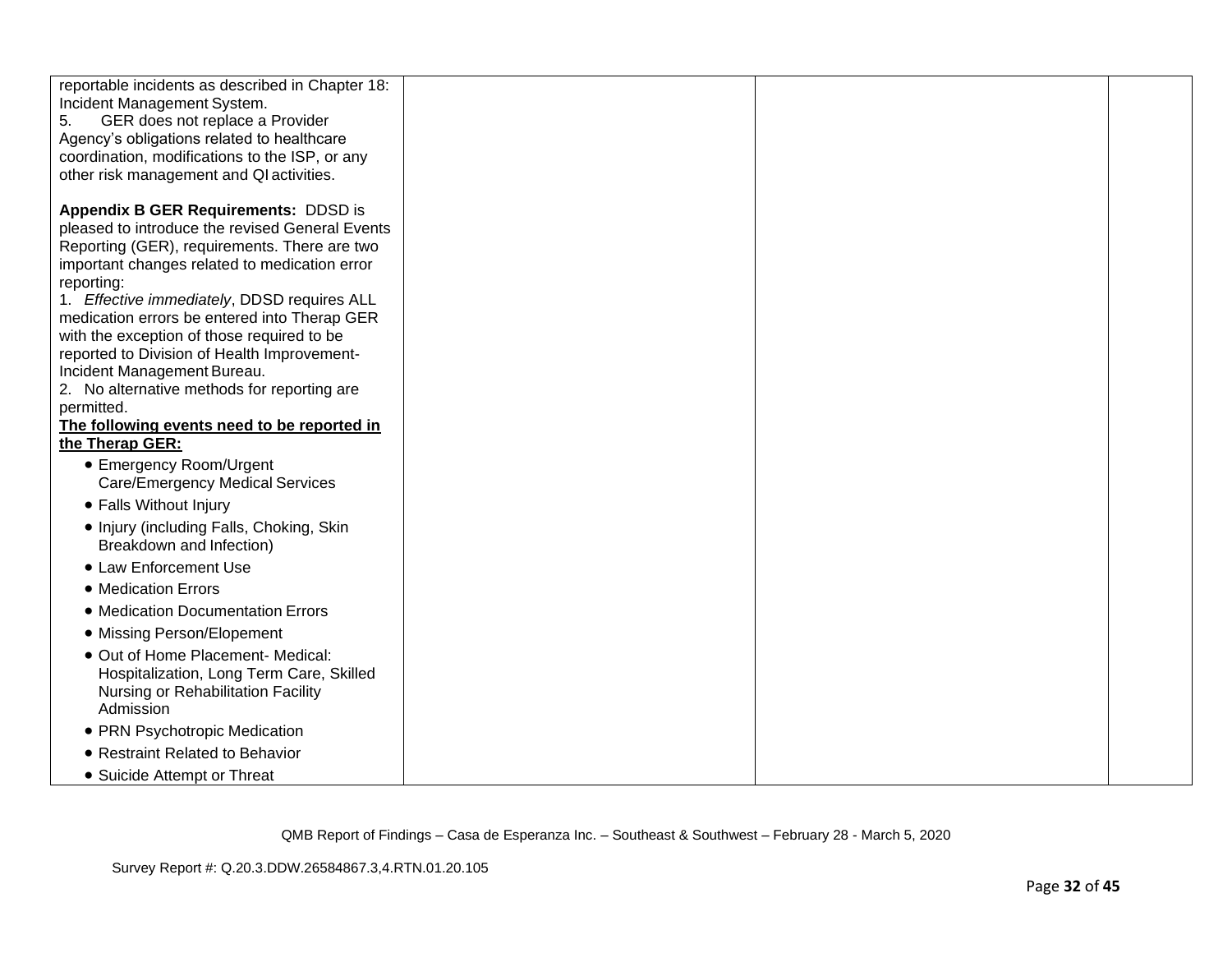| complete the following sections of the GER<br>with detailed information: profile information,<br>event information, other event information,<br>general information, notification, actions taken<br>or planned, and the review follow up<br>comments section. Please attach any<br>pertinent external documents such as<br>discharge summary, medical consultation<br>form, etc. Provider Agencies must enter and<br>approve GERs within 2 business days with the<br>exception of Medication Errors which must be<br>entered into GER on at least a monthly basis. | <b>Entry Guidance: Provider Agencies must</b> |  |  |
|--------------------------------------------------------------------------------------------------------------------------------------------------------------------------------------------------------------------------------------------------------------------------------------------------------------------------------------------------------------------------------------------------------------------------------------------------------------------------------------------------------------------------------------------------------------------|-----------------------------------------------|--|--|
|                                                                                                                                                                                                                                                                                                                                                                                                                                                                                                                                                                    |                                               |  |  |
|                                                                                                                                                                                                                                                                                                                                                                                                                                                                                                                                                                    |                                               |  |  |
|                                                                                                                                                                                                                                                                                                                                                                                                                                                                                                                                                                    |                                               |  |  |
|                                                                                                                                                                                                                                                                                                                                                                                                                                                                                                                                                                    |                                               |  |  |
|                                                                                                                                                                                                                                                                                                                                                                                                                                                                                                                                                                    |                                               |  |  |
|                                                                                                                                                                                                                                                                                                                                                                                                                                                                                                                                                                    |                                               |  |  |
|                                                                                                                                                                                                                                                                                                                                                                                                                                                                                                                                                                    |                                               |  |  |
|                                                                                                                                                                                                                                                                                                                                                                                                                                                                                                                                                                    |                                               |  |  |
|                                                                                                                                                                                                                                                                                                                                                                                                                                                                                                                                                                    |                                               |  |  |
|                                                                                                                                                                                                                                                                                                                                                                                                                                                                                                                                                                    |                                               |  |  |
|                                                                                                                                                                                                                                                                                                                                                                                                                                                                                                                                                                    |                                               |  |  |
|                                                                                                                                                                                                                                                                                                                                                                                                                                                                                                                                                                    |                                               |  |  |
|                                                                                                                                                                                                                                                                                                                                                                                                                                                                                                                                                                    |                                               |  |  |
|                                                                                                                                                                                                                                                                                                                                                                                                                                                                                                                                                                    |                                               |  |  |
|                                                                                                                                                                                                                                                                                                                                                                                                                                                                                                                                                                    |                                               |  |  |
|                                                                                                                                                                                                                                                                                                                                                                                                                                                                                                                                                                    |                                               |  |  |
|                                                                                                                                                                                                                                                                                                                                                                                                                                                                                                                                                                    |                                               |  |  |
|                                                                                                                                                                                                                                                                                                                                                                                                                                                                                                                                                                    |                                               |  |  |
|                                                                                                                                                                                                                                                                                                                                                                                                                                                                                                                                                                    |                                               |  |  |
|                                                                                                                                                                                                                                                                                                                                                                                                                                                                                                                                                                    |                                               |  |  |
|                                                                                                                                                                                                                                                                                                                                                                                                                                                                                                                                                                    |                                               |  |  |
|                                                                                                                                                                                                                                                                                                                                                                                                                                                                                                                                                                    |                                               |  |  |
|                                                                                                                                                                                                                                                                                                                                                                                                                                                                                                                                                                    |                                               |  |  |
|                                                                                                                                                                                                                                                                                                                                                                                                                                                                                                                                                                    |                                               |  |  |
|                                                                                                                                                                                                                                                                                                                                                                                                                                                                                                                                                                    |                                               |  |  |
|                                                                                                                                                                                                                                                                                                                                                                                                                                                                                                                                                                    |                                               |  |  |
|                                                                                                                                                                                                                                                                                                                                                                                                                                                                                                                                                                    |                                               |  |  |
|                                                                                                                                                                                                                                                                                                                                                                                                                                                                                                                                                                    |                                               |  |  |
|                                                                                                                                                                                                                                                                                                                                                                                                                                                                                                                                                                    |                                               |  |  |
|                                                                                                                                                                                                                                                                                                                                                                                                                                                                                                                                                                    |                                               |  |  |
|                                                                                                                                                                                                                                                                                                                                                                                                                                                                                                                                                                    |                                               |  |  |
|                                                                                                                                                                                                                                                                                                                                                                                                                                                                                                                                                                    |                                               |  |  |
|                                                                                                                                                                                                                                                                                                                                                                                                                                                                                                                                                                    |                                               |  |  |
|                                                                                                                                                                                                                                                                                                                                                                                                                                                                                                                                                                    |                                               |  |  |
|                                                                                                                                                                                                                                                                                                                                                                                                                                                                                                                                                                    |                                               |  |  |
|                                                                                                                                                                                                                                                                                                                                                                                                                                                                                                                                                                    |                                               |  |  |
|                                                                                                                                                                                                                                                                                                                                                                                                                                                                                                                                                                    |                                               |  |  |
|                                                                                                                                                                                                                                                                                                                                                                                                                                                                                                                                                                    |                                               |  |  |
|                                                                                                                                                                                                                                                                                                                                                                                                                                                                                                                                                                    |                                               |  |  |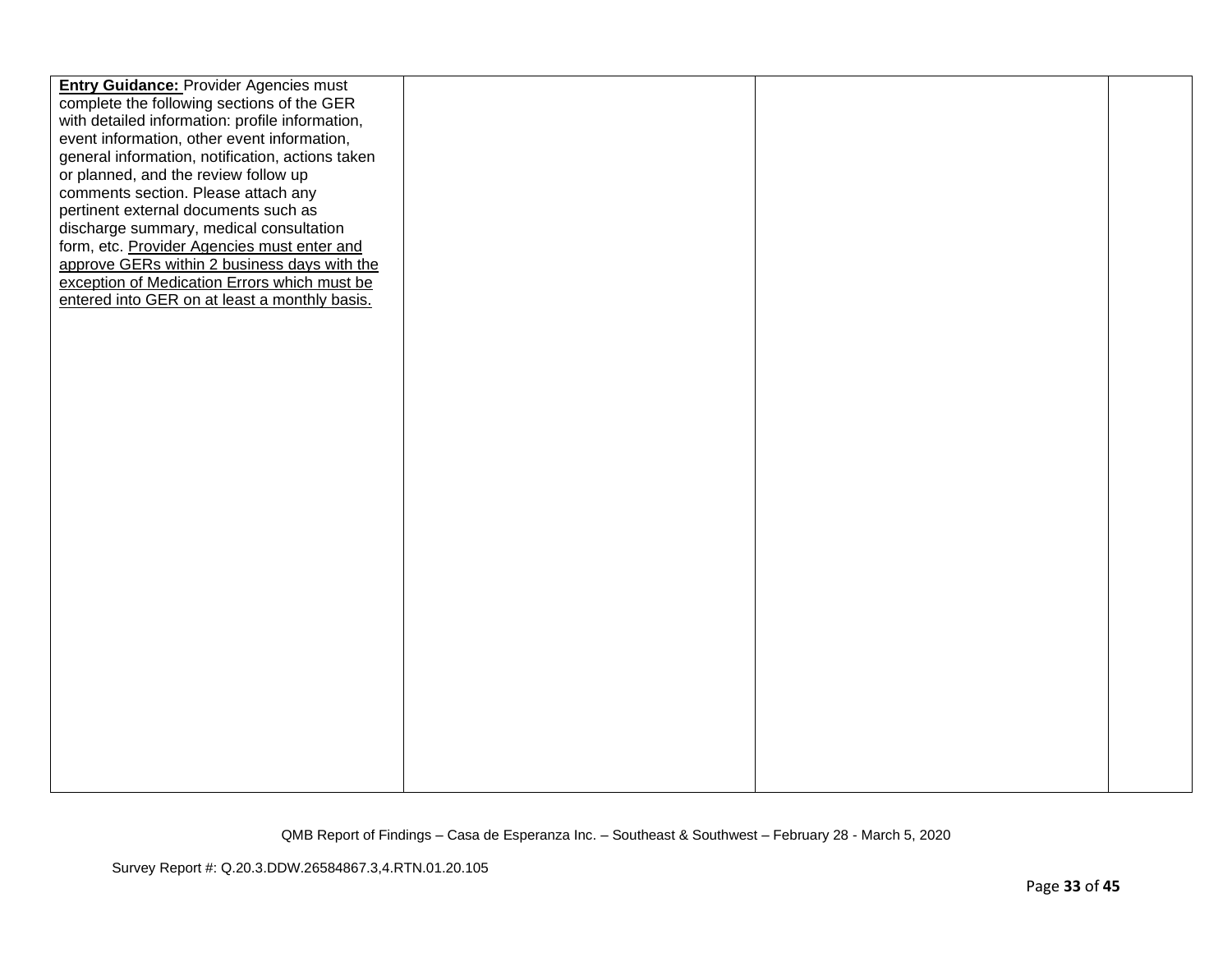| <b>Standard of Care</b>                                                                                                                                                                                                                                                                                                                                                                                                                                                                                                                                                                                                                                                                                                                                                                                                                                                                                                                                                                                                                                                                                                                                                                                                                                                                                                                 | <b>Deficiencies</b>                                                                                                                                                                                                                                                                                                                                                                                                                                                                                                                                     | Agency Plan of Correction, On-going QA/QI<br>and Responsible Party                                                                                                                                                                                                                                                                                                                                                                                                                                                                                                                                                       | Date<br><b>Due</b> |
|-----------------------------------------------------------------------------------------------------------------------------------------------------------------------------------------------------------------------------------------------------------------------------------------------------------------------------------------------------------------------------------------------------------------------------------------------------------------------------------------------------------------------------------------------------------------------------------------------------------------------------------------------------------------------------------------------------------------------------------------------------------------------------------------------------------------------------------------------------------------------------------------------------------------------------------------------------------------------------------------------------------------------------------------------------------------------------------------------------------------------------------------------------------------------------------------------------------------------------------------------------------------------------------------------------------------------------------------|---------------------------------------------------------------------------------------------------------------------------------------------------------------------------------------------------------------------------------------------------------------------------------------------------------------------------------------------------------------------------------------------------------------------------------------------------------------------------------------------------------------------------------------------------------|--------------------------------------------------------------------------------------------------------------------------------------------------------------------------------------------------------------------------------------------------------------------------------------------------------------------------------------------------------------------------------------------------------------------------------------------------------------------------------------------------------------------------------------------------------------------------------------------------------------------------|--------------------|
|                                                                                                                                                                                                                                                                                                                                                                                                                                                                                                                                                                                                                                                                                                                                                                                                                                                                                                                                                                                                                                                                                                                                                                                                                                                                                                                                         | Service Domain: Health and Welfare - The state, on an ongoing basis, identifies, addresses and seeks to prevent occurrences of abuse, neglect and                                                                                                                                                                                                                                                                                                                                                                                                       | exploitation. Individuals shall be afforded their basic human rights. The provider supports individuals to access needed healthcare services in a timely manner.                                                                                                                                                                                                                                                                                                                                                                                                                                                         |                    |
| Tag #1A39 Assistive Technology and<br><b>Adaptive Equipment</b>                                                                                                                                                                                                                                                                                                                                                                                                                                                                                                                                                                                                                                                                                                                                                                                                                                                                                                                                                                                                                                                                                                                                                                                                                                                                         | <b>Standard Level Deficiency</b>                                                                                                                                                                                                                                                                                                                                                                                                                                                                                                                        |                                                                                                                                                                                                                                                                                                                                                                                                                                                                                                                                                                                                                          |                    |
| Developmental Disabilities (DD) Waiver Service<br>Standards 2/26/2018; Re-Issue: 12/28/2018; Eff<br>1/1/2019<br><b>Chapter 10: Living Care Arrangements</b><br>(LCA) 10.3.6 Requirements for Each<br>Residence: Provider Agencies must assure<br>that each residence is clean, safe, and<br>comfortable, and each residence<br>accommodates individual daily living, social and<br>leisure activities. In addition, the Provider<br>Agency must ensure the residence:<br>9. supports environmental modifications and<br>assistive technology devices, including<br>modifications to the bathroom (i.e., shower<br>chairs, grab bars, walk in shower, raised toilets,<br>etc.) based on the unique needs of the<br>individual in consultation with the IDT;<br>10.3.7 Scope of Living Supports (Supported<br>Living, Family Living, and IMLS): The scope<br>of all Living Supports (Supported Living, Family<br>Living and IMLS) includes, but is not limited to<br>the following as identified by the IDT and ISP:<br>7. ensuring readily available access to and<br>assistance with use of a person's adaptive<br>equipment, augmentative communication, and<br>assistive technology (AT) devices, including<br>monitoring and support related to maintenance<br>of such equipment and devices to ensure they<br>are in working order; | Based on interview, the Agency did not ensure<br>the necessary support mechanisms and<br>devices, including the rationale for the use of<br>assistive technology or adaptive equipment is in<br>place for 1 of 13 Individuals.<br>When DSP were asked, does the Individual<br>require any type of assistive device or<br>adaptive equipment and was it working, the<br>following was reported:<br>• DSP #514 stated, "No ma'am." Per the<br>Electronic Comprehensive Health<br>Assessment Tool, the individual requires<br>eyeglasses. (Individual #12) | Provider:<br><b>State your Plan of Correction for the</b><br>deficiencies cited in this tag here (How is the<br>deficiency going to be corrected? This can be<br>specific to each deficiency cited or if possible an<br>overall correction?): $\rightarrow$<br><b>Provider:</b><br><b>Enter your ongoing Quality</b><br><b>Assurance/Quality Improvement processes</b><br>as it related to this tag number here (What is<br>going to be done? How many individuals is this<br>going to affect? How often will this be completed?<br>Who is responsible? What steps will be taken if<br>issues are found?): $\rightarrow$ |                    |
| <b>Chapter 12: Professional and Clinical</b><br>Services Therapy Services 12.4.1<br>Participatory Approach: The "Participatory                                                                                                                                                                                                                                                                                                                                                                                                                                                                                                                                                                                                                                                                                                                                                                                                                                                                                                                                                                                                                                                                                                                                                                                                          |                                                                                                                                                                                                                                                                                                                                                                                                                                                                                                                                                         |                                                                                                                                                                                                                                                                                                                                                                                                                                                                                                                                                                                                                          |                    |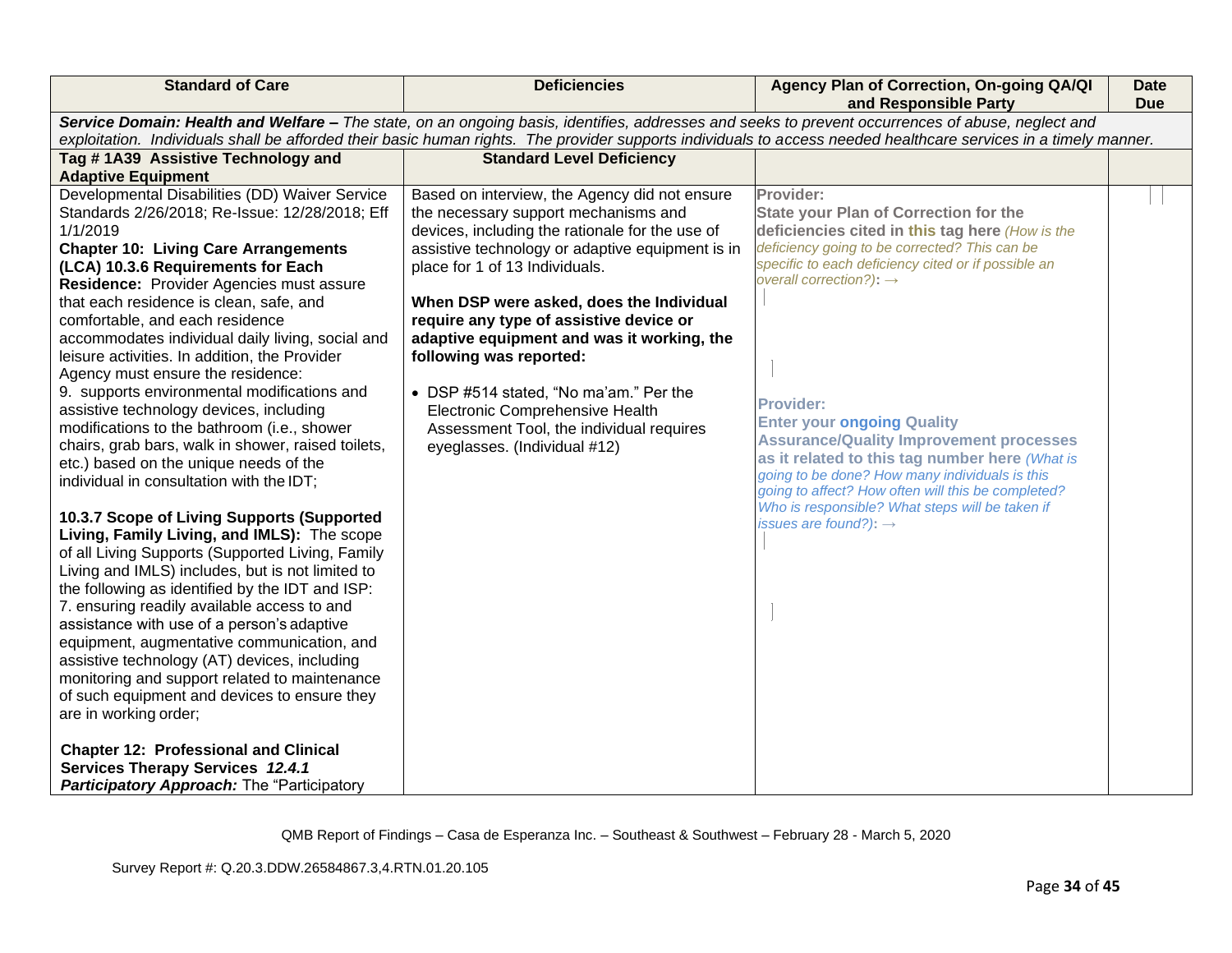| Approach" is person-centered and asserts that<br>no one is too severely disabled to benefit from<br>assistive technology and other therapy supports<br>that promote participation in life activities. The<br>Participatory Approach rejects the premise that<br>an individual shall be "ready" or demonstrate<br>certain skills before assistive technology can be<br>provided to support function. All therapists are<br>required to consider the Participatory Approach<br>during assessment, treatment planning, and<br>treatment implementation.<br>12.4.7.3 Assistive Technology (AT) Services,<br><b>Personal Support Technology (PST) and</b><br><b>Environmental Modifications: Therapists</b><br>support the person to access and utilize AT,<br>PST and Environmental Modifications through<br>the following requirements:<br>1. Therapists are required to be or become<br>familiar with AT and PST related to that<br>therapist's practice area and used or needed by<br>individuals on that therapist's caseload.<br>2. Therapist are required to maintain a current<br>AT Inventory in each Living Supports and CCS<br>site where AT is used, for each person using AT<br>related to that therapist's scope of service.<br>3. Therapists are required to initiate or update<br>the AT Inventory annually, by the 190th day<br>following the person's ISP effective date, so that<br>it accurately identifies the assistive technology<br>currently in use by the individual and related to<br>that therapist's scope of service. |                                       |  |  |
|------------------------------------------------------------------------------------------------------------------------------------------------------------------------------------------------------------------------------------------------------------------------------------------------------------------------------------------------------------------------------------------------------------------------------------------------------------------------------------------------------------------------------------------------------------------------------------------------------------------------------------------------------------------------------------------------------------------------------------------------------------------------------------------------------------------------------------------------------------------------------------------------------------------------------------------------------------------------------------------------------------------------------------------------------------------------------------------------------------------------------------------------------------------------------------------------------------------------------------------------------------------------------------------------------------------------------------------------------------------------------------------------------------------------------------------------------------------------------------------------------------------------------------------------|---------------------------------------|--|--|
|                                                                                                                                                                                                                                                                                                                                                                                                                                                                                                                                                                                                                                                                                                                                                                                                                                                                                                                                                                                                                                                                                                                                                                                                                                                                                                                                                                                                                                                                                                                                                |                                       |  |  |
|                                                                                                                                                                                                                                                                                                                                                                                                                                                                                                                                                                                                                                                                                                                                                                                                                                                                                                                                                                                                                                                                                                                                                                                                                                                                                                                                                                                                                                                                                                                                                |                                       |  |  |
|                                                                                                                                                                                                                                                                                                                                                                                                                                                                                                                                                                                                                                                                                                                                                                                                                                                                                                                                                                                                                                                                                                                                                                                                                                                                                                                                                                                                                                                                                                                                                |                                       |  |  |
|                                                                                                                                                                                                                                                                                                                                                                                                                                                                                                                                                                                                                                                                                                                                                                                                                                                                                                                                                                                                                                                                                                                                                                                                                                                                                                                                                                                                                                                                                                                                                |                                       |  |  |
|                                                                                                                                                                                                                                                                                                                                                                                                                                                                                                                                                                                                                                                                                                                                                                                                                                                                                                                                                                                                                                                                                                                                                                                                                                                                                                                                                                                                                                                                                                                                                |                                       |  |  |
|                                                                                                                                                                                                                                                                                                                                                                                                                                                                                                                                                                                                                                                                                                                                                                                                                                                                                                                                                                                                                                                                                                                                                                                                                                                                                                                                                                                                                                                                                                                                                |                                       |  |  |
|                                                                                                                                                                                                                                                                                                                                                                                                                                                                                                                                                                                                                                                                                                                                                                                                                                                                                                                                                                                                                                                                                                                                                                                                                                                                                                                                                                                                                                                                                                                                                |                                       |  |  |
|                                                                                                                                                                                                                                                                                                                                                                                                                                                                                                                                                                                                                                                                                                                                                                                                                                                                                                                                                                                                                                                                                                                                                                                                                                                                                                                                                                                                                                                                                                                                                |                                       |  |  |
|                                                                                                                                                                                                                                                                                                                                                                                                                                                                                                                                                                                                                                                                                                                                                                                                                                                                                                                                                                                                                                                                                                                                                                                                                                                                                                                                                                                                                                                                                                                                                |                                       |  |  |
|                                                                                                                                                                                                                                                                                                                                                                                                                                                                                                                                                                                                                                                                                                                                                                                                                                                                                                                                                                                                                                                                                                                                                                                                                                                                                                                                                                                                                                                                                                                                                |                                       |  |  |
|                                                                                                                                                                                                                                                                                                                                                                                                                                                                                                                                                                                                                                                                                                                                                                                                                                                                                                                                                                                                                                                                                                                                                                                                                                                                                                                                                                                                                                                                                                                                                |                                       |  |  |
|                                                                                                                                                                                                                                                                                                                                                                                                                                                                                                                                                                                                                                                                                                                                                                                                                                                                                                                                                                                                                                                                                                                                                                                                                                                                                                                                                                                                                                                                                                                                                |                                       |  |  |
|                                                                                                                                                                                                                                                                                                                                                                                                                                                                                                                                                                                                                                                                                                                                                                                                                                                                                                                                                                                                                                                                                                                                                                                                                                                                                                                                                                                                                                                                                                                                                |                                       |  |  |
|                                                                                                                                                                                                                                                                                                                                                                                                                                                                                                                                                                                                                                                                                                                                                                                                                                                                                                                                                                                                                                                                                                                                                                                                                                                                                                                                                                                                                                                                                                                                                |                                       |  |  |
|                                                                                                                                                                                                                                                                                                                                                                                                                                                                                                                                                                                                                                                                                                                                                                                                                                                                                                                                                                                                                                                                                                                                                                                                                                                                                                                                                                                                                                                                                                                                                |                                       |  |  |
|                                                                                                                                                                                                                                                                                                                                                                                                                                                                                                                                                                                                                                                                                                                                                                                                                                                                                                                                                                                                                                                                                                                                                                                                                                                                                                                                                                                                                                                                                                                                                |                                       |  |  |
|                                                                                                                                                                                                                                                                                                                                                                                                                                                                                                                                                                                                                                                                                                                                                                                                                                                                                                                                                                                                                                                                                                                                                                                                                                                                                                                                                                                                                                                                                                                                                |                                       |  |  |
|                                                                                                                                                                                                                                                                                                                                                                                                                                                                                                                                                                                                                                                                                                                                                                                                                                                                                                                                                                                                                                                                                                                                                                                                                                                                                                                                                                                                                                                                                                                                                |                                       |  |  |
|                                                                                                                                                                                                                                                                                                                                                                                                                                                                                                                                                                                                                                                                                                                                                                                                                                                                                                                                                                                                                                                                                                                                                                                                                                                                                                                                                                                                                                                                                                                                                |                                       |  |  |
|                                                                                                                                                                                                                                                                                                                                                                                                                                                                                                                                                                                                                                                                                                                                                                                                                                                                                                                                                                                                                                                                                                                                                                                                                                                                                                                                                                                                                                                                                                                                                |                                       |  |  |
|                                                                                                                                                                                                                                                                                                                                                                                                                                                                                                                                                                                                                                                                                                                                                                                                                                                                                                                                                                                                                                                                                                                                                                                                                                                                                                                                                                                                                                                                                                                                                |                                       |  |  |
|                                                                                                                                                                                                                                                                                                                                                                                                                                                                                                                                                                                                                                                                                                                                                                                                                                                                                                                                                                                                                                                                                                                                                                                                                                                                                                                                                                                                                                                                                                                                                |                                       |  |  |
|                                                                                                                                                                                                                                                                                                                                                                                                                                                                                                                                                                                                                                                                                                                                                                                                                                                                                                                                                                                                                                                                                                                                                                                                                                                                                                                                                                                                                                                                                                                                                |                                       |  |  |
|                                                                                                                                                                                                                                                                                                                                                                                                                                                                                                                                                                                                                                                                                                                                                                                                                                                                                                                                                                                                                                                                                                                                                                                                                                                                                                                                                                                                                                                                                                                                                |                                       |  |  |
|                                                                                                                                                                                                                                                                                                                                                                                                                                                                                                                                                                                                                                                                                                                                                                                                                                                                                                                                                                                                                                                                                                                                                                                                                                                                                                                                                                                                                                                                                                                                                |                                       |  |  |
|                                                                                                                                                                                                                                                                                                                                                                                                                                                                                                                                                                                                                                                                                                                                                                                                                                                                                                                                                                                                                                                                                                                                                                                                                                                                                                                                                                                                                                                                                                                                                |                                       |  |  |
|                                                                                                                                                                                                                                                                                                                                                                                                                                                                                                                                                                                                                                                                                                                                                                                                                                                                                                                                                                                                                                                                                                                                                                                                                                                                                                                                                                                                                                                                                                                                                |                                       |  |  |
|                                                                                                                                                                                                                                                                                                                                                                                                                                                                                                                                                                                                                                                                                                                                                                                                                                                                                                                                                                                                                                                                                                                                                                                                                                                                                                                                                                                                                                                                                                                                                |                                       |  |  |
|                                                                                                                                                                                                                                                                                                                                                                                                                                                                                                                                                                                                                                                                                                                                                                                                                                                                                                                                                                                                                                                                                                                                                                                                                                                                                                                                                                                                                                                                                                                                                |                                       |  |  |
|                                                                                                                                                                                                                                                                                                                                                                                                                                                                                                                                                                                                                                                                                                                                                                                                                                                                                                                                                                                                                                                                                                                                                                                                                                                                                                                                                                                                                                                                                                                                                |                                       |  |  |
|                                                                                                                                                                                                                                                                                                                                                                                                                                                                                                                                                                                                                                                                                                                                                                                                                                                                                                                                                                                                                                                                                                                                                                                                                                                                                                                                                                                                                                                                                                                                                |                                       |  |  |
|                                                                                                                                                                                                                                                                                                                                                                                                                                                                                                                                                                                                                                                                                                                                                                                                                                                                                                                                                                                                                                                                                                                                                                                                                                                                                                                                                                                                                                                                                                                                                |                                       |  |  |
|                                                                                                                                                                                                                                                                                                                                                                                                                                                                                                                                                                                                                                                                                                                                                                                                                                                                                                                                                                                                                                                                                                                                                                                                                                                                                                                                                                                                                                                                                                                                                | 4. Therapist are required to maintain |  |  |
| professional documentation related to the                                                                                                                                                                                                                                                                                                                                                                                                                                                                                                                                                                                                                                                                                                                                                                                                                                                                                                                                                                                                                                                                                                                                                                                                                                                                                                                                                                                                                                                                                                      |                                       |  |  |
| delivery of services related to AT, PST and                                                                                                                                                                                                                                                                                                                                                                                                                                                                                                                                                                                                                                                                                                                                                                                                                                                                                                                                                                                                                                                                                                                                                                                                                                                                                                                                                                                                                                                                                                    |                                       |  |  |
| Environmental Modifications. (Refer to Chapter                                                                                                                                                                                                                                                                                                                                                                                                                                                                                                                                                                                                                                                                                                                                                                                                                                                                                                                                                                                                                                                                                                                                                                                                                                                                                                                                                                                                                                                                                                 |                                       |  |  |
| 14: Other Services for more information about                                                                                                                                                                                                                                                                                                                                                                                                                                                                                                                                                                                                                                                                                                                                                                                                                                                                                                                                                                                                                                                                                                                                                                                                                                                                                                                                                                                                                                                                                                  |                                       |  |  |
| these services.)                                                                                                                                                                                                                                                                                                                                                                                                                                                                                                                                                                                                                                                                                                                                                                                                                                                                                                                                                                                                                                                                                                                                                                                                                                                                                                                                                                                                                                                                                                                               |                                       |  |  |
| Therapists must respond to requests to<br>5.                                                                                                                                                                                                                                                                                                                                                                                                                                                                                                                                                                                                                                                                                                                                                                                                                                                                                                                                                                                                                                                                                                                                                                                                                                                                                                                                                                                                                                                                                                   |                                       |  |  |
| perform in-home evaluations and make                                                                                                                                                                                                                                                                                                                                                                                                                                                                                                                                                                                                                                                                                                                                                                                                                                                                                                                                                                                                                                                                                                                                                                                                                                                                                                                                                                                                                                                                                                           |                                       |  |  |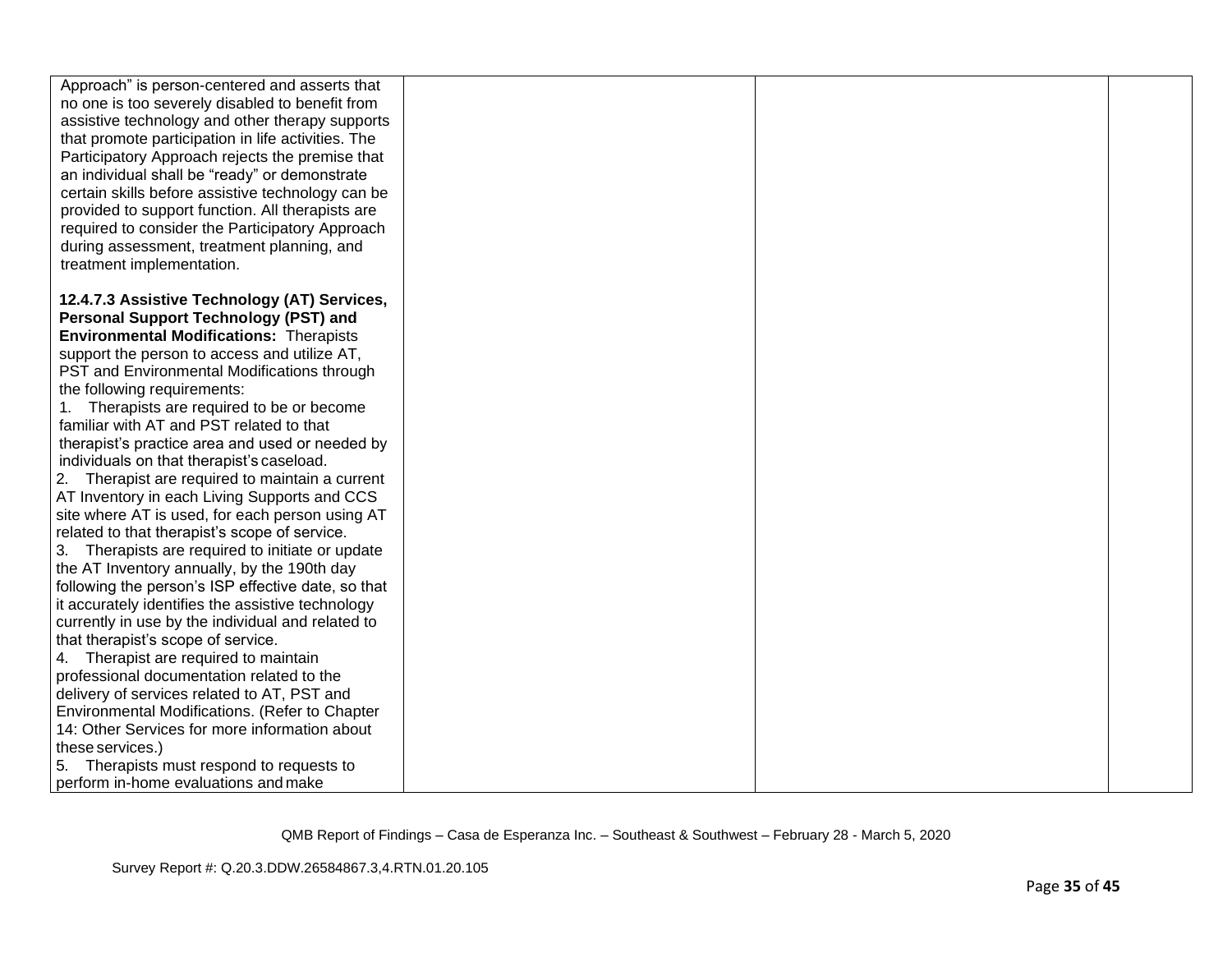| recommendations for environmental                  |  |  |
|----------------------------------------------------|--|--|
| modifications, as appropriate.                     |  |  |
| 6. Refer to the Publications section on the        |  |  |
| CSB page on the DOH web site                       |  |  |
| (https://nmhealth.org/about/ddsd/pgsv/clinical/)   |  |  |
| for Therapy Technical Assistance documents.        |  |  |
|                                                    |  |  |
| <b>Chapter 11: Community Inclusion</b>             |  |  |
| 11.6.2 General Service Requirements for CCS        |  |  |
| Individual, Small Group and Group: CCS             |  |  |
| shall be provided based on the interests of the    |  |  |
| person and Desired Outcomes listed in the ISP.     |  |  |
| Requirements include:                              |  |  |
| 1. Conducting community-based situational          |  |  |
| assessments, discovery activities or other         |  |  |
| person-centered assessments. The                   |  |  |
| assessment will be used to guide the IDT's         |  |  |
| planning for overcoming barriers to                |  |  |
| employment and integrating clinical                |  |  |
| information, assistive technology and therapy      |  |  |
| supports as necessary for the person to be         |  |  |
| successful in employment.                          |  |  |
|                                                    |  |  |
| 11.7.2.2 Job Development: Job development          |  |  |
| services through the DD Waiver can only be         |  |  |
| accessed when services are not otherwise           |  |  |
| available to the beneficiary under either special  |  |  |
| education and related services as defined in       |  |  |
| section 602(16) and (17) of the Education of the   |  |  |
| Handicapped Act (20 U.S.C. 1401(16) and (17)       |  |  |
| or vocational rehabilitation services available to |  |  |
| the individual through a program funded under      |  |  |
| section 110 of the Rehabilitation Act of 1973 (29  |  |  |
| U.S.C. 730).                                       |  |  |
| 9. Facilitating/developing job accommodations      |  |  |
| and use of assistive technology such as            |  |  |
| communication devices.                             |  |  |
|                                                    |  |  |
|                                                    |  |  |
|                                                    |  |  |
|                                                    |  |  |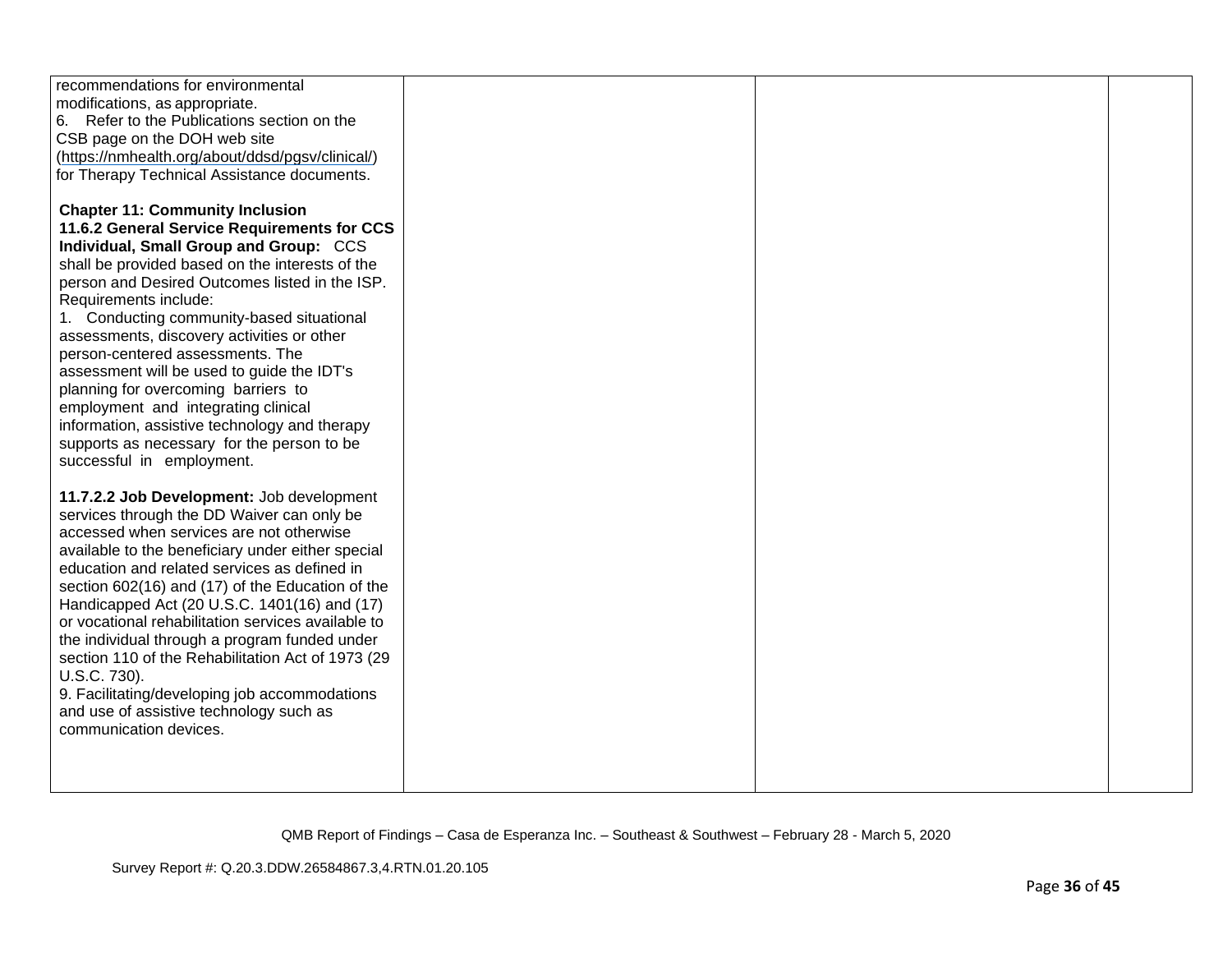| Tag # LS25 Residential Health & Safety                                                                                                                                                                                                                                                                                                                                                                                                                                                                                                                                                                                                                                                                                                                                                                                                                                                                                                                                                                                                                                                                                                                                                                                                                                                                                                                                                                                                                                                                                                                                                                                                                                                                                  | <b>Standard Level Deficiency</b>                                                                                                                                                                                                                                                                                                                                                                                                                                                                                                                                                                                                                                                                                                            |                                                                                                                                                                                                                                                                                                                                                                                                                                                                                                                                                                                                                          |  |
|-------------------------------------------------------------------------------------------------------------------------------------------------------------------------------------------------------------------------------------------------------------------------------------------------------------------------------------------------------------------------------------------------------------------------------------------------------------------------------------------------------------------------------------------------------------------------------------------------------------------------------------------------------------------------------------------------------------------------------------------------------------------------------------------------------------------------------------------------------------------------------------------------------------------------------------------------------------------------------------------------------------------------------------------------------------------------------------------------------------------------------------------------------------------------------------------------------------------------------------------------------------------------------------------------------------------------------------------------------------------------------------------------------------------------------------------------------------------------------------------------------------------------------------------------------------------------------------------------------------------------------------------------------------------------------------------------------------------------|---------------------------------------------------------------------------------------------------------------------------------------------------------------------------------------------------------------------------------------------------------------------------------------------------------------------------------------------------------------------------------------------------------------------------------------------------------------------------------------------------------------------------------------------------------------------------------------------------------------------------------------------------------------------------------------------------------------------------------------------|--------------------------------------------------------------------------------------------------------------------------------------------------------------------------------------------------------------------------------------------------------------------------------------------------------------------------------------------------------------------------------------------------------------------------------------------------------------------------------------------------------------------------------------------------------------------------------------------------------------------------|--|
| (Supported Living / Family Living / Intensive<br><b>Medical Living)</b>                                                                                                                                                                                                                                                                                                                                                                                                                                                                                                                                                                                                                                                                                                                                                                                                                                                                                                                                                                                                                                                                                                                                                                                                                                                                                                                                                                                                                                                                                                                                                                                                                                                 |                                                                                                                                                                                                                                                                                                                                                                                                                                                                                                                                                                                                                                                                                                                                             |                                                                                                                                                                                                                                                                                                                                                                                                                                                                                                                                                                                                                          |  |
| Developmental Disabilities (DD) Waiver Service<br>Standards 2/26/2018; Re-Issue: 12/28/2018; Eff<br>1/1/2019<br><b>Chapter 10: Living Care Arrangements</b><br>(LCA) 10.3.6 Requirements for Each<br>Residence: Provider Agencies must assure<br>that each residence is clean, safe, and<br>comfortable, and each residence<br>accommodates individual daily living, social and<br>leisure activities. In addition, the Provider<br>Agency must ensure the residence:<br>has basic utilities, i.e., gas, power, water,<br>and telephone;<br>2.<br>has a battery operated or electric smoke<br>detectors or a sprinkler system, carbon<br>monoxide detectors, and fire extinguisher;<br>has a general-purpose first aid kit;<br>3.<br>has accessible written documentation of<br>4.<br>evacuation drills occurring at least three times a<br>year overall, one time a year for each shift;<br>has water temperature that does not<br>5.<br>exceed a safe temperature (110 <sup>0</sup> F);<br>has safe storage of all medications with<br>6.<br>dispensing instructions for each person that are<br>consistent with the Assistance with Medication<br>(AWMD) training or each person's ISP;<br>has an emergency placement plan for<br>7.<br>relocation of people in the event of an<br>emergency evacuation that makes the<br>residence unsuitable for occupancy;<br>has emergency evacuation procedures that<br>8.<br>address, but are not limited to, fire, chemical<br>and/or hazardous waste spills, and flooding;<br>supports environmental modifications and<br>9.<br>assistive technology devices, including<br>modifications to the bathroom (i.e., shower<br>chairs, grab bars, walk in shower, raised toilets, | Based on record review, the Agency did not<br>ensure that each individuals' residence met all<br>requirements within the standard for 2 of 9<br>Living Care Arrangement residences.<br>Review of the residential records and<br>observation of the residence revealed the<br>following items were not found, not functioning<br>or incomplete:<br><b>Family Living Requirements:</b><br>• Carbon monoxide detectors (#8)<br>• Emergency evacuation procedures that<br>address, but are not limited to, fire, chemical<br>and/or hazardous waste spills, and flooding<br>(#5)<br>• Emergency placement plan for relocation of<br>people in the event of an emergency<br>evacuation that makes the residence<br>unsuitable for occupancy (#8) | Provider:<br><b>State your Plan of Correction for the</b><br>deficiencies cited in this tag here (How is the<br>deficiency going to be corrected? This can be<br>specific to each deficiency cited or if possible an<br>overall correction?): $\rightarrow$<br><b>Provider:</b><br><b>Enter your ongoing Quality</b><br><b>Assurance/Quality Improvement processes</b><br>as it related to this tag number here (What is<br>going to be done? How many individuals is this<br>going to affect? How often will this be completed?<br>Who is responsible? What steps will be taken if<br>issues are found?): $\rightarrow$ |  |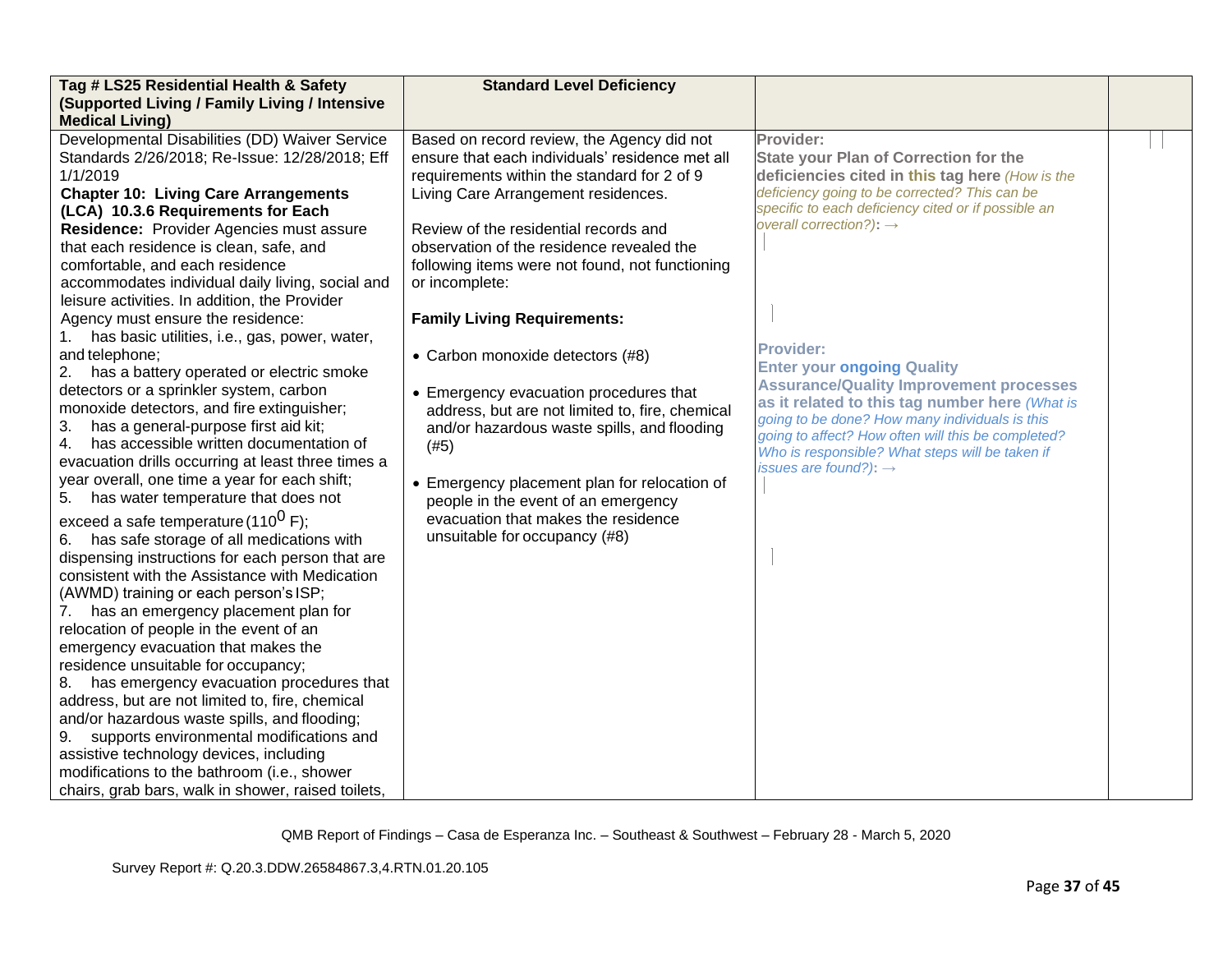| etc.) based on the unique needs of the<br>individual in consultation with the IDT;<br>10. has or arranges for necessary equipment<br>for bathing and transfers to support health and<br>safety with consultation from therapists as<br>needed;<br>11. has the phone number for poison control<br>within line of site of the telephone;<br>12. has general household appliances, and<br>kitchen and dining utensils;<br>13. has proper food storage and cleaning<br>supplies;<br>14. has adequate food for three meals a day<br>and individual preferences; and<br>15. has at least two bathrooms for residences<br>with more than two residents. |  |  |
|--------------------------------------------------------------------------------------------------------------------------------------------------------------------------------------------------------------------------------------------------------------------------------------------------------------------------------------------------------------------------------------------------------------------------------------------------------------------------------------------------------------------------------------------------------------------------------------------------------------------------------------------------|--|--|
|                                                                                                                                                                                                                                                                                                                                                                                                                                                                                                                                                                                                                                                  |  |  |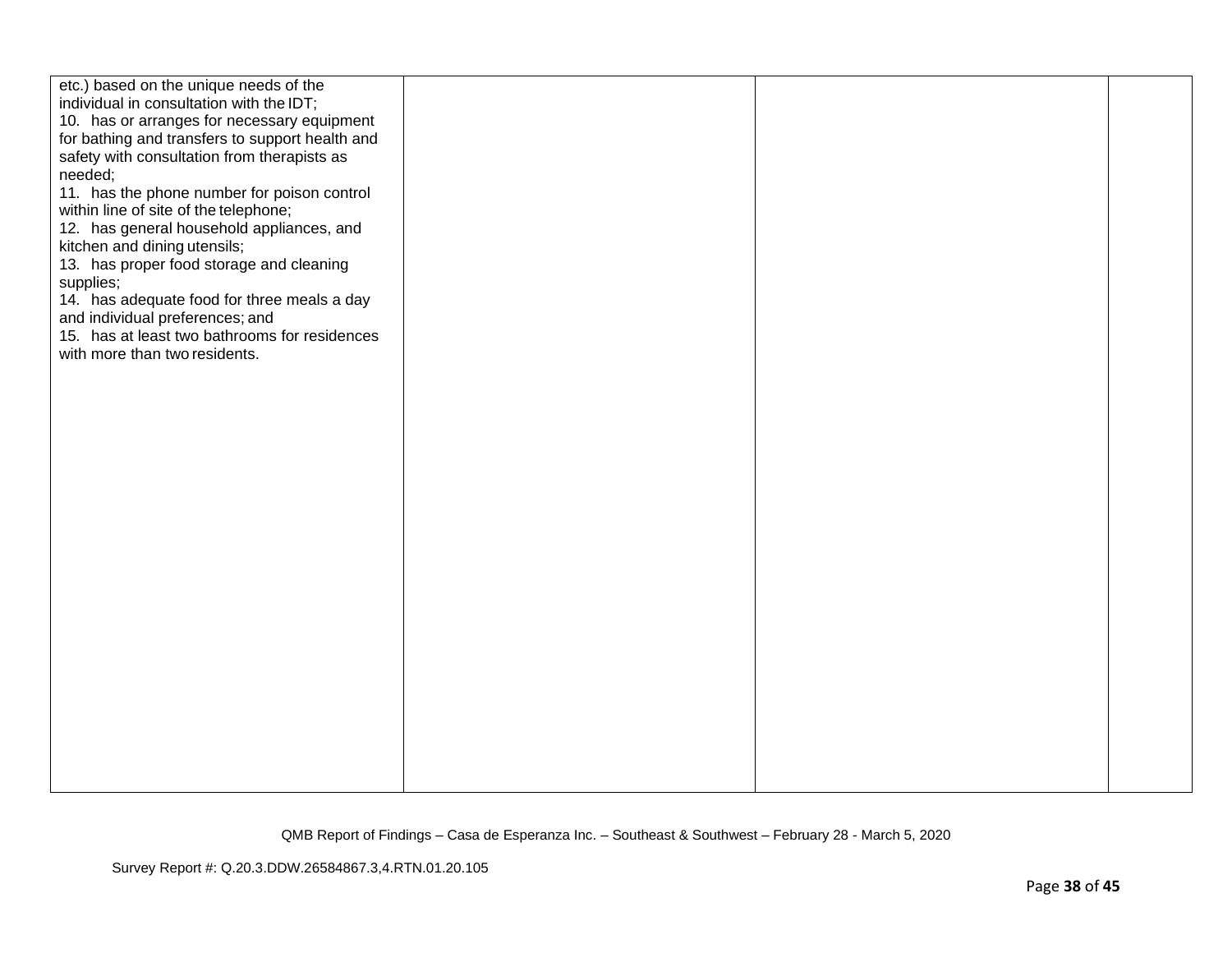| <b>Standard of Care</b>                                                                                                                                                                                                                                                                                                                                                                                                                                                                                                                                                                                                                                                                                                                                                                                                                                                                                                                                                                                                                                                                                                                                                                                                                                                                                                                                                                                                                                        | <b>Deficiencies</b>                                                                                                                                                                                                                                                                                                                                                                                                                                                                                                                 | Agency Plan of Correction, On-going QA/QI<br>and Responsible Party                                                                                                                                                                                                                                                                                        | <b>Date</b><br><b>Due</b> |
|----------------------------------------------------------------------------------------------------------------------------------------------------------------------------------------------------------------------------------------------------------------------------------------------------------------------------------------------------------------------------------------------------------------------------------------------------------------------------------------------------------------------------------------------------------------------------------------------------------------------------------------------------------------------------------------------------------------------------------------------------------------------------------------------------------------------------------------------------------------------------------------------------------------------------------------------------------------------------------------------------------------------------------------------------------------------------------------------------------------------------------------------------------------------------------------------------------------------------------------------------------------------------------------------------------------------------------------------------------------------------------------------------------------------------------------------------------------|-------------------------------------------------------------------------------------------------------------------------------------------------------------------------------------------------------------------------------------------------------------------------------------------------------------------------------------------------------------------------------------------------------------------------------------------------------------------------------------------------------------------------------------|-----------------------------------------------------------------------------------------------------------------------------------------------------------------------------------------------------------------------------------------------------------------------------------------------------------------------------------------------------------|---------------------------|
| reimbursement methodology specified in the approved waiver.                                                                                                                                                                                                                                                                                                                                                                                                                                                                                                                                                                                                                                                                                                                                                                                                                                                                                                                                                                                                                                                                                                                                                                                                                                                                                                                                                                                                    |                                                                                                                                                                                                                                                                                                                                                                                                                                                                                                                                     | Service Domain: Medicaid Billing/Reimbursement - State financial oversight exists to assure that claims are coded and paid for in accordance with the                                                                                                                                                                                                     |                           |
| Tag # IS30 Customized Community                                                                                                                                                                                                                                                                                                                                                                                                                                                                                                                                                                                                                                                                                                                                                                                                                                                                                                                                                                                                                                                                                                                                                                                                                                                                                                                                                                                                                                | <b>Standard Level Deficiency</b>                                                                                                                                                                                                                                                                                                                                                                                                                                                                                                    |                                                                                                                                                                                                                                                                                                                                                           |                           |
| <b>Supports Reimbursement</b><br>Developmental Disabilities (DD) Waiver Service<br>Standards 2/26/2018; Re-Issue: 12/28/2018; Eff<br>1/1/2019<br><b>Chapter 21: Billing Requirements: 21.4</b><br><b>Recording Keeping and Documentation</b><br><b>Requirements: DD Waiver Provider Agencies</b><br>must maintain all records necessary to<br>demonstrate proper provision of services for<br>Medicaid billing. At a minimum, Provider<br>Agencies must adhere to the following:<br>The level and type of service<br>provided must be supported in the<br>ISP and have an approved budget<br>prior to service delivery and billing.<br>Comprehensive documentation of direct<br>2.<br>service delivery must include, at a minimum:<br>the agency name;<br>а.<br>the name of the recipient of the service;<br>b.<br>the location of theservice;<br>c.<br>the date of the service;<br>d.<br>the type of service;<br>е.<br>the start and end times of theservice;<br>the signature and title of each staff<br>a.<br>member who documents their time; and<br>h. the nature of services.<br>3. A Provider Agency that receives payment<br>for treatment, services, or goods must retain all<br>medical and business records for a period of at<br>least six years from the last payment date, until<br>ongoing audits are settled, or until involvement<br>of the state Attorney General is completed<br>regarding settlement of any claim, whichever is<br>longer. | Based on record review, the Agency did not<br>provide written or electronic documentation as<br>evidence for each unit billed for Customized<br>Community Supports for 1 of 8 individuals.<br>Individual #2<br>December 2019<br>• The Agency billed 144 units of Customized<br>Community Supports (Individual) (H2021<br>HB U1) from 12/16/2019 through<br>12/31/2019. Documentation received<br>accounted for 108 units. (Note: Void/Adjust<br>provided on-site during survey. Provider<br>please complete POC for ongoing QA/QI.) | <b>Provider:</b><br><b>Enter your ongoing Quality</b><br><b>Assurance/Quality Improvement processes</b><br>as it related to this tag number here (What is<br>going to be done? How many individuals is this<br>going to affect? How often will this be completed?<br>Who is responsible? What steps will be taken if<br>issues are found?): $\rightarrow$ |                           |
| 4. A Provider Agency that receives payment for                                                                                                                                                                                                                                                                                                                                                                                                                                                                                                                                                                                                                                                                                                                                                                                                                                                                                                                                                                                                                                                                                                                                                                                                                                                                                                                                                                                                                 |                                                                                                                                                                                                                                                                                                                                                                                                                                                                                                                                     |                                                                                                                                                                                                                                                                                                                                                           |                           |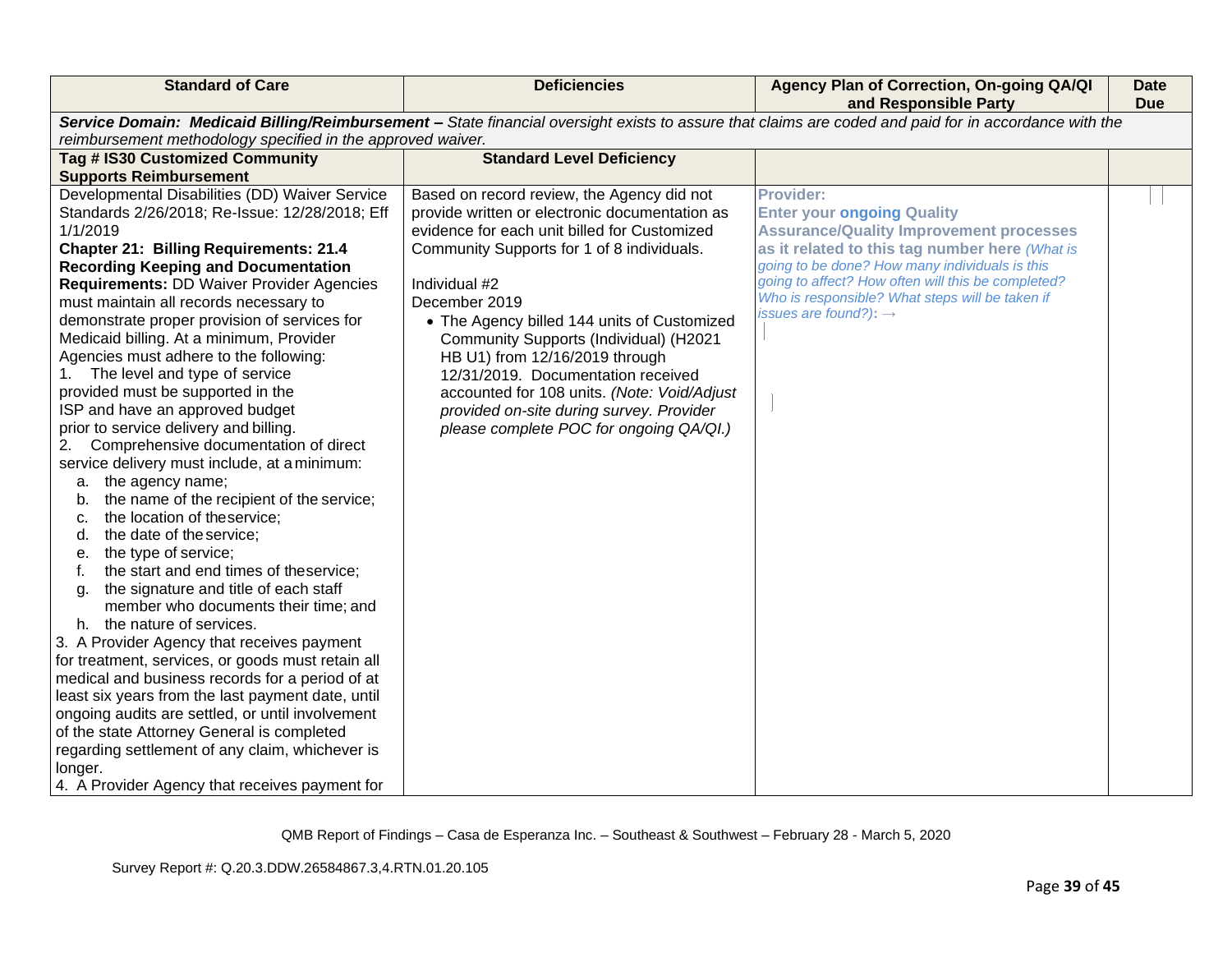| treatment, services or goods must retain all        |  |  |
|-----------------------------------------------------|--|--|
| medical and business records relating to any of     |  |  |
| the following for a period of at least six years    |  |  |
| from the payment date:                              |  |  |
| a. treatment or care of any eligible recipient;     |  |  |
| b. services or goods provided to any eligible       |  |  |
| recipient;                                          |  |  |
| amounts paid by MAD on behalf of any<br>C.          |  |  |
| eligible recipient; and                             |  |  |
| d. any records required by MAD for the              |  |  |
| administration of Medicaid.                         |  |  |
|                                                     |  |  |
| 21.9 Billable Units: The unit of billing depends    |  |  |
| on the service type. The unit may be a 15-          |  |  |
| minute interval, a daily unit, a monthly unit or a  |  |  |
| dollar amount. The unit of billing is identified in |  |  |
| the current DD Waiver Rate Table. Provider          |  |  |
| Agencies must correctly report service units.       |  |  |
|                                                     |  |  |
| 21.9.1 Requirements for Daily Units: For            |  |  |
| services billed in daily units, Provider Agencies   |  |  |
| must adhere to the following:                       |  |  |
| 1. A day is considered 24 hours from midnight       |  |  |
| to midnight.                                        |  |  |
| 2. If 12 or fewer hours of service are              |  |  |
| provided, then one-half unit shall be billed. A     |  |  |
| whole unit can be billed if more than 12            |  |  |
| hours of service is provided during a 24-hour       |  |  |
| period.                                             |  |  |
| 3. The maximum allowable billable units             |  |  |
| cannot exceed 340 calendar days per ISP             |  |  |
| year or 170 calendar days per six months.           |  |  |
| 4. When a person transitions from one               |  |  |
| Provider Agency to another during the ISP           |  |  |
| year, a standard formula to calculate the units     |  |  |
| billed by each Provider Agency must be              |  |  |
| applied as follows:                                 |  |  |
| a. The discharging Provider Agency bills            |  |  |
| the number of calendar days that                    |  |  |
| services were provided multiplied by                |  |  |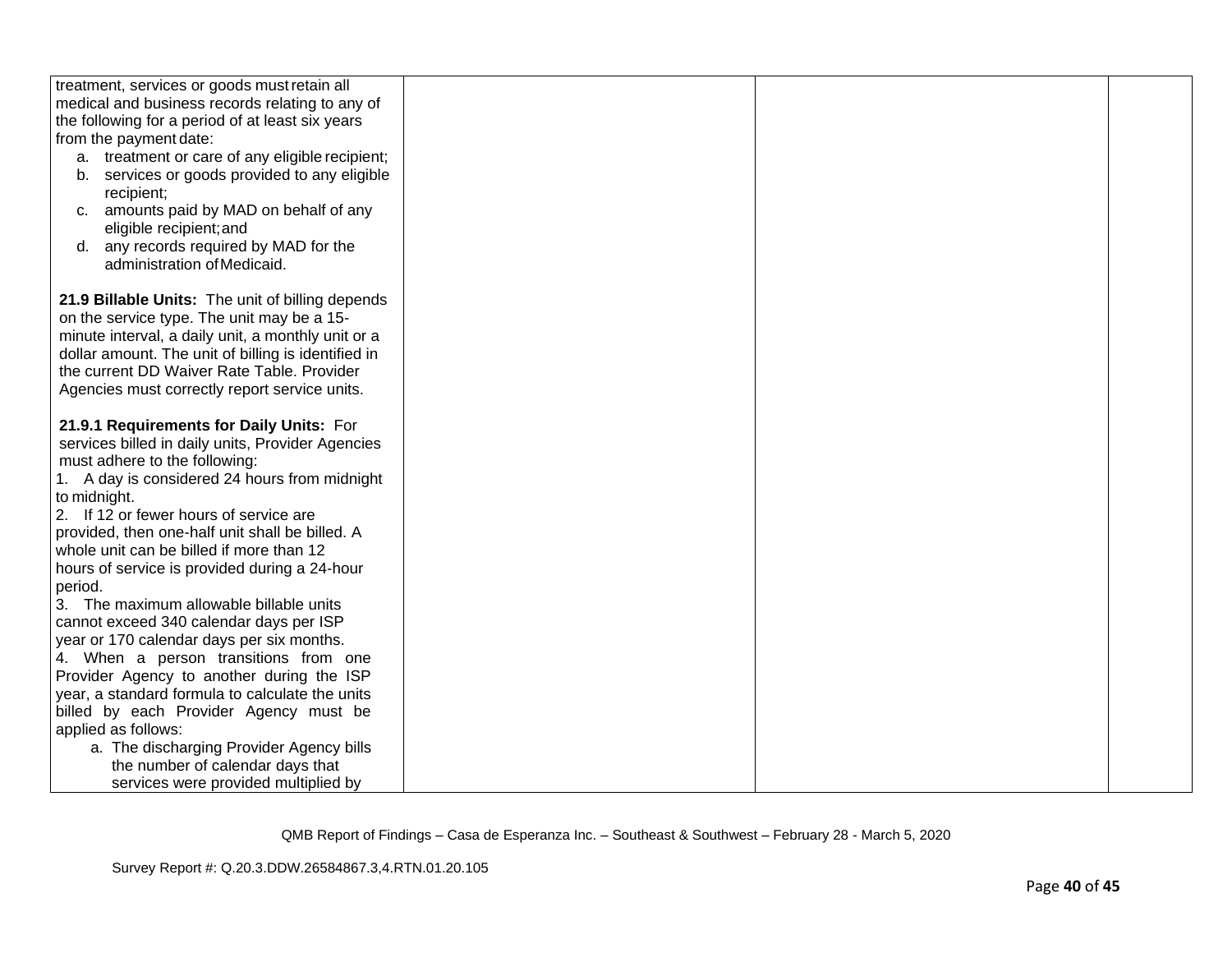| $.93(93\%)$ .<br>b. The receiving Provider Agency bills the<br>remaining days up to 340 for the ISP<br>year.                                                                                                                                                                                                                                                                                                                                                                                                                                                                                                    |  |  |
|-----------------------------------------------------------------------------------------------------------------------------------------------------------------------------------------------------------------------------------------------------------------------------------------------------------------------------------------------------------------------------------------------------------------------------------------------------------------------------------------------------------------------------------------------------------------------------------------------------------------|--|--|
| 21.9.2 Requirements for Monthly Units: For<br>services billed in monthly units, a Provider<br>Agency must adhere to the following:<br>1. A month is considered a period of 30<br>calendar days.<br>2. At least one hour of face-to-face<br>billable services shall be provided during a<br>calendar month where any portion of a<br>monthly unit is billed.<br>3. Monthly units can be prorated by a half unit.<br>4. Agency transfers not occurring at the<br>beginning of the 30-day interval are required to<br>be coordinated in the middle of the 30-day<br>interval so that the discharging and receiving |  |  |
| agency receive a half unit.<br>21.9.3 Requirements for 15-minute and hourly<br>units: For services billed in 15-minute or hourly<br>intervals, Provider Agencies must adhere to the<br>following:<br>1. When time spent providing the service is<br>not exactly 15 minutes or one hour, Provider<br>Agencies are responsible for reporting time<br>correctly following NMAC 8.302.2.<br>2. Services that last in their entirety less than<br>eight minutes cannot be billed.                                                                                                                                    |  |  |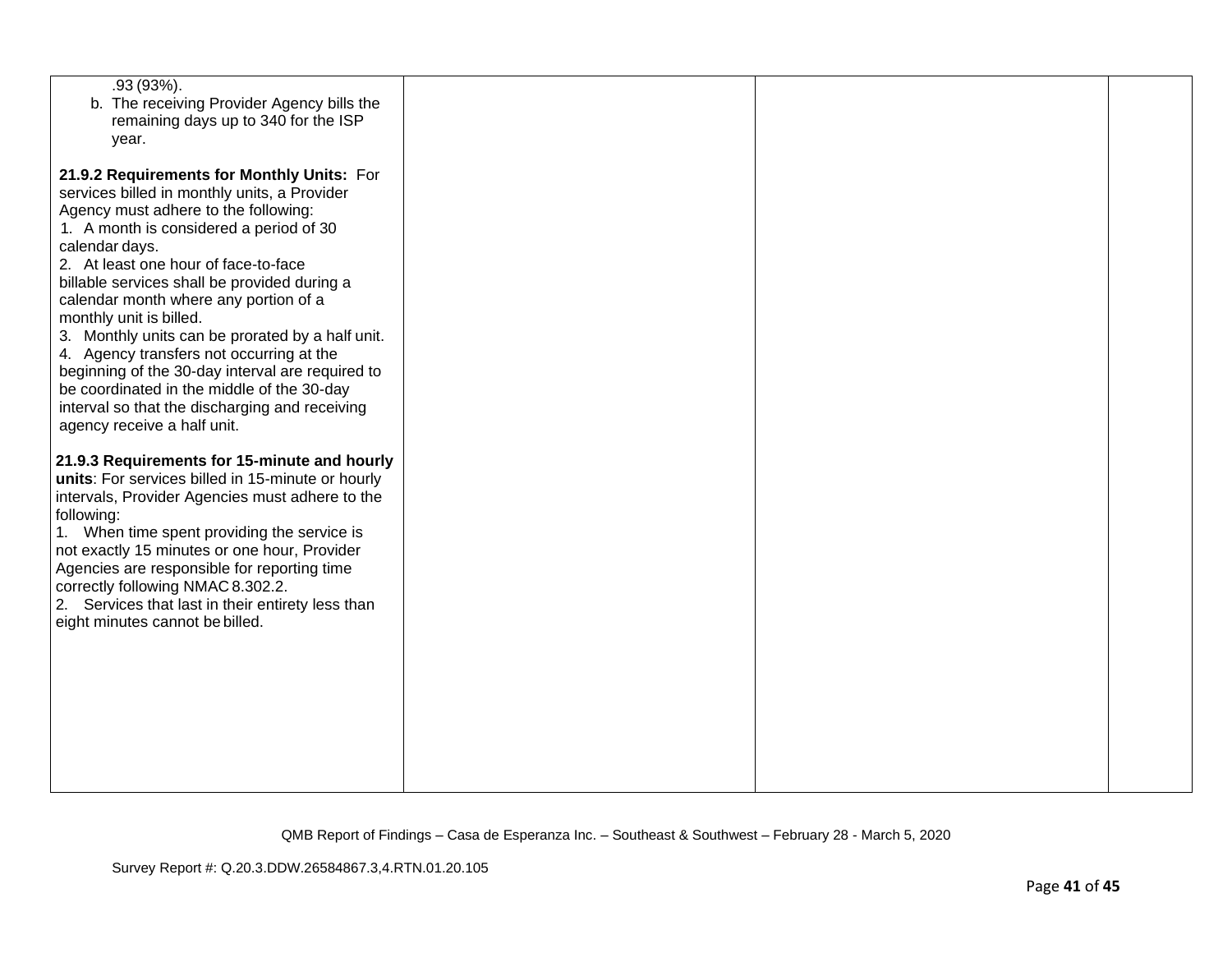| Tag #IH32 Customized In-Home Supports                                                                                                                                                                                                                                                                                                                                                                                                                                                                                                                                                                                                                                                                                                                                                                                                                                                                                                                                                                                                                                                                                                                                                                                                                                                                                                                                                                                                                                                                            | <b>Standard Level Deficiency</b>                                                                                                                                                                                                                                                                                                                                                                                                                                                                                                 |                                                                                                                                                                                                                                                                                                                                                           |  |
|------------------------------------------------------------------------------------------------------------------------------------------------------------------------------------------------------------------------------------------------------------------------------------------------------------------------------------------------------------------------------------------------------------------------------------------------------------------------------------------------------------------------------------------------------------------------------------------------------------------------------------------------------------------------------------------------------------------------------------------------------------------------------------------------------------------------------------------------------------------------------------------------------------------------------------------------------------------------------------------------------------------------------------------------------------------------------------------------------------------------------------------------------------------------------------------------------------------------------------------------------------------------------------------------------------------------------------------------------------------------------------------------------------------------------------------------------------------------------------------------------------------|----------------------------------------------------------------------------------------------------------------------------------------------------------------------------------------------------------------------------------------------------------------------------------------------------------------------------------------------------------------------------------------------------------------------------------------------------------------------------------------------------------------------------------|-----------------------------------------------------------------------------------------------------------------------------------------------------------------------------------------------------------------------------------------------------------------------------------------------------------------------------------------------------------|--|
| <b>Reimbursement</b><br>Developmental Disabilities (DD) Waiver Service<br>Standards 2/26/2018; Re-Issue: 12/28/2018; Eff<br>1/1/2019<br><b>Chapter 21: Billing Requirements: 21.4</b><br><b>Recording Keeping and Documentation</b><br><b>Requirements: DD Waiver Provider Agencies</b><br>must maintain all records necessary to<br>demonstrate proper provision of services for<br>Medicaid billing. At a minimum, Provider<br>Agencies must adhere to the following:<br>1. The level and type of service provided<br>must be supported in the ISP and have an<br>approved budget prior to service delivery and<br>billing.<br>2.<br>Comprehensive documentation of direct<br>service delivery must include, at a minimum:<br>the agency name;<br>а.<br>the name of the recipient of the service;<br>b.<br>the location of theservice;<br>c.<br>the date of the service;<br>d.<br>the type of service;<br>е.<br>the start and end times of theservice;<br>f.<br>the signature and title of each staff<br>g.<br>member who documents their time; and<br>h. the nature of services.<br>3. A Provider Agency that receives payment<br>for treatment, services, or goods must retain all<br>medical and business records for a period of at<br>least six years from the last payment date, until<br>ongoing audits are settled, or until involvement<br>of the state Attorney General is completed<br>regarding settlement of any claim, whichever is<br>longer.<br>4. A Provider Agency that receives payment for | Based on record review, the Agency did not<br>provide written or electronic documentation as<br>evidence for each unit billed for Customized In-<br>Home Supports Reimbursement for 1 of 4<br>individuals.<br>Individual #7<br>January 2020<br>• The Agency billed 245 units of Customized<br>In-Home Supports (S5125 HB UA) from<br>1/1/2020 through 1/15/2020.<br>Documentation received accounted for 243<br>units. (Note: Void/Adjust provided on-site<br>during survey. Provider please complete<br>POC for ongoing QA/QI.) | <b>Provider:</b><br><b>Enter your ongoing Quality</b><br><b>Assurance/Quality Improvement processes</b><br>as it related to this tag number here (What is<br>going to be done? How many individuals is this<br>going to affect? How often will this be completed?<br>Who is responsible? What steps will be taken if<br>issues are found?): $\rightarrow$ |  |
| treatment, services or goods must retain all<br>medical and business records relating to any of<br>the following for a period of at least six years<br>from the payment date:                                                                                                                                                                                                                                                                                                                                                                                                                                                                                                                                                                                                                                                                                                                                                                                                                                                                                                                                                                                                                                                                                                                                                                                                                                                                                                                                    |                                                                                                                                                                                                                                                                                                                                                                                                                                                                                                                                  |                                                                                                                                                                                                                                                                                                                                                           |  |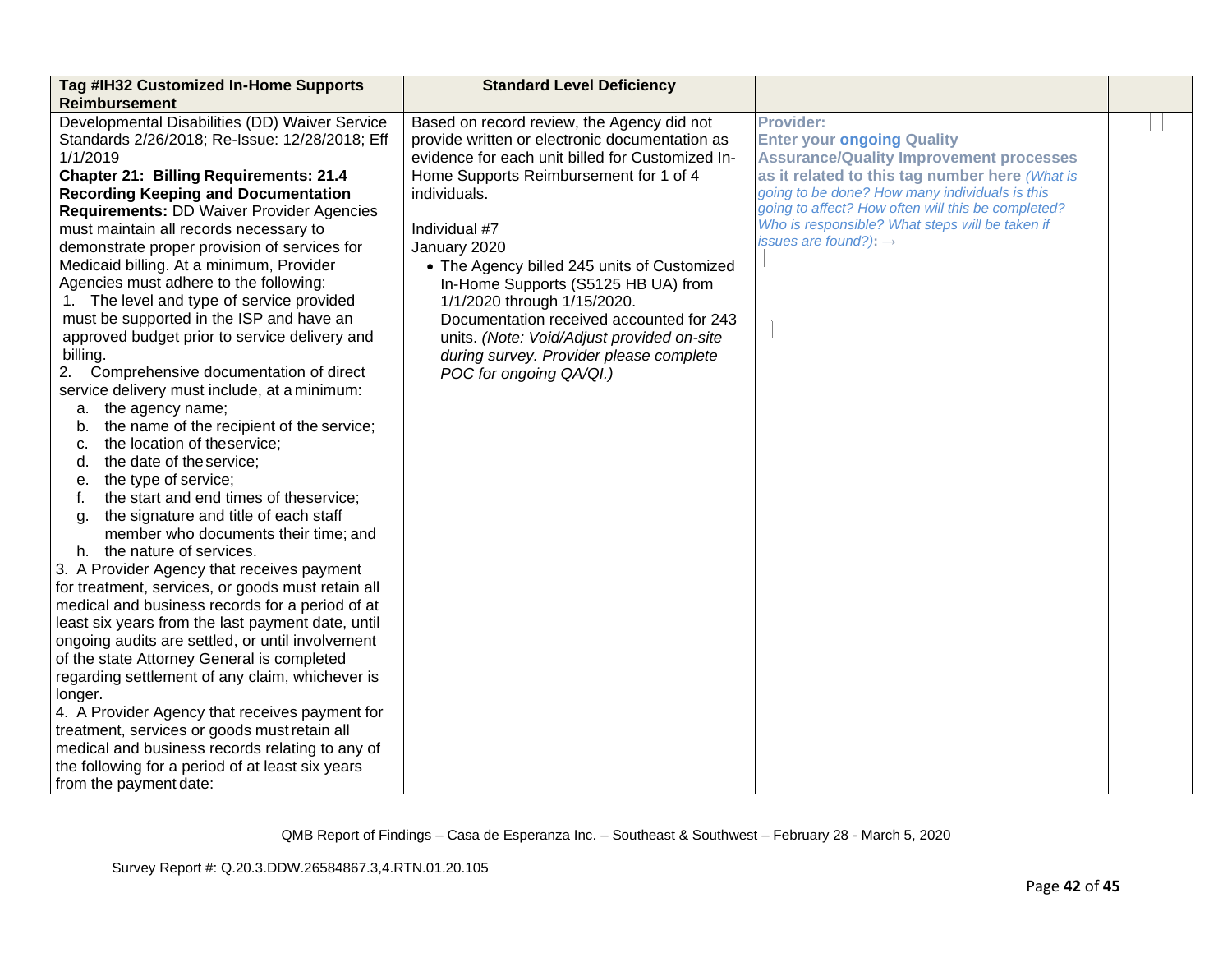| treatment or care of any eligible recipient;<br>а.                                               |  |  |
|--------------------------------------------------------------------------------------------------|--|--|
| services or goods provided to any eligible<br>b.<br>recipient;                                   |  |  |
| amounts paid by MAD on behalf of any<br>C.                                                       |  |  |
| eligible recipient; and                                                                          |  |  |
| any records required by MAD for the<br>d.                                                        |  |  |
| administration of Medicaid.                                                                      |  |  |
|                                                                                                  |  |  |
| 21.9 Billable Units: The unit of billing depends                                                 |  |  |
| on the service type. The unit may be a 15-<br>minute interval, a daily unit, a monthly unit or a |  |  |
| dollar amount. The unit of billing is identified in                                              |  |  |
| the current DD Waiver Rate Table. Provider                                                       |  |  |
| Agencies must correctly report service units.                                                    |  |  |
|                                                                                                  |  |  |
| 21.9.1 Requirements for Daily Units: For                                                         |  |  |
| services billed in daily units, Provider Agencies                                                |  |  |
| must adhere to the following:                                                                    |  |  |
| 1. A day is considered 24 hours from midnight<br>to midnight.                                    |  |  |
| 2. If 12 or fewer hours of service are                                                           |  |  |
| provided, then one-half unit shall be billed. A                                                  |  |  |
| whole unit can be billed if more than 12                                                         |  |  |
| hours of service is provided during a 24-hour                                                    |  |  |
| period.                                                                                          |  |  |
| 3. The maximum allowable billable units                                                          |  |  |
| cannot exceed 340 calendar days per ISP                                                          |  |  |
| year or 170 calendar days per six months.                                                        |  |  |
| 4. When a person transitions from one<br>Provider Agency to another during the ISP               |  |  |
| year, a standard formula to calculate the units                                                  |  |  |
| billed by each Provider Agency must be                                                           |  |  |
| applied as follows:                                                                              |  |  |
| a. The discharging Provider Agency bills                                                         |  |  |
| the number of calendar days that                                                                 |  |  |
| services were provided multiplied by                                                             |  |  |
| $.93(93%)$ .                                                                                     |  |  |
| b. The receiving Provider Agency bills the                                                       |  |  |
| remaining days up to 340 for the ISP                                                             |  |  |
| year.                                                                                            |  |  |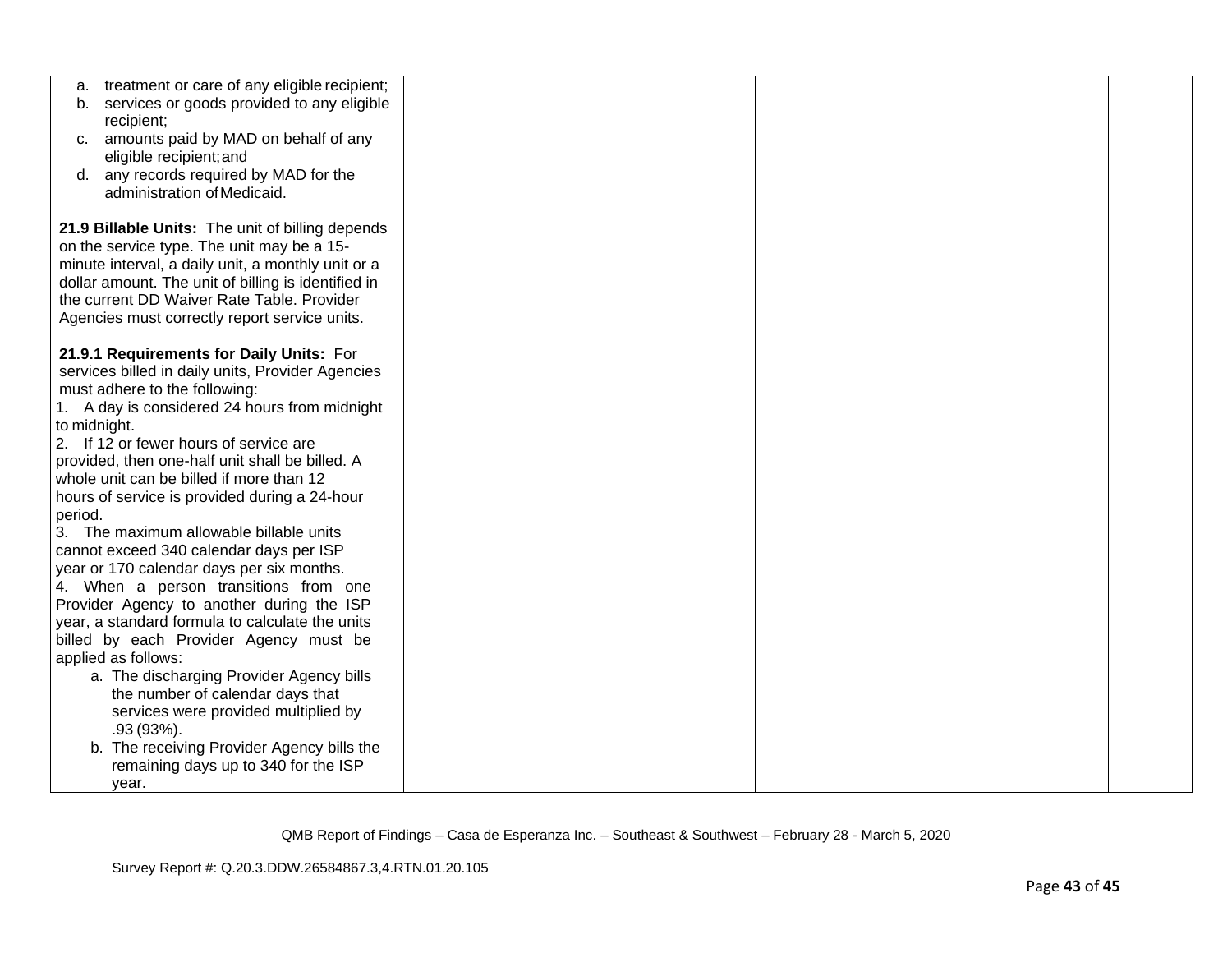| 21.9.2 Requirements for Monthly Units: For<br>services billed in monthly units, a Provider<br>Agency must adhere to the following:<br>1. A month is considered a period of 30<br>calendar days.<br>2. At least one hour of face-to-face<br>billable services shall be provided during a<br>calendar month where any portion of a<br>monthly unit is billed.<br>3. Monthly units can be prorated by a half unit.<br>4. Agency transfers not occurring at the<br>beginning of the 30-day interval are required to<br>be coordinated in the middle of the 30-day<br>interval so that the discharging and receiving<br>agency receive a half unit. |  |  |
|------------------------------------------------------------------------------------------------------------------------------------------------------------------------------------------------------------------------------------------------------------------------------------------------------------------------------------------------------------------------------------------------------------------------------------------------------------------------------------------------------------------------------------------------------------------------------------------------------------------------------------------------|--|--|
| 21.9.3 Requirements for 15-minute and hourly<br>units: For services billed in 15-minute or hourly<br>intervals, Provider Agencies must adhere to the<br>following:<br>1. When time spent providing the service is<br>not exactly 15 minutes or one hour, Provider<br>Agencies are responsible for reporting time<br>correctly following NMAC 8.302.2.<br>2. Services that last in their entirety less than<br>eight minutes cannot be billed.                                                                                                                                                                                                  |  |  |